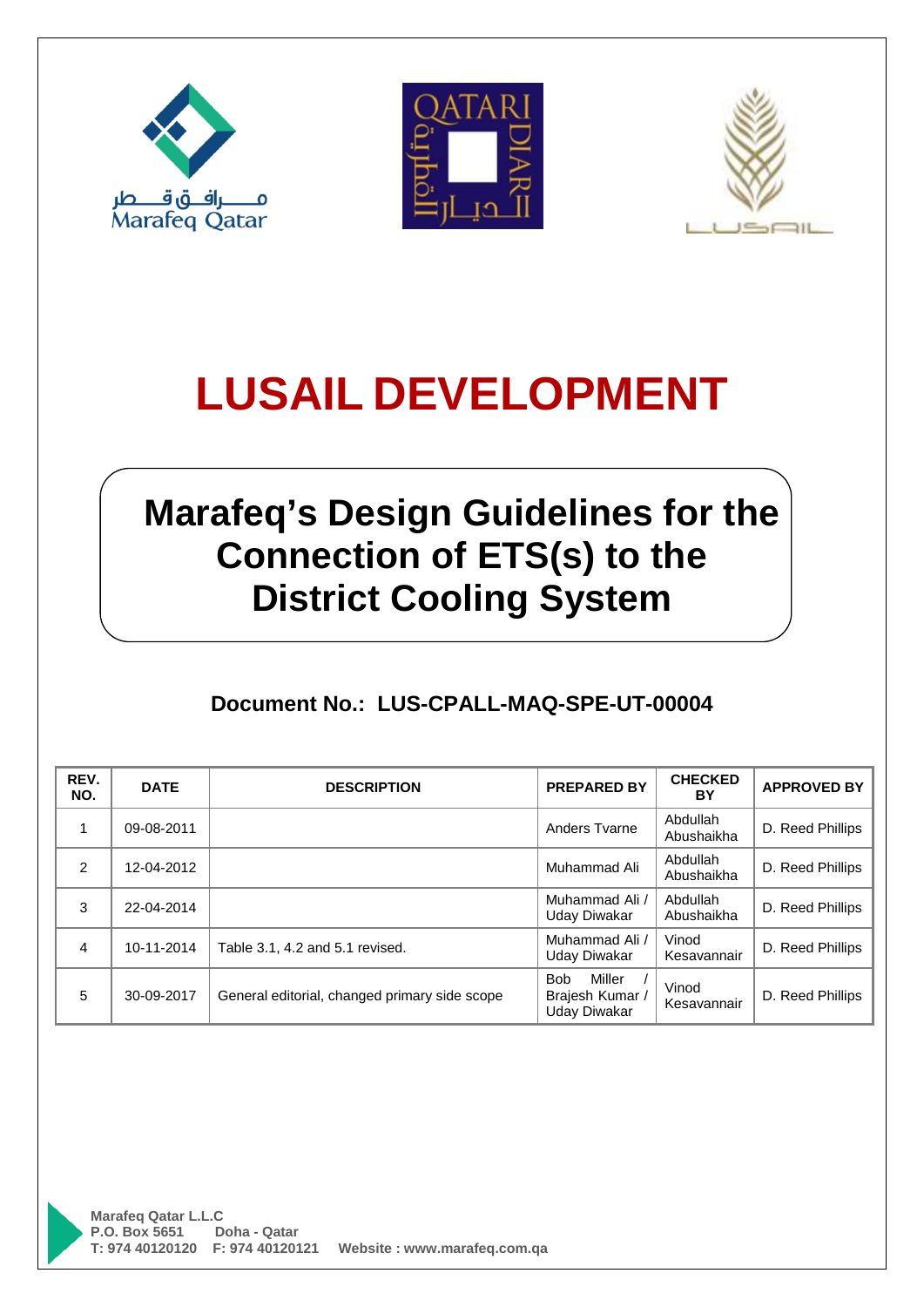



### **CONTENTS**

| <b>CHANGES FROM REVISION 4</b><br>5 |                                                         |                  |
|-------------------------------------|---------------------------------------------------------|------------------|
| 1                                   | <b>INTRODUCTION</b>                                     | 5                |
| $1.1$                               | <b>The District Cooling System</b>                      | $5\phantom{.0}$  |
| $1.2$                               | <b>General</b>                                          | 6                |
| 1.3                                 | <b>Definitions and Acronyms</b>                         | 6                |
| 1.4                                 | <b>Norms and Standards</b>                              | $\boldsymbol{9}$ |
| 1.5                                 | <b>Design Criteria</b>                                  | 10               |
| $\mathbf{2}$                        | <b>DEFINITION OF RESPONSIBILITIES</b>                   | 11               |
| 3                                   | <b>MARAFEQ'S SCOPE OF WORK</b>                          | 14               |
| 3.1                                 | <b>Energy Meter, Flow Meter and Temperature Sensors</b> | 14               |
| 3.2                                 | <b>Heat Exchanger</b>                                   | 15               |
| 3.3                                 | <b>Pressure Independent Control Valve</b>               | 16               |
| 3.4                                 | <b>Programmable Logic Controller</b>                    | 18               |
| 3.5                                 | <b>Pressure Safety Relief Valve</b>                     | 18               |
| 3.6                                 | <b>Welded Ball Valves</b>                               | 18               |
| 4                                   | <b>CUSTOMER'S SCOPE OF WORK</b>                         | 19               |
| 4.1                                 | <b>ETS Plant Room</b>                                   | 19               |
| 4.2                                 | Communication                                           | 20               |
| 4.3                                 | <b>Primary Service Lines</b>                            | 20               |
| 4.4                                 | <b>ETS</b>                                              | 21               |
| 4.5                                 | <b>Customer Secondary-Side Chilled Water System</b>     | 21               |
| 4.6                                 | <b>Pipe Cleaning and Commissioning</b>                  | 22               |
| 4.7                                 | <b>Pressure Tests, Inspections, and Quality Control</b> | 22               |
| 4.8                                 | <b>Procedures for Connection to District Cooling</b>    | 23               |
| 4.9                                 | <b>ETS Installation and Component Requirements</b>      | 23               |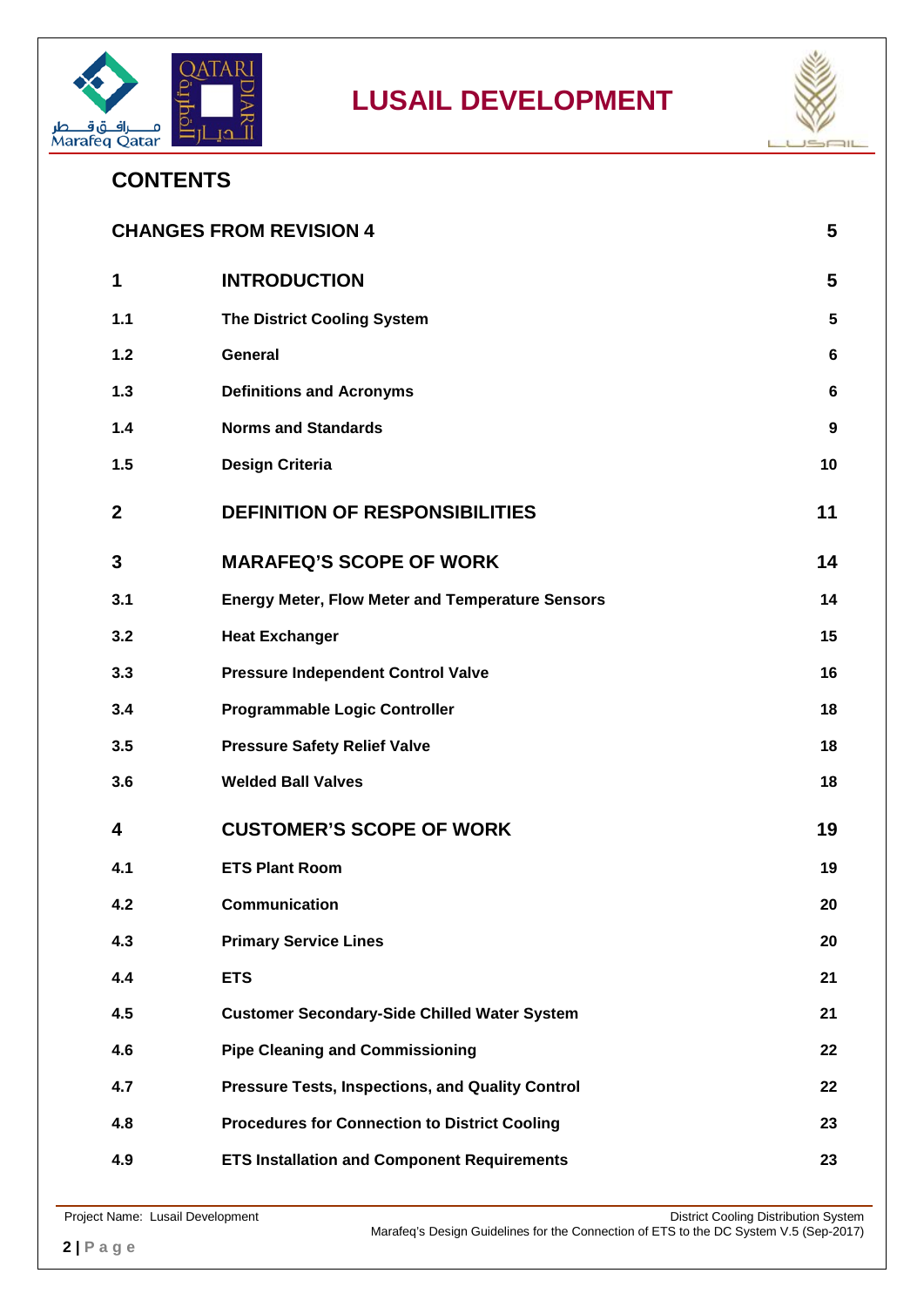



í.

| 4.10          | Make-up Water and Chemical Water Treatment on the Secondary Systems | 24 |
|---------------|---------------------------------------------------------------------|----|
| 5             | <b>TECHNICAL SPECIFICATIONS</b>                                     | 24 |
| 5.1           | <b>Above Ground Pipes and Fittings</b>                              | 24 |
| 5.2           | <b>Buried Pipes and Fittings</b>                                    | 25 |
| 5.3           | <b>Isolation Valves</b>                                             | 27 |
| 5.4           | <b>CIP Connection</b>                                               | 28 |
| 5.5           | <b>Strainers</b>                                                    | 28 |
| 5.6           | <b>PLC System</b>                                                   | 28 |
| 5.6.1         | Human Machine Interface (HMI)                                       | 28 |
| 5.6.2         | PLC configuration:                                                  | 29 |
| 5.6.3         | Uninterruptible Power Supply (UPS):                                 | 29 |
| 5.6.4         | Project record documents:                                           | 29 |
| 5.7           | <b>Measuring Devices</b>                                            | 29 |
| 5.7.1         | <b>General Requirements</b>                                         | 30 |
| 5.7.2         | <b>Instruments and Gauges</b>                                       | 30 |
| 5.7.3         | <b>Instrument Wiring</b>                                            | 32 |
| 5.7.4         | Cable Identification                                                | 32 |
| 5.7.5         | Installation - General                                              | 33 |
| 5.8           | <b>Vent and Drain Valves</b>                                        | 33 |
| 5.9           | <b>Connection with the District Cooling Network</b>                 | 33 |
| 5.10          | Jointing                                                            | 33 |
| 5.11          | <b>Insulation</b>                                                   | 34 |
| 5.12          | <b>Tagging</b>                                                      | 34 |
| 5.13          | <b>Changes to the System</b>                                        | 35 |
| 6             | <b>APPENDICES</b>                                                   | 35 |
| Appendix 1:   | District Cooling Design Conformance Certificate                     |    |
| Appendix 2:   | ETS examination summary for "ETS Conformance Certificate"           |    |
| Appendix 3.1: | Schematic of ETS installation for single heat exchanger             |    |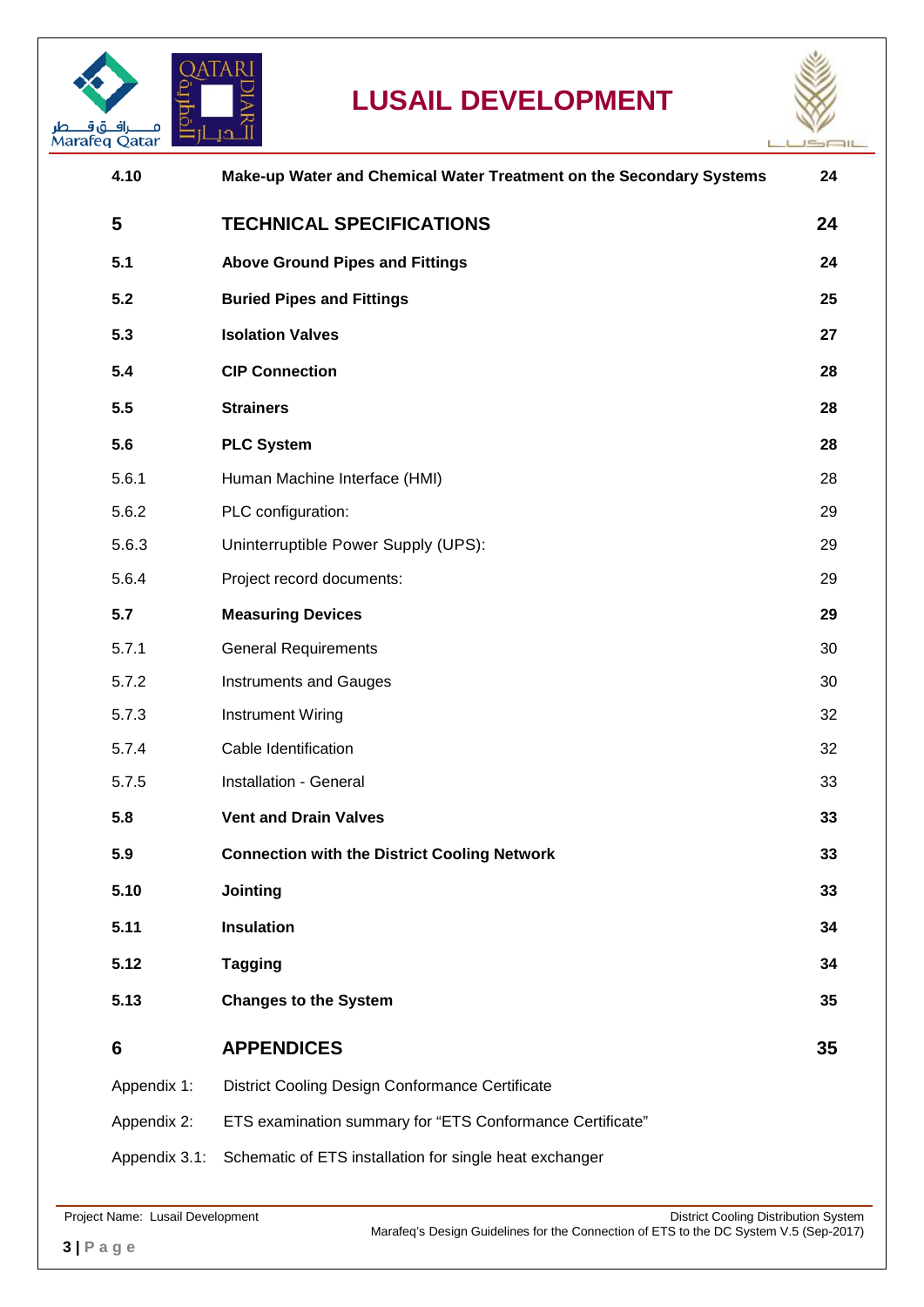



|                       | Appendix 3.2: Schematic of ETS installation for multiple heat exchanger                             |
|-----------------------|-----------------------------------------------------------------------------------------------------|
|                       | Appendix 4.1: Compliance statement: method statement for installation, testing and commissioning of |
|                       | equipment inside ETS (primary side)                                                                 |
|                       | Appendix 4.2: Compliance statement: method statement for hydro static test (primary side)           |
|                       | Appendix 4.3: Compliance statement: method statement for flushing/pipe conditioning (primary side)  |
| <b>List of Tables</b> |                                                                                                     |
|                       |                                                                                                     |
|                       |                                                                                                     |

Table 6 Pipe Dimensions [......................................................................................................................25](#page-24-1) Table 7 Insulation Properties [................................................................................................................26](#page-25-0) Table 8 Casing Jacket Properties [.........................................................................................................26](#page-25-1) [Table 9 Casing Jacket Dimensions.......................................................................................................27](#page-26-1)

#### **List of Figures**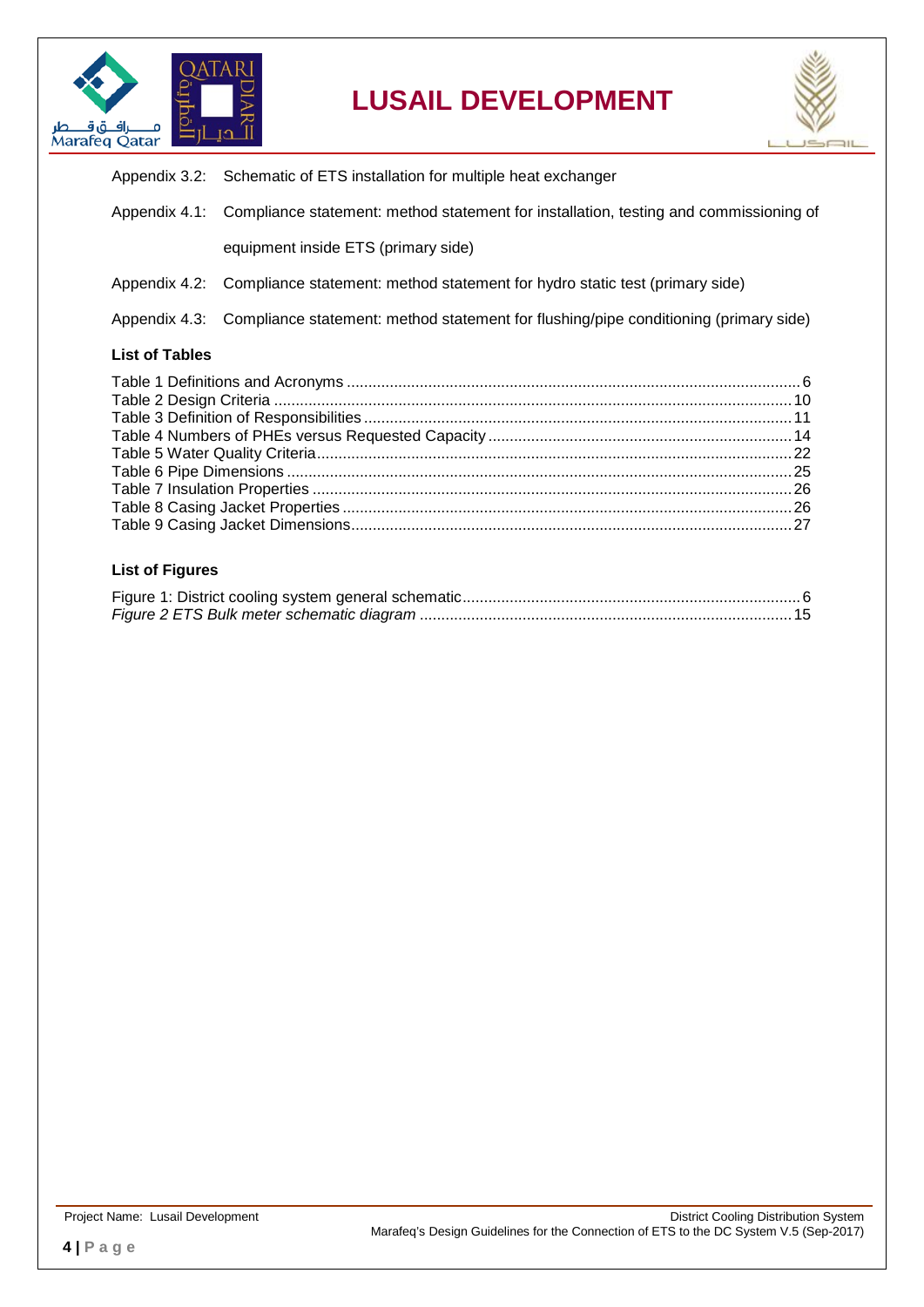



### <span id="page-4-0"></span>**Changes from Revision 4**

In Revision 4 of the ETS Guide, Marafeq supplied some instruments, and flow and energy meter, and the Customer was responsible for everything else including design, procurement, installation, and testing and commissioning. To assure quality, Marafeq provided guidelines, requirements, and specifications to guide the Customer. Marafeq also required the Customer to submit documents for design and materials demonstrating compliance with the guideline. In this revision 5, Marafeq provides more ETS equipment so the Customer's responsibility is less.

Marafeq's scope now includes design of the primary side of the ETS and supply of five (5) major materials including plate heat exchanger, programmable logic controller, pressure independent control valve, welded isolation ball valves, and pressure safety relief valves, in addition to the previous scope of temperature and differential pressure transmitters and flow/energy meter defined in Revision 4. In addition, during construction, which is the Customer's scope of work, Marafeq will inspect the primary side works of the ETS and witness testing and commissioning. As outlined in the Utility Application Procedures, Marafeq will let the Customer know the stipulated price of above scope.

Any statements in previous revisions no longer apply.

In the narrative that follows we write the scopes of work for Marafeq and the Customer, but in some cases Marafeq supplies one component and the Customer supplies another. Take for example the flow meter. Marafeq supplies the meter but the Customer provides the meter run (piping). So under the *Marafeq* scope of work you will see it mentioned that the *Customer* provides the meter run. This is necessary to present a complete picture and should not be taken as a conflict in scope of work. The scope of work is defined by Clause [2](#page-10-0) and the schematics in Appendix 3. If you see a discrepancy or are unclear about the scope of work, please contact us as soon as possible.

### <span id="page-4-1"></span>**1 INTRODUCTION**

#### <span id="page-4-2"></span>**1.1 The District Cooling System**

The Energy Transfer Station (ETS) in Lusail city is the Customer's part of the district cooling system. The district cooling system will be operated by Marafeq. This "Marafeq's Design Guidelines for the Connection of ETS (s) to the District Cooling System" (Document No LUS-CPAA-MAQ-SPE-UT-004) identifies the general principles and technical requirements to be applied to the design and construction of energy transfer stations. Since the ETS is a part of the district cooling system, the ETS it must be built, maintained and operated in such a way that it complies with the requirements of this document.

District cooling is an environmentally friendly technology for producing and distributing refrigeration to real estate. For an efficient system all included parts of the supply chain need to function efficient. A district cooling system consists of centralized production plant(s), a distribution network, and ETS's. Marafeq here describes requirements for the ETS in order to optimize the district cooling system function.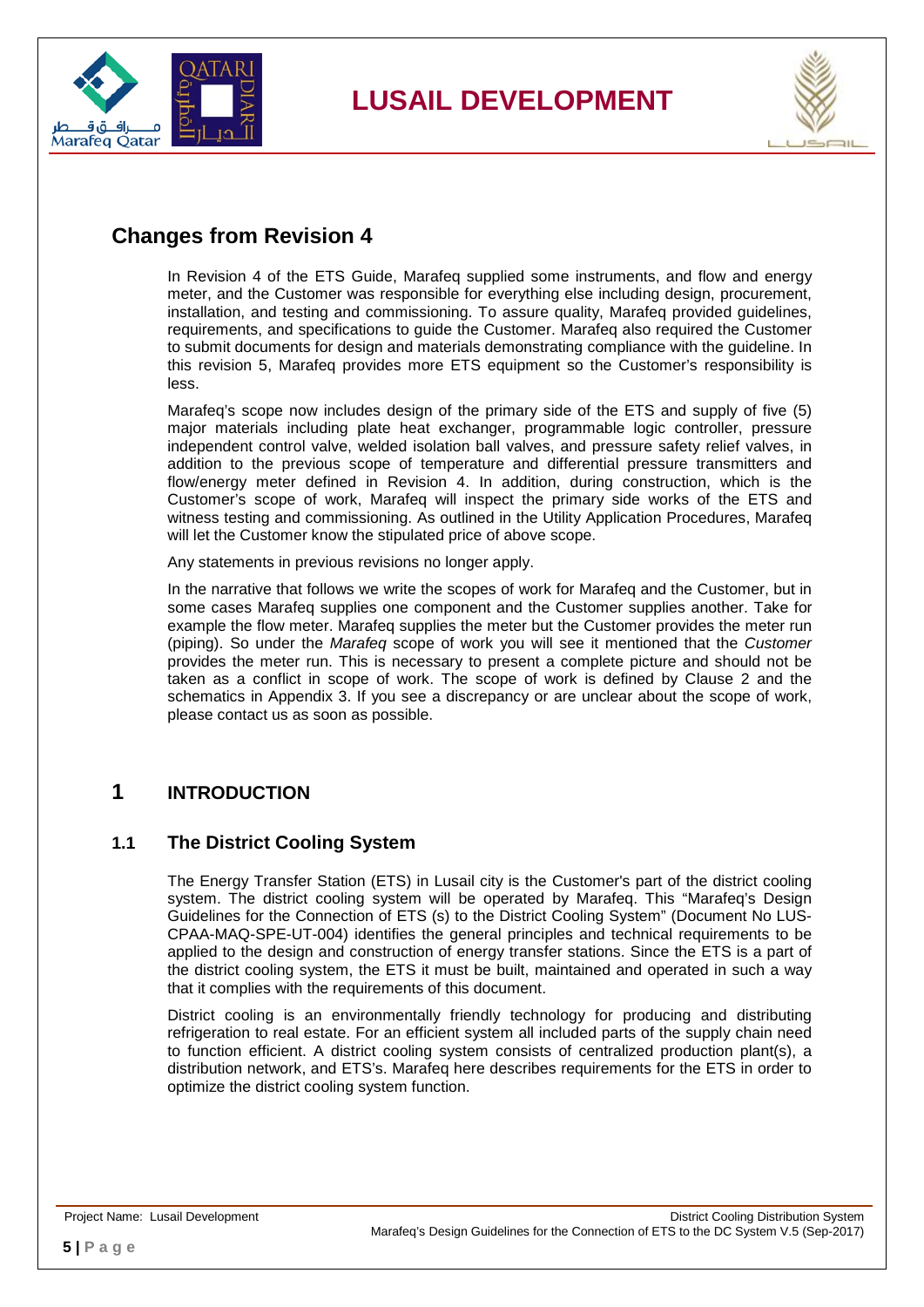





*Figure 1: District cooling system general schematic*

#### <span id="page-5-3"></span><span id="page-5-0"></span>**1.2 General**

This document describes the technical requirements for connecting to Marafeq's district cooling system. This document should be used for planning, preparation of specifications, and procurement during initial design phases in advance of the formal agreement between Marafeq and Customers or end-users. All technical requirements that apply for connecting to the District Cooling Network are specified in this document.

#### <span id="page-5-2"></span><span id="page-5-1"></span>**1.3 Definitions and Acronyms**

*Table 1 Definitions and Acronyms*

| AHRI         | Air-Conditioning, Heating and Refrigeration Institute                                                     |  |  |
|--------------|-----------------------------------------------------------------------------------------------------------|--|--|
| ASHRAE       | American Society of Heating, Refrigerating and Air-<br>Conditioning Engineers, Inc.                       |  |  |
| <b>BSRIA</b> | Building Services Research and Information<br>Association                                                 |  |  |
| <b>BMS</b>   | Building Management System used to control the<br>secondary side                                          |  |  |
| Btu          | British thermal unit                                                                                      |  |  |
| <b>CIBSE</b> | The Chartered Institution of Building<br>Services<br>Engineers                                            |  |  |
| Client       | The master developer - Lusail Real Estate Development Company<br>(LREDC) or its appointed representative. |  |  |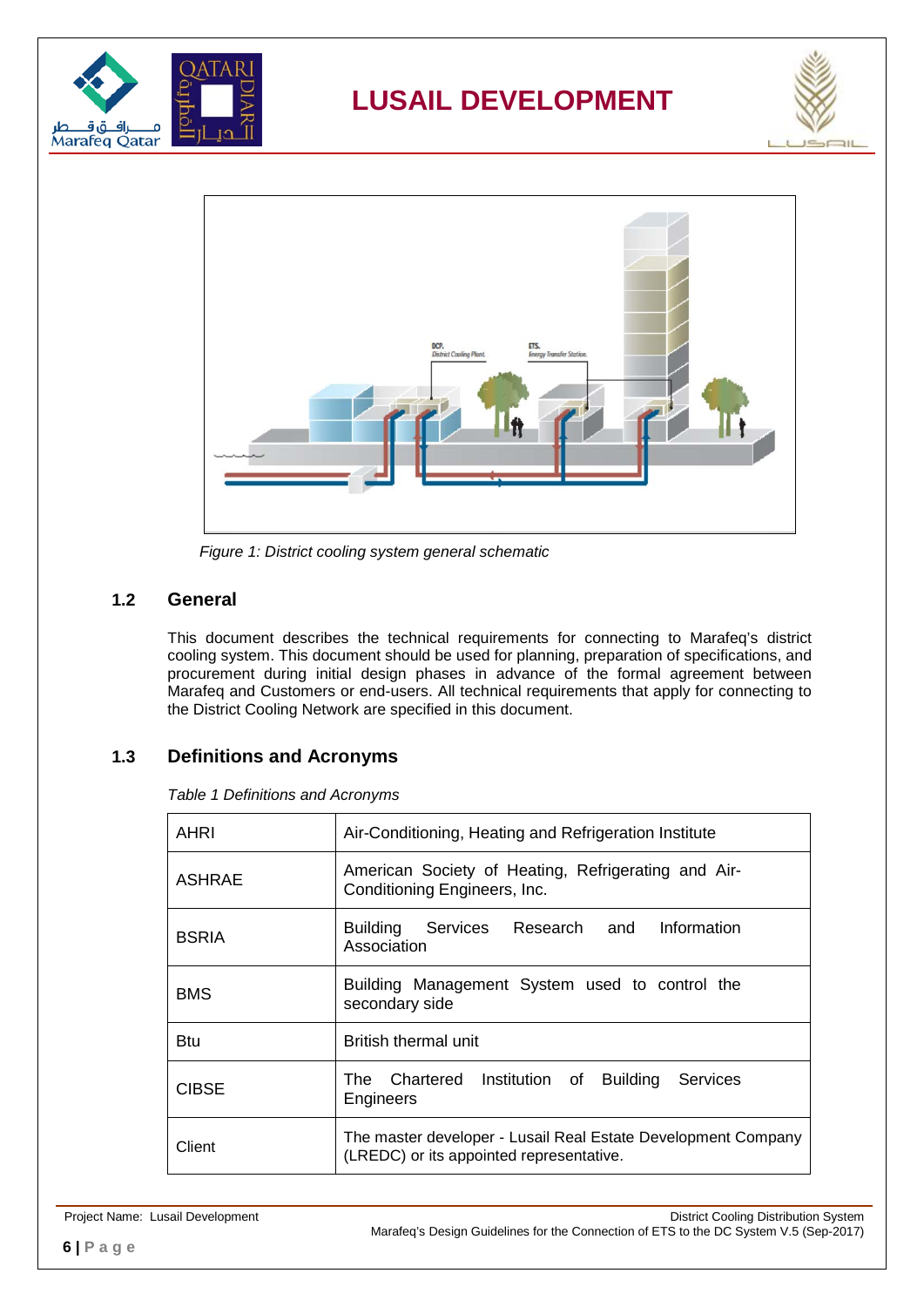



| <b>Cooling Services</b><br>Agreement | The agreement between the Customer and Marafeq Qatar<br>whereby Marafeq will provide cooling services to the building.                                                                                                          |
|--------------------------------------|---------------------------------------------------------------------------------------------------------------------------------------------------------------------------------------------------------------------------------|
| Contractor                           | The organization or its appointed representative appointed by<br>Customer, responsible for execution of the ETS works.                                                                                                          |
| Customer                             | The owner / sub-developer in-charge of the building or his<br>appointed representative which could be a consultant or<br>contractor.                                                                                            |
| DB                                   | Electrical distribution board.                                                                                                                                                                                                  |
| DC, DCP                              | District Cooling, District Cooling Plant.                                                                                                                                                                                       |
| Design Department                    | The Marafeq department that is the primary contact for matters<br>related to the ETS. (email: engineering@marafeq.com.qa)                                                                                                       |
| <b>Energy Meter</b>                  | As described in Clause 3.1.                                                                                                                                                                                                     |
| Engineer                             | Marafeq's supervision engineer or its appointed representative.                                                                                                                                                                 |
| <b>ERW</b>                           | <b>Electric Resistance Welding</b>                                                                                                                                                                                              |
| <b>ETS</b>                           | The Energy Transfer Station (ETS) is the point where the energy<br>from the building is transferred to the district cooling system. An<br>ETS consist of pipes, valves, filter(s), metering equipment and<br>heat exchanger(s). |
| Install                              | Materials installed but supplied by others. See also provide.                                                                                                                                                                   |
| <b>LIAN</b>                          | Lusail Integrated Access Network provided by LREDC which<br>provides internet connectivity throughout Lusail City.                                                                                                              |
| <b>LREDC</b>                         | Lusail Real Estate Development Company (LREDC) (aka Lusail)<br>is the developer for Lusail City                                                                                                                                 |
| Lusail website                       | The location where guidelines and documents relevant to Lusail<br>City are stored.                                                                                                                                              |
| Marafeq Qatar<br>(Marafeq)           | The utility company which provides district cooling, gas supply and<br>waste management services in Lusail City                                                                                                                 |
| <b>MCB</b>                           | <b>Miniature Circuit Breaker</b>                                                                                                                                                                                                |
| Mega-Developer                       | The owner of the district                                                                                                                                                                                                       |
| PHE or HEX                           | Plate Heat Exchanger, component separating the primary water<br>system from the secondary water system. Definition used can<br>sometimes also be for Heat Exchanger (HEX)                                                       |
| <b>PLC</b>                           | Programmable Logic Controller; a programmable microprocessor<br>used to automate monitoring and control of ETS                                                                                                                  |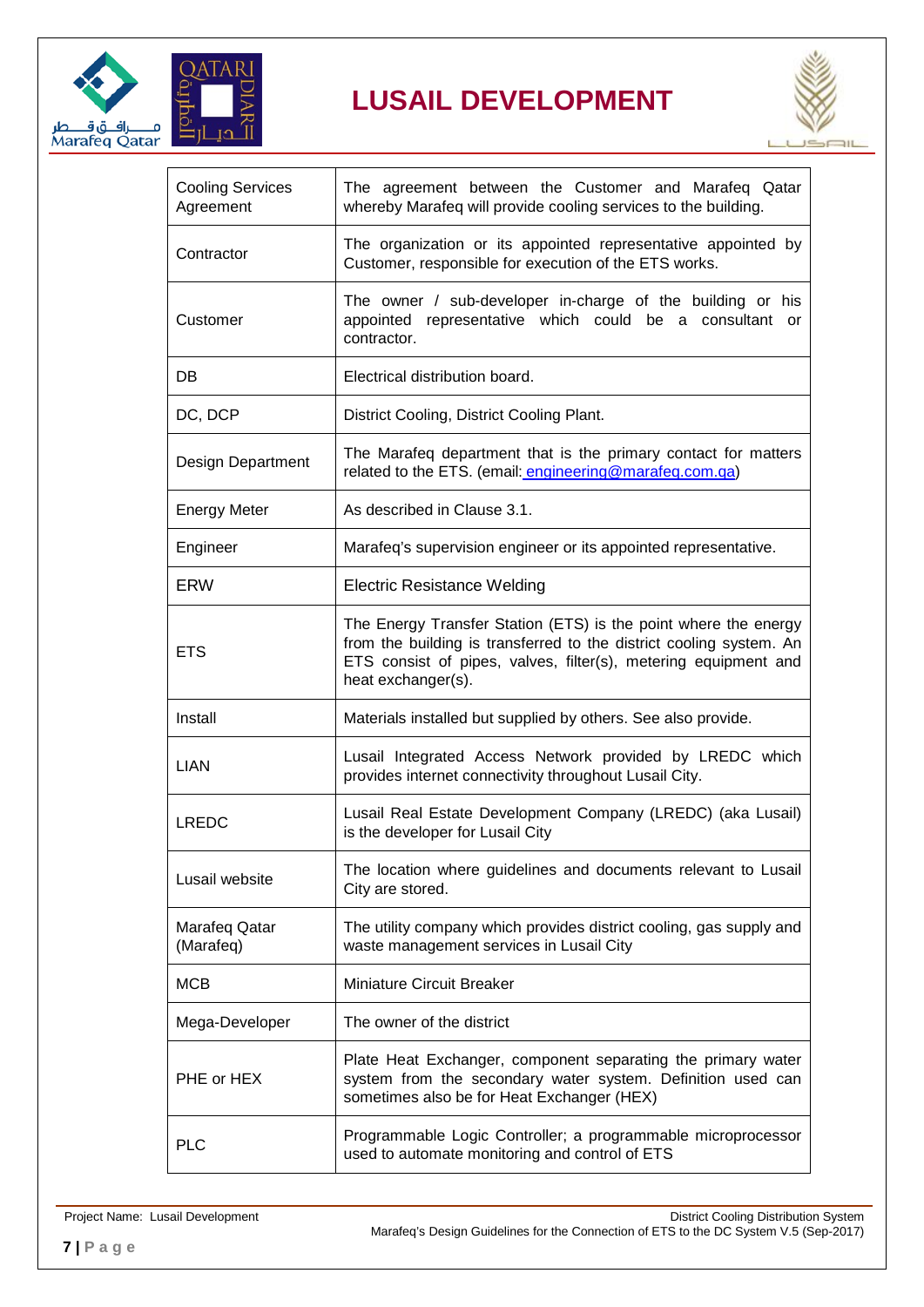



| Point of Delivery                     | The point of delivery is defined as where Marafeq scope of works<br>for the primary chilled water supply ends which normally is one<br>meter outside from the utility tunnel, or one meter into the plot<br>"set-back" for buildings connected by directly buried pipes. In both<br>cases there will be isolation valves in the branch pipes to the<br>building from main network piping system provided by others.                                                                                                                                                                                                                              |
|---------------------------------------|--------------------------------------------------------------------------------------------------------------------------------------------------------------------------------------------------------------------------------------------------------------------------------------------------------------------------------------------------------------------------------------------------------------------------------------------------------------------------------------------------------------------------------------------------------------------------------------------------------------------------------------------------|
| Point of Return                       | The point of return is defined as where Marafeq scope of works for<br>the primary chilled water supply ends which normally is one meter<br>outside from the utility tunnel, or one meter into the plot "set-back"<br>for buildings connected by directly buried pipes. In both cases<br>there will be isolation valves in the branch pipes to the building<br>from main network piping system provided by others.                                                                                                                                                                                                                                |
| Pre-fabricated ETS                    | These ETSs are pre-fabricated in the factory, installed and tested.<br>They are mounted on a steel frame, and are possible to transport<br>assembled, which makes installation of a high quality and with a<br>minimum time on site. However conditions and restrictions on<br>transportation openings may lead to that the ETS must be<br>disassembled, shipped and reassembled on site. The ETS can<br>therefore be built in modules or with assembly parts on site. These<br>ETSs can be designed with 1, 2, 3 or more PHE units, depending<br>on the scope of the cooling load demand and desired district<br>cooling delivery availability. |
| Primary                               | "Primary" refers to the supply and return pipe network circulating<br>chilled water produced in District Cooling Plants through the<br>Marafeq distribution network                                                                                                                                                                                                                                                                                                                                                                                                                                                                              |
| Primary<br>Inter-<br>connecting Pipes | The Primary Interconnecting Pipes run from the isolation valves at<br>the points of delivery and return to the ETS PHE(s) located in the<br>ETS plant room.                                                                                                                                                                                                                                                                                                                                                                                                                                                                                      |
| Provide                               | Means supplied and installed by the same party.                                                                                                                                                                                                                                                                                                                                                                                                                                                                                                                                                                                                  |
| <b>SAW</b>                            | Submerged Arc Welding                                                                                                                                                                                                                                                                                                                                                                                                                                                                                                                                                                                                                            |
| Secondary                             | The secondary side (aka building side) is the Customer's cooling<br>water circuits from the heat exchanger to the building fan coils, air<br>handling units, etc.                                                                                                                                                                                                                                                                                                                                                                                                                                                                                |
| Supply                                | Materials supplied by Marafeq, but installed by others. See also<br>provide.                                                                                                                                                                                                                                                                                                                                                                                                                                                                                                                                                                     |
| TCP/IP                                | <b>Transmission Control Protocol/Internet Protocol</b>                                                                                                                                                                                                                                                                                                                                                                                                                                                                                                                                                                                           |
| TR                                    | Ton of Refrigeration (12,000 BTU/Hr)                                                                                                                                                                                                                                                                                                                                                                                                                                                                                                                                                                                                             |
| <b>Trial Operation</b>                | Testing period of the ETS functions before commercial operations<br>where Marafeq performs test runs and checks the ETS<br>performance.                                                                                                                                                                                                                                                                                                                                                                                                                                                                                                          |
| <b>UPS</b>                            | Uninterrupted power supply                                                                                                                                                                                                                                                                                                                                                                                                                                                                                                                                                                                                                       |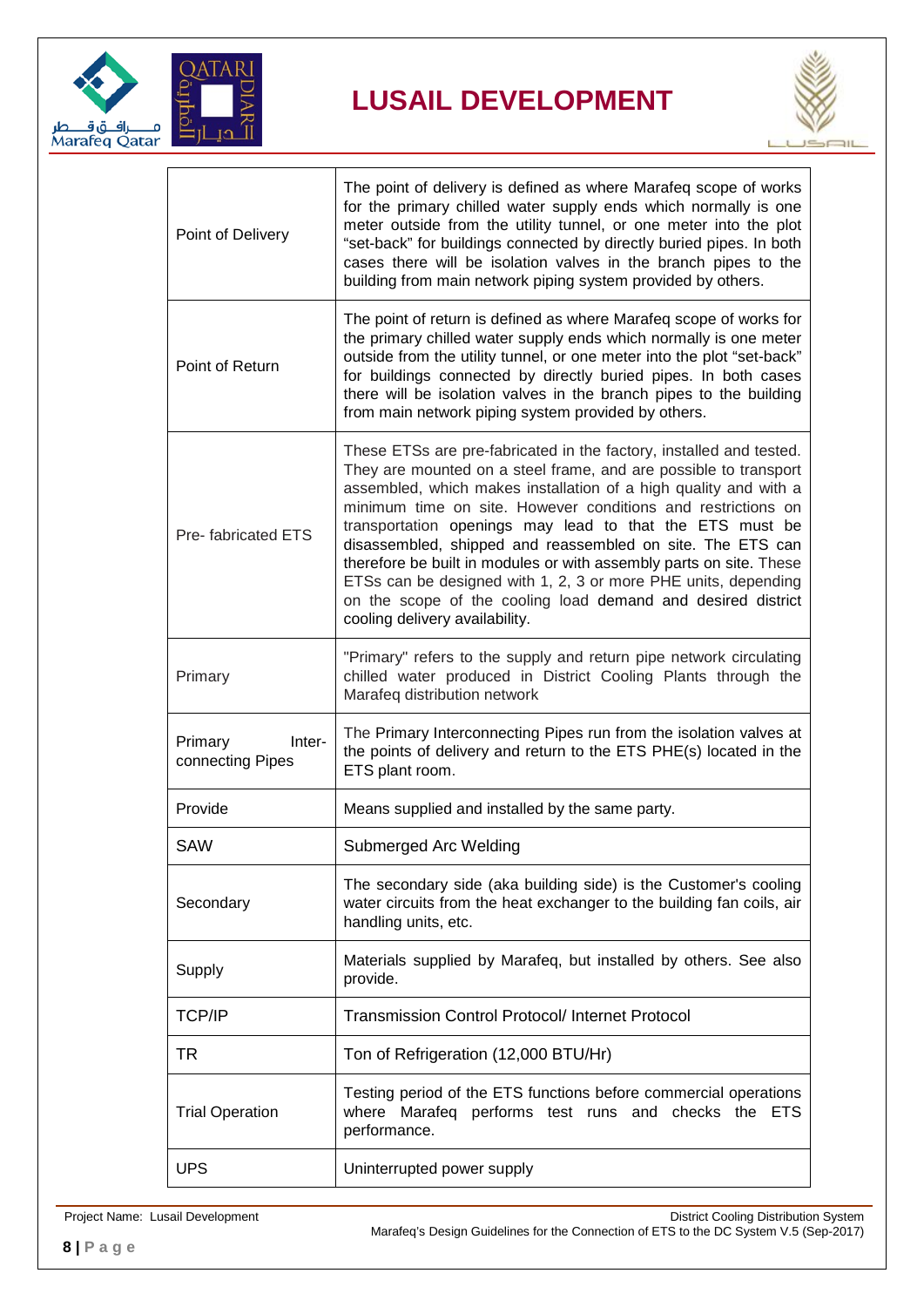



| <b>Utility Application</b><br>Procedures | The document prepared by Marafeq that describes the procedures<br>for applying for utility services. The full citation is LUS-CPALL-<br>MAQ-PRC-UT-10560 UTILITY APPLICATION PROCEDURES<br>FOR DISTRICT COOLING |  |  |
|------------------------------------------|-----------------------------------------------------------------------------------------------------------------------------------------------------------------------------------------------------------------|--|--|
| Vendor                                   | Any invited companies being fully eligible to submit the Tender.<br>The successful Vendor will be the contractor/supplier.                                                                                      |  |  |
| VFD/VSD                                  | Variable Frequency/Speed Drive                                                                                                                                                                                  |  |  |

#### <span id="page-8-0"></span>**1.4 Norms and Standards**

These standards are used for the primary side, but are recommended for the secondary side as well.

When an edition date is not indicated for a code or standard, the latest edition in force at the time of contract award shall apply.

- EN 253: 2009 District heating pipes Pipes (applicable parts)
- EN 448: 2009 District heating pipes Fittings (applicable parts)
- EN 489: 2009 District heating pipes Jointing (applicable parts)
- EN 13 480: 2011 Metallic industrial piping
- EN 13 941: 2009 Design and installation of pre-insulated pipes
- 97/23/EG Pressure Equipment Directive (PED)
- Directive 2006/42/EC on machinery
	- Kahramaa Regulations for the Installation of Electrical Wiring, Electrical
		- Equipment and Air Conditioning Equipment (applicable parts)
- QCS Qatar Construction Specifications
- **QCD Qatar Civil Defense**
- Local standards All applicable standards, specifications and regulations issued and/or referred to by Authorities, City Council, Civil Services department or other parties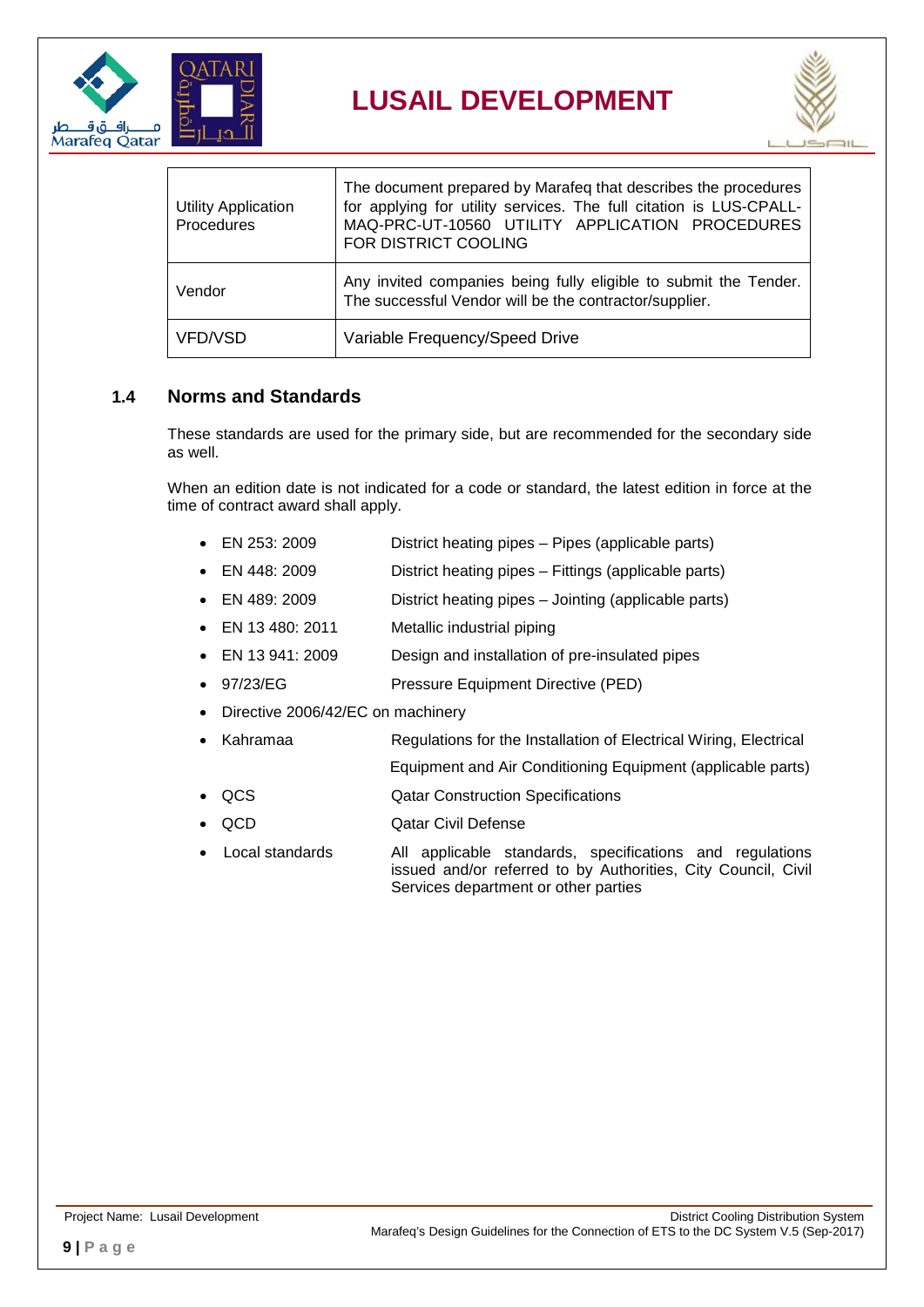



#### <span id="page-9-1"></span><span id="page-9-0"></span>**1.5 Design Criteria**

*Table 2 Design Criteria*

| Design pressure, primary side                                                                                             |        | 16                              |
|---------------------------------------------------------------------------------------------------------------------------|--------|---------------------------------|
| Test pressure, primary side                                                                                               | bar(g) | 23                              |
| <b>ETS</b><br>Maximum<br>difference<br>primary<br>pressure<br>over<br>interconnecting piping system $(\Delta P)$ (Note 1) | bar    | 10 bar                          |
| Design pressure, secondary side                                                                                           | bar    | (Note 2)                        |
| Test pressure, secondary side                                                                                             | bar    | $1.5 \times$ design<br>pressure |
| Design ambient temperature for installation                                                                               | °C     | 50                              |
| Maximum allowed pressure drop at nominal flow and<br>subscribed load between points of delivery and return.<br>(Note 3)   | kPa    | 150                             |
| Maximum heat exchanger pressure drop at design flow                                                                       | kPa    | 60                              |
| Cooling Capacity:                                                                                                         | TR.    | <b>By Customer</b>              |
| Number of equally sized heat exchangers                                                                                   | No.    | See Table 4                     |
| Supply chilled water temperature, primary side                                                                            | °C     | $+5.0$                          |
| Return chilled water temperature, primary side                                                                            | °C     | $+14.0$                         |
| Supply cooling water temperature, secondary side(Note 4):                                                                 | °C     | $+6.2$                          |
| Return cooling water temperature, secondary side (Note 4):                                                                | °C     | $+15.2$                         |
| Maximum design chilled water flow per ton cooling load<br>(Note 5)                                                        | l/s    | 0.0934                          |

**Note 1):** The PICV will be selected to meet 10 bar differential pressure between the network supply and return.

**Note 2):** 16 bar is the default design pressure with 23 bar test pressure. If building design and test pressures are higher than these values, the Customer shall notify Marafeq early in the design process.

**Note 3**): The maximum pressure drop from the tie-in points to the heat exchangers shall be used when designing connecting pipes and components.

**Note 4**): These are the default values unless the Customer requires different supply temperature, in which case the Customer shall inform and agree with Marafeq during the early stages of the design.

<span id="page-9-2"></span>Note 5): It is critical that all air handling units, fan coil units etc. are designed for the stated secondary side temperatures to provide at least a +14°C primary return temperature. This means that the maximum flow required for 1 ton of cooling load is 0.0934 l/s (1.48 USGPM). If the building cannot meet this requirement, Marafeq cannot guarantee a supply chilled water temperature mentioned on the secondary side at peak load conditions.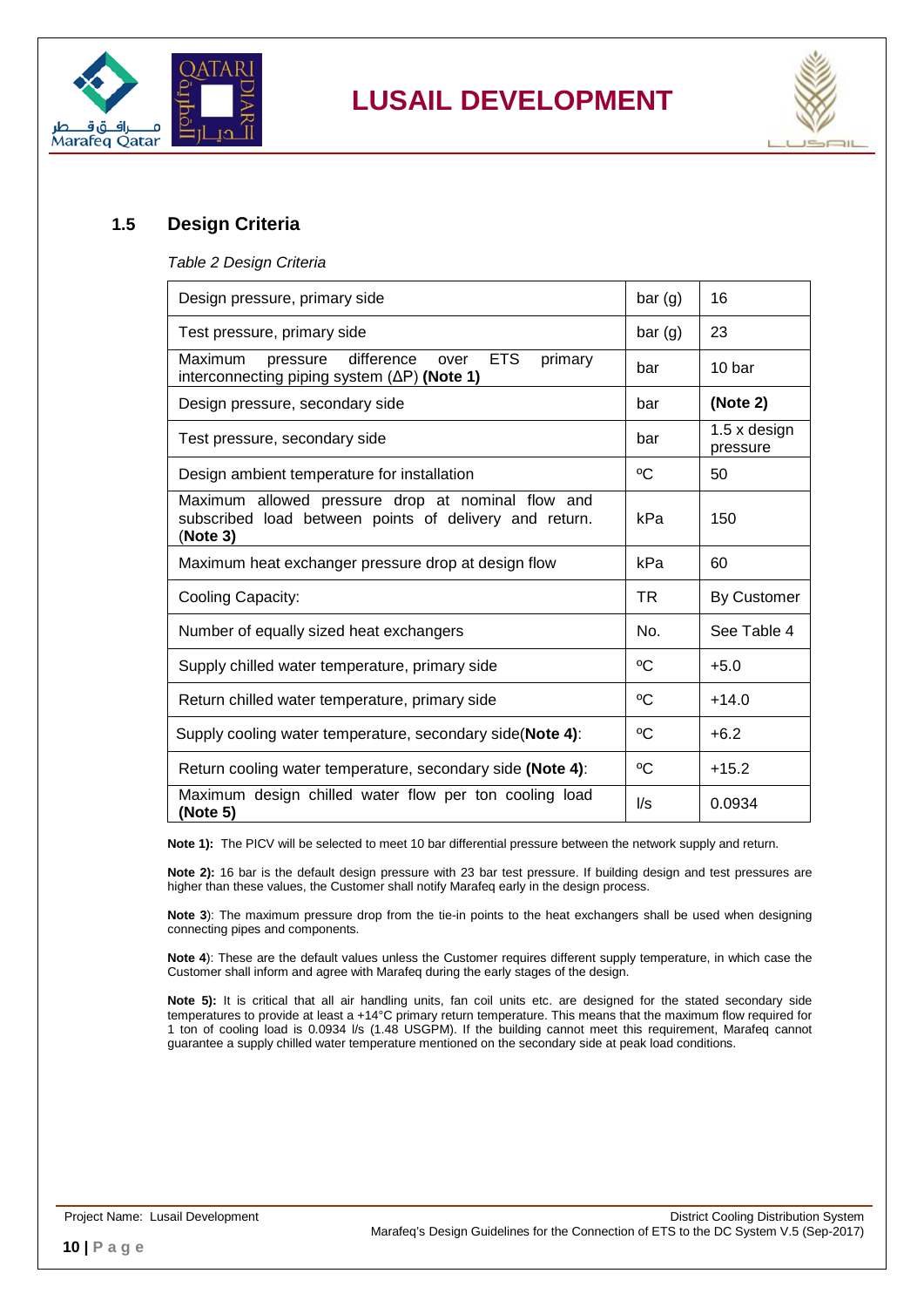



### <span id="page-10-0"></span>**2 Definition of Responsibilities**

Marafeq will supply the components identified in the tables below under 'Marafeq' at charges applicable at the time of the project. The tables below should be read in conjunction with the ETS schematics in Appendix 3. Customer's scope is also identified below.

<span id="page-10-1"></span>*Table 3 Definition of Responsibilities*

| <b>ETS Room</b>                                                         |                       |                        |                                        |
|-------------------------------------------------------------------------|-----------------------|------------------------|----------------------------------------|
| <b>Description</b>                                                      | <b>Supplied</b><br>by | <b>Installed</b><br>by |                                        |
| Lighting                                                                | Customer              | Customer               |                                        |
| <b>Electrical supply</b>                                                | Customer              | Customer               |                                        |
| Air conditioning                                                        | Customer              | Customer               |                                        |
| Fire detection                                                          | Customer              | Customer               |                                        |
| Floor drain                                                             | Customer              | Customer               |                                        |
| Potable water supply                                                    | Customer              | Customer               |                                        |
| Wall and floor penetrations                                             | Customer              | Customer               |                                        |
| Access to install / remove equipment                                    | Customer              | Customer               |                                        |
| <b>Equipment</b>                                                        |                       |                        |                                        |
| <b>Description</b>                                                      | <b>Supplied</b><br>by | <b>Installed</b><br>by |                                        |
| Heat exchanger(s)                                                       | Marafeq               | Customer               |                                        |
| Secondary side pumps                                                    | Customer              | Customer               |                                        |
| Pressurization system                                                   | Customer              | Customer               |                                        |
| <b>Expansion tanks</b>                                                  | Customer              | Customer               |                                        |
| Water treating equipment                                                | Customer              | Customer               |                                        |
| <b>Instruments</b>                                                      |                       |                        |                                        |
| <b>Description</b>                                                      | Supplied<br>by        | <b>Installed</b><br>by | <b>Cable</b><br><b>Terminations by</b> |
| Primary side temperature transmitters including<br>thermowells (2 nos.) | Marafeq               | Customer               | Marafeq                                |
| Flow meter                                                              | Marafeq               | Customer               | Marafeq                                |
| Energy meter                                                            | Marafeq               | Customer               | Marafeq                                |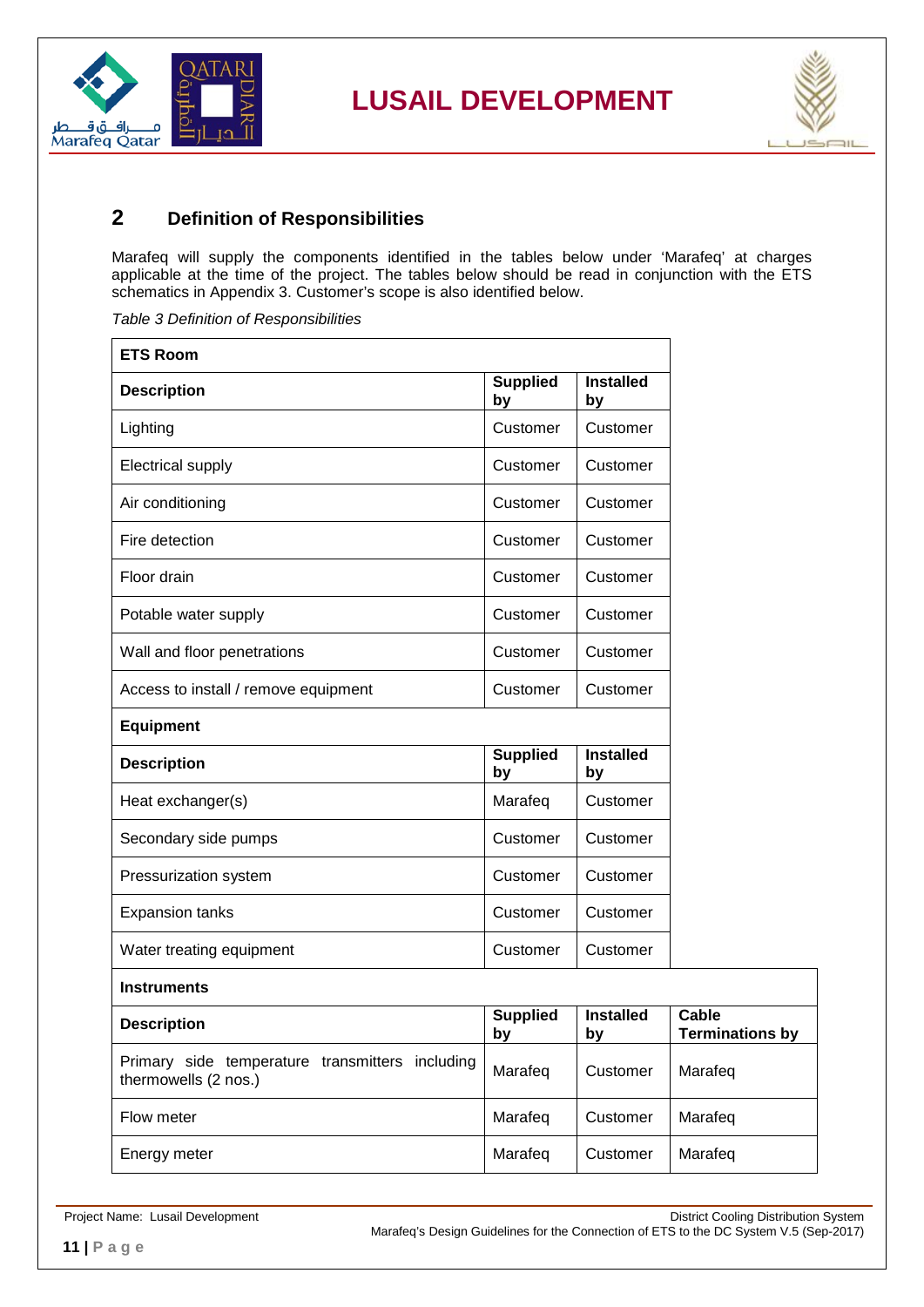



| Secondary side temperature transmitters including<br>thermowells (2 nos.)                                                                                                                        | Marafeq           | Customer          | Marafeq  |
|--------------------------------------------------------------------------------------------------------------------------------------------------------------------------------------------------|-------------------|-------------------|----------|
| Pressure independent control valve(s) for primary<br>side                                                                                                                                        | Marafeq           | Customer          | Marafeg  |
| Programmable logic controller (PLC)<br>including<br>panel                                                                                                                                        | Marafeg           | Customer          | Marafeq  |
| Uninterrupted power supply (UPS) for PLC system                                                                                                                                                  | Marafeg           | Marafeg           | Marafeg  |
| Wireless communication from ETS PLC to district<br>cooling plant (until fiber optic connectivity is<br>available)                                                                                | Marafeg           | Marafeg           | Marafeg  |
| Fiber optic connectivity from the Lusail Integrated<br>to the<br>Access Network (LIAN)<br>Customer's<br>telecommunications room                                                                  | LREDC/<br>Ooredoo | LREDC/<br>Ooredoo | Customer |
| optic/Ethernet cable<br>Fiber<br>from<br>Customer's<br>telecommunications room to the ETS PLC                                                                                                    | Customer          | Customer          | Customer |
| Wiring and containment for controls and power<br>including<br>energy<br>meter, instruments,<br>control<br><b>PLC</b><br>valve(s),<br>panel,<br>Customer's<br>building<br>automation system, etc. | Customer          | Customer          | Marafeg  |
| <b>Piping Components</b>                                                                                                                                                                         |                   |                   |          |

| <b>Description</b>                                                                    | <b>Supplied</b><br>by | <b>Installed</b><br>by |
|---------------------------------------------------------------------------------------|-----------------------|------------------------|
| Primary side isolation ball valves                                                    | Marafeq               | Customer               |
| Heat exchanger pressure relief valves (2 no. per<br>PHE)                              | Marafeq               | Customer               |
| Primary side pipe, fittings, flanges, and vent and<br>drain valves                    | Customer              | Customer               |
| Threadolets for instruments for both primary and<br>secondary side                    | Customer              | Customer               |
| Spool pieces to replace meter, control valve, heat<br>exchanger, etc. during flushing | Customer              | Customer               |
| Meter run (up and downstream straight runs)                                           | Customer              | Customer               |
| <b>Strainers</b>                                                                      | Customer              | Customer               |
| Pressure and temperature gauges together with<br>root valves and thermo wells         | Customer              | Customer               |
| All secondary side pumps, valves, control valves,<br>piping, and related components   | Customer              | Customer               |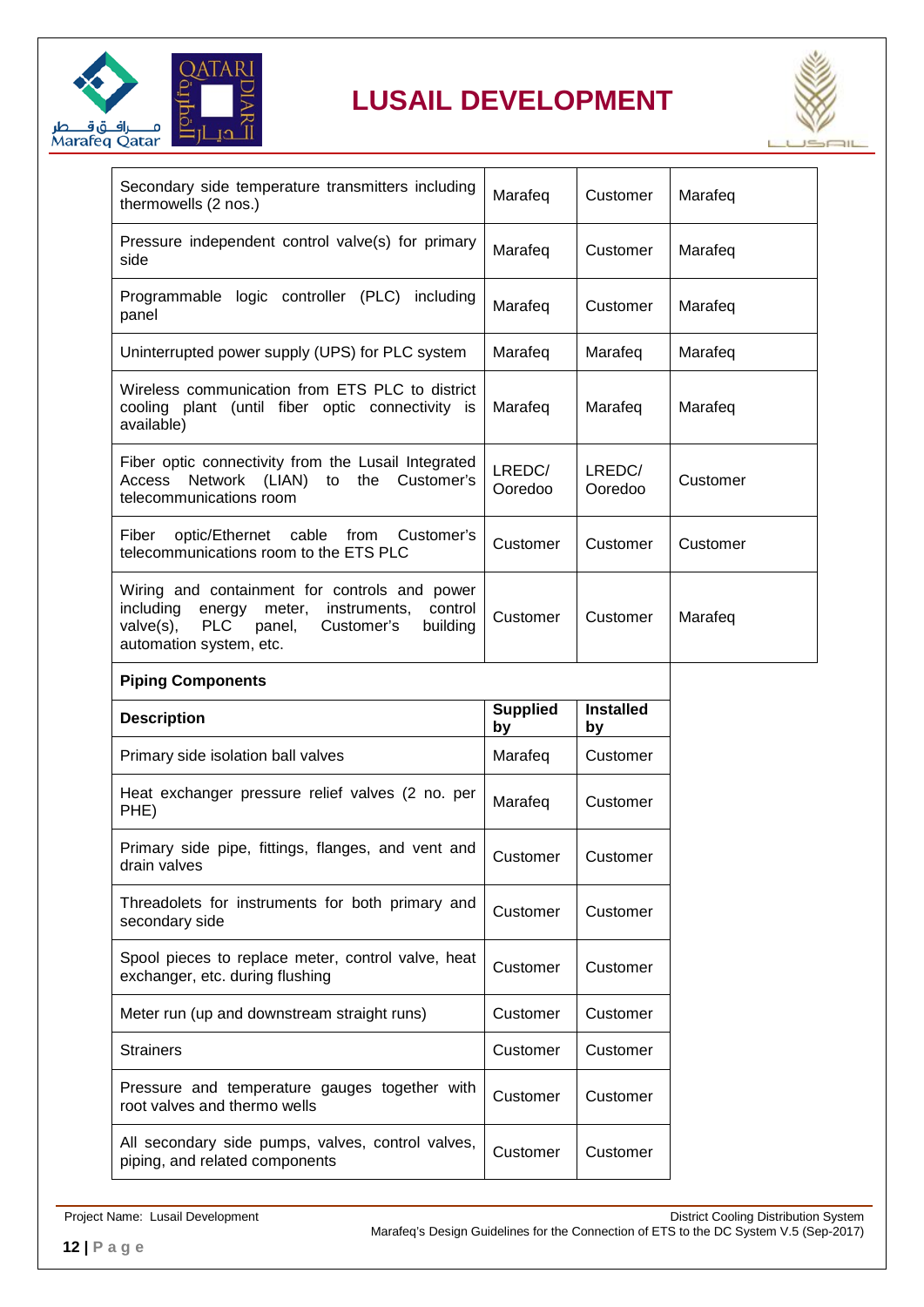



| <b>Testing and Commissioning</b>                                                                                                                            |          |  |  |
|-------------------------------------------------------------------------------------------------------------------------------------------------------------|----------|--|--|
| <b>Description</b>                                                                                                                                          | b٧       |  |  |
| Hydrostatic testing, flushing, and chemical<br>treatment (primary and secondary sides)                                                                      | Customer |  |  |
| Commissioning PLC system, energy meter, and<br>integrating communication between the ETS and<br>the DCP for both fiber optic and wireless<br>communications | Marafeg  |  |  |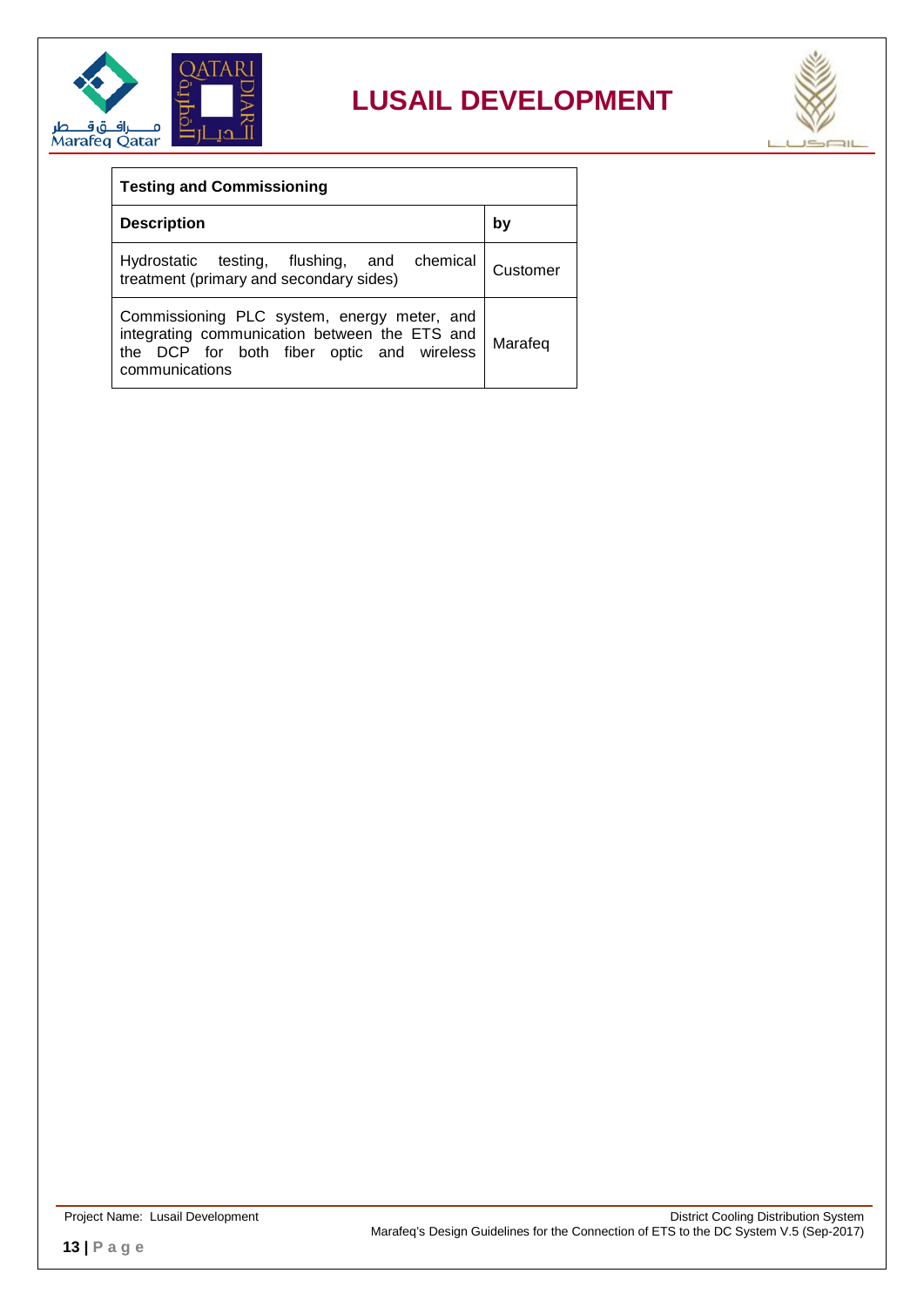



#### <span id="page-13-0"></span>**3 Marafeq's Scope of Work**

Marafeq will provide preliminary designs illustrating the space required for the ETS. These preliminary layouts will be provided within the timeframe outlined in the Utility Application Procedures.

Marafeq will prepare the detailed design of the primary side of the ETS, supply the equipment listed in Clause [2,](#page-9-2) and inspect the primary side installed by the Customer. The design will cover from the points of delivery/return to the primary side of the heat exchangers but not piping on the secondary side which is in the Customer's scope of work. The design will include:

- a. ETS room primary side design drawings showing plan and sections together with details
- b. Primary service line routing together with plan and details
- c. Pressure drop calculation (For internal use of Marafeq)
- d. Flow meter sizing (For internal use of Marafeq)

The numbers of heat exchangers that Marafeq will be considering in design and supply are listed below. If the Customer wants additional heat exchangers or redundant capacity Marafeq can supply them at additional cost in accordance with Utility Application Procedures.

| <b>Requested</b><br>capacity<br>(TR) | <b>Number and portion</b>                               |
|--------------------------------------|---------------------------------------------------------|
| Up to $200$                          | One at 100%                                             |
| 201 to 1,000                         | Two at 50%                                              |
| 1,001 to 3,000                       | Three at 33-1/3 %                                       |
| 3,001 and above                      | To be determined by Marafeq based on space, design etc. |

<span id="page-13-2"></span>*Table 4 Numbers of PHEs versus Requested Capacity*

#### <span id="page-13-1"></span>**3.1 Energy Meter, Flow Meter and Temperature Sensors**

The metering equipment includes the supply and return pipe temperature sensor and the supply pipe flow meter. Marafeq shall supply ETS energy metering equipment that will be used for billing purpose. Marafeq will supervise the installation and wiring of energy meters. The Customer shall provide a dummy (spool piece) for the flow meter during flushing operations. Energy meters will be used for billing of chiller water energy consumption based on the flow meter and temperature sensors. The energy meter automatically calculates water density and enthalpy. From the flow meter, volume flow is converted into mass flow and used to calculate thermal energy.

- 1. Energy meter shall be equipped with its necessary flow meter and temperature sensors and shall be provided for billing computation. Metering accuracy shall comply with EN 1434, Class 1.
- 2. Supply and return temperature shall be measured via resistance temperature devices (RTDs), 4-wire, Pt 500, and shall use matched pairs, class A to IEC 751 standard.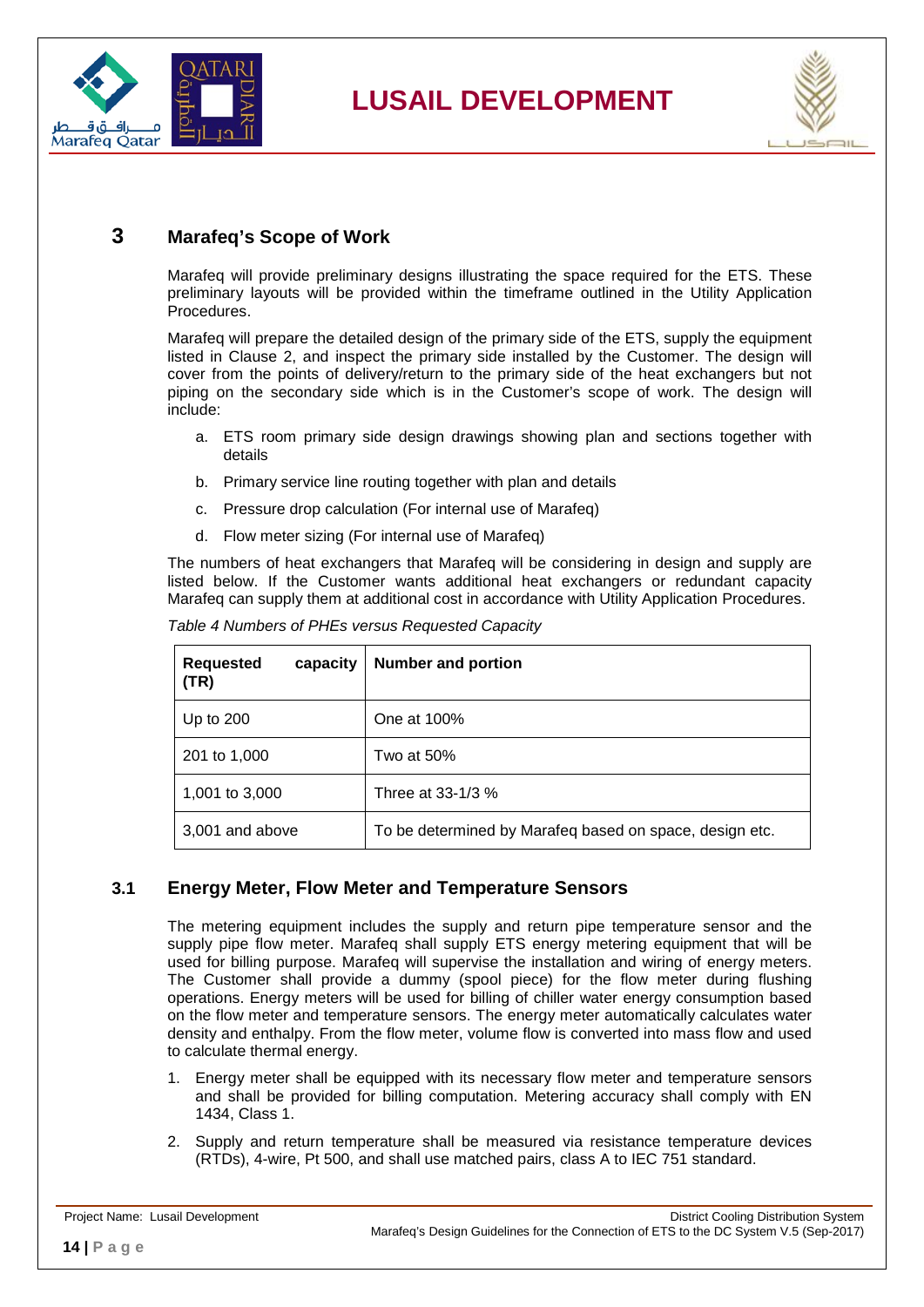

<span id="page-14-2"></span>

- 3. Flow meter shall be electromagnetic flow model. The Customer shall provide appropriate meter run (up and down stream straight lengths of pipe).
- 4. The energy meter shall be installed inside the IP rated lockable cabinet enclosure with window glass. In case the Customer requests the energy meter be supplied separately from the PLC system, the customer will be required install it in an IP 55 enclosure.
- 5. ETS bulk-meter schematic diagram is illustrated in
- 6. [Figure](#page-14-2) *2*.



*Figure 2 ETS Bulk meter schematic diagram*

#### <span id="page-14-1"></span><span id="page-14-0"></span>**3.2 Heat Exchanger**

- 1. Type: Counter-current flow.
	- 2. The material of the heat exchangers (PHE) must withstand both systems liquid media. Plates will be 316 stainless steel by 0.5 mm thick
	- 3. PHE shall be designed, built and marked in full compliance to AHRI-400 Liquid-to-Liquid Plate Heat Exchangers with zero tolerances.
	- 4. Manufacturers of heat exchangers should be able to demonstrate heat exchangers meet the test program described in the standard EN 1148 or equal; that the manufacturer's data programs are consistent with product performance and that the latest version of the design program is used.
	- 5. Customer shall provide clean in place (CIP) connections at each heat exchanger. CIP is done without dismantling the PHE. In order to save CIP chemicals, the water volume shall be kept to a minimum by locating isolation valves close to the PHE.
	- 6. PHE pressure drop at design flow shall not exceed 60 kPa. The PHE will be selected to ensure the overall primary side pressure drop shall not exceed 150 kPa.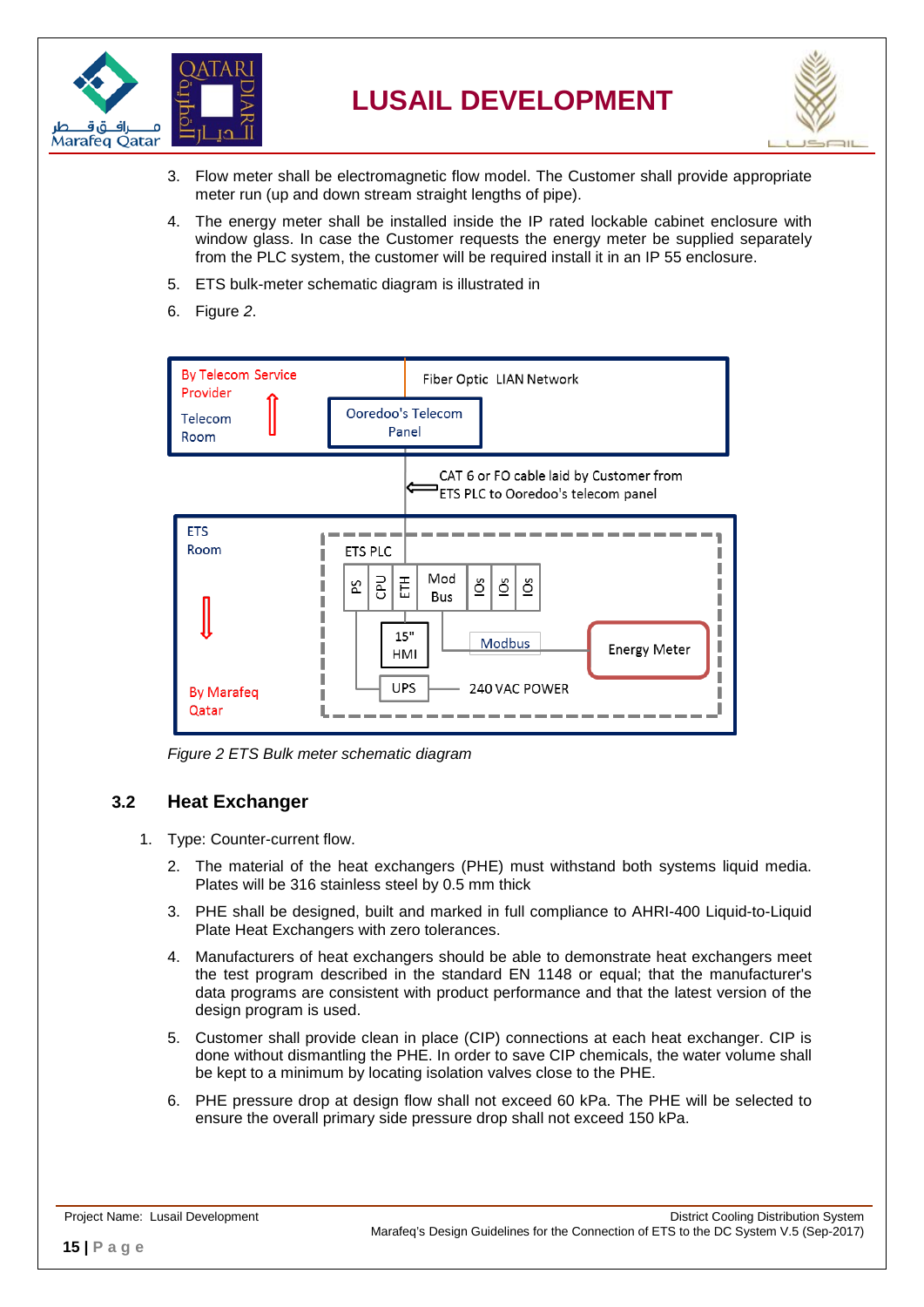



- 7. The frames of gasketed PHEs will be specified to have 20% extra space for adding plates in the future. For brazed plate heat exchangers, space will be provided to add an additional 20% plate pack.
- 8. If the PHE is sized for future expansion allowance, this shall be based on flow capacity by installing additional plates in future with the following limitations:
	- a) Design temperatures shall remain the same.
	- b) Pressure drops across the heat exchanger shall not increase by more than 10% above design conditions. On the primary side, do not exceed 150 kPa overall pressure drop.
	- c) Additional capacity is obtained without changing frame size.
- 9. The design shall prevent fluid intermixing.
- 10. The unit shall withstand the maximum 16 bar gauge design pressure on primary side with opposite side at 0 psig gauge. Similarly unit shall withstand the maximum design pressure of 16 bar on secondary side with opposite side at 0 psig gauge.
- 11. Metal nameplate shall be provided so it is visible outside the insulation with identification in accordance with the project schedule. Include:
	- a. design flow in l/sec
	- b. design kW (TR)
	- c. Hot side and cold side temperature in and out, ˚C.
	- d. Hot side and cold side pressure drop, kPa
	- e. Design temperature differential, ˚C.
	- f. Provide metal tags to label inlet and outlet connections for hot side and cold side of heat exchanger.
- 12. A safety relief valve shall be located between the isolation valves at each heat exchanger in order to prevent over pressure during shut downs.
- 13. Service Conditions
	- a. Design Pressure: 16 Bars (minimum) 1
	- b. Test Pressure: 23 Bars
	- c. Suitable for water Temperature Condition: Supply: 4-10 ˚C, Return: 6-20 ˚C
	- d. Suitable for ambient temperature: 50 ˚C

#### <span id="page-15-0"></span>**3.3 Pressure Independent Control Valve**

- 1. One Pressure Independent Control Valve (PICV) shall be provided for each PHE.
- 2. PICV flanges shall be as per ANSI class 150. Matching flanges shall be considered by the Customer for installing PICV.
- 3. The control valve is suitable for precise control and shall maintain linear characteristic under all operating condition.
- 4. Valve rating is suitable for network design pressure: 16 bar. Test pressure: 23 bar for 6 hours. Differential Pressure 10 bar.
- 5. Pressure drop across PICV at full flow condition not to exceed 40 kPa.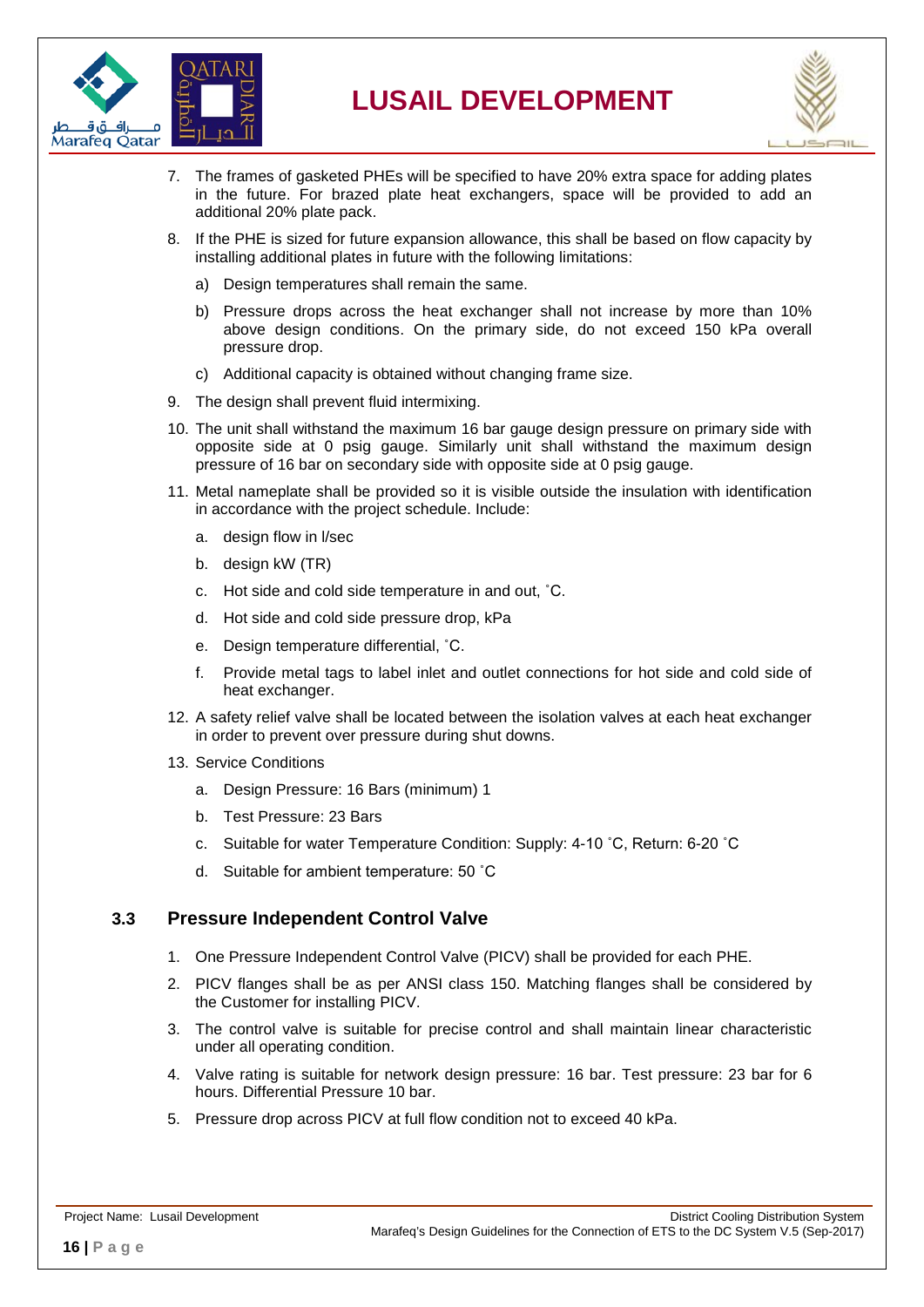



- 6. Confirm that valve pressure drop (for full flow) is accounted in determining the maximum allowed pressure drop of 150 kPa at nominal flow and subscribed load between incoming isolation valve at the wall penetration.
- 7. Pressure Independent Control Valves (PICVs) shall be installed as shown in the drawings and strictly as per the recommendations of the manufacturer.
- 8. These valves shall be of pressure independent design and shall consist of two functional items. First part is a two way modulating control valve with electric actuator and the second part is an integral and external differential pressure control valve.
- 9. The differential pressure control valve shall sense and regulate the differential pressure across the modulating control valve, as per the control valve selection at all flow and pressure conditions.
- 10. The valves shall be manufactured in accordance with ISO 9001 quality standards.
- 11. Each valve set shall be pre-calibrated at manufacturer's works to a specified flow and differential pressure, which shall be field adjustable without the removal of the actuator.
- 12. Control valve range ability shall be 100:1. The actuators provided with the valve(s) shall assure 100:1 turndown.
- 13. Class IV leakage or better is required for control valves up to 50 mm diameter and Class III or better for valves larger than 50 mm, as per ANSI leakage testing standards.
- 14. All valves shall have three integral test ports, factory installed, capable of being used to measure pressure or temperature.
- 15. The control valve flow adjustment stem shall extend out from the control valve and have an indicator that shall be used to verify valve position. The control valve shall have tapped mounting holes for mounting the control valve actuator bracket. The actuator shall rotate the valve stem to provide the required flow independent of pressure across the valve.
- 16. Actuators shall modulate all valves from 0 to 100% design flow while rotating the valve stem a maximum of 90° or moving full stroke. Valve percentage opening and closing indication is required.
- 17. Valve actuators shall be factory mounted.
- 18. Actuators shall be selected based on system close-off requirements. Valves and actuator shall be capable of a close-off rating of 10 bar.
- 19. Torque and linear force requirements for actuator selection shall be provided by the valve manufacturer
- 20. For electric actuation it shall be possible to set the end stroke of the actuator with mechanical stops, signal adjustment, or a control signal limit at the full design flow listed on the performance tag furnished with each valve.
- 21. In case of power failure valve shall retain its last position.
- 22. Electric actuator shall be suitable for input and output 4-20 mA control signal.
- 23. Pressure Independent control valves shall be suitable for thermal insulation all around.
- 24. Control valves together with actuators shall be suitable to work at ambient temperature of 0 to 50 °C and relative humidity of up to 100%.
- 25. Actuator housing shall be IP 54 rated or higher.
- 26. Valve actuator shall have remote, local, and stop selector switch / push button with visual indication of remote/Local/Stop status and % opening of the valve. Selector switch position shall be communicated via digital input, potential free contact, to the ETS PLC.
- 27. Valve actuator shall be capable to receive remote signals from HMI or SCADA.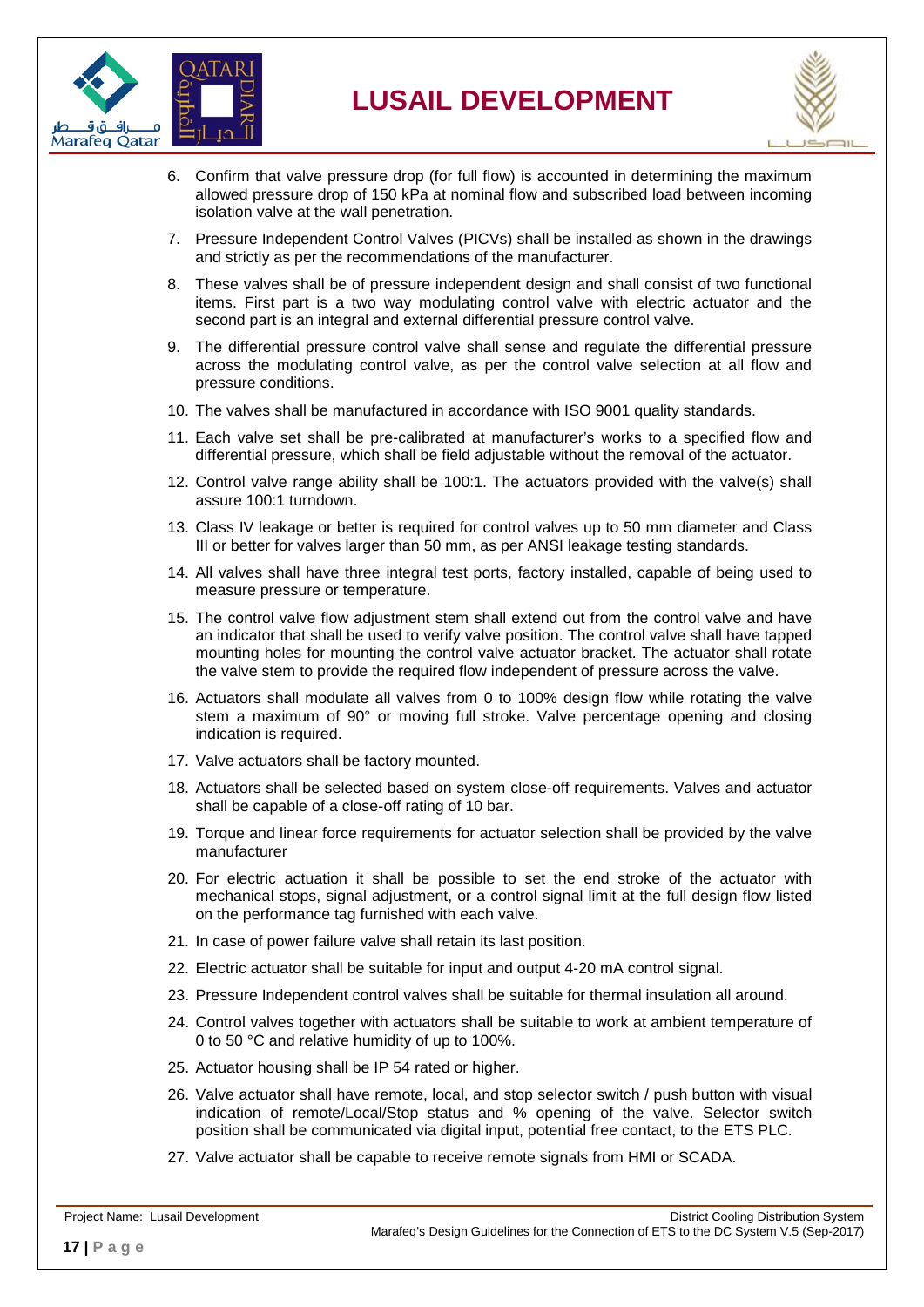



28. In local mode, the control valve shall be capable of manual operation (hand wheel or other).

#### <span id="page-17-0"></span>**3.4 Programmable Logic Controller**

PLC system shall be used for control, monitoring and data acquisition at the Energy Transfer Station. Supply, design, engineering, testing, and commissioning of the system will be carried out by Marafeq Qatar. Please refer Clause 2 Definitions of Responsibilities and refer to clause 5.6 PLC system.

#### <span id="page-17-1"></span>**3.5 Pressure Safety Relief Valve**

A safety relief valve shall be located between the isolation valves at each heat exchanger in order to prevent overpressure during shut downs. The valve shall be sized for thermal expansion at design load conditions and the set pressure shall be equal to the heat exchanger design pressure.

- 1. Direct spring loaded type (proportional flow).
- 2. Lever operated, with non-adjustable factory set discharge pressure.

#### <span id="page-17-2"></span>**3.6 Welded Ball Valves**

- 1. All isolation valves on primary side shall be welded type. All valves shall be of industrial standard. Flanges are not allowed.
- 2. Primary system valves must be thermally insulated with closed cell elastomeric material type with a protective jacket.
- 3. Main isolation valves for bypass and emergency supply shall be located directly inside the building as close as possible to the walls. Emergency connections shall be accessible from outside at grade level. If valves cannot be located inside, then main isolation valves for bypass and emergency supply shall be pre-insulated and located in a valve chamber located outside the building wall. Emergency connections shall be accessible from outside at grade level.
- 4. Connection to the district cooling network shall be by welding.
- 5. Isolation valves must be provided in the supply and return pipe around the heat exchanger(s) to allow for maintenance and cleaning.
- 6. For welded valves, caution is needed so that the seals in the valves will not be damaged during the welding process.
- 7. All valves shall be easily accessible and tagged according to with BS 1710 or equal.
- 8. Valve shall be capable to perform at design pressure of 16 bars and test pressure of 24 bars for 6 hours.
- 9. Provide hand wheel and gear box for valves DN 200 and above.
- 10. Provide chain operators for elevated valves. Chain operation shall be provided for valve DN 65 and larger, located 2.2 m (7 feet) or higher above finished floor level. Chain shall be extended to elevation of 1.5 m (5 feet) above finished floor level.
- 11. Ball seats shall be spring-loaded.
- 12. Stem shall be provided with double sealing, minimum two O-rings and the upper one shall be changeable from the top without draining the pipeline. (The O-rings are FPM (fluorine rubber/fluoro packing material/VITON) rubber material.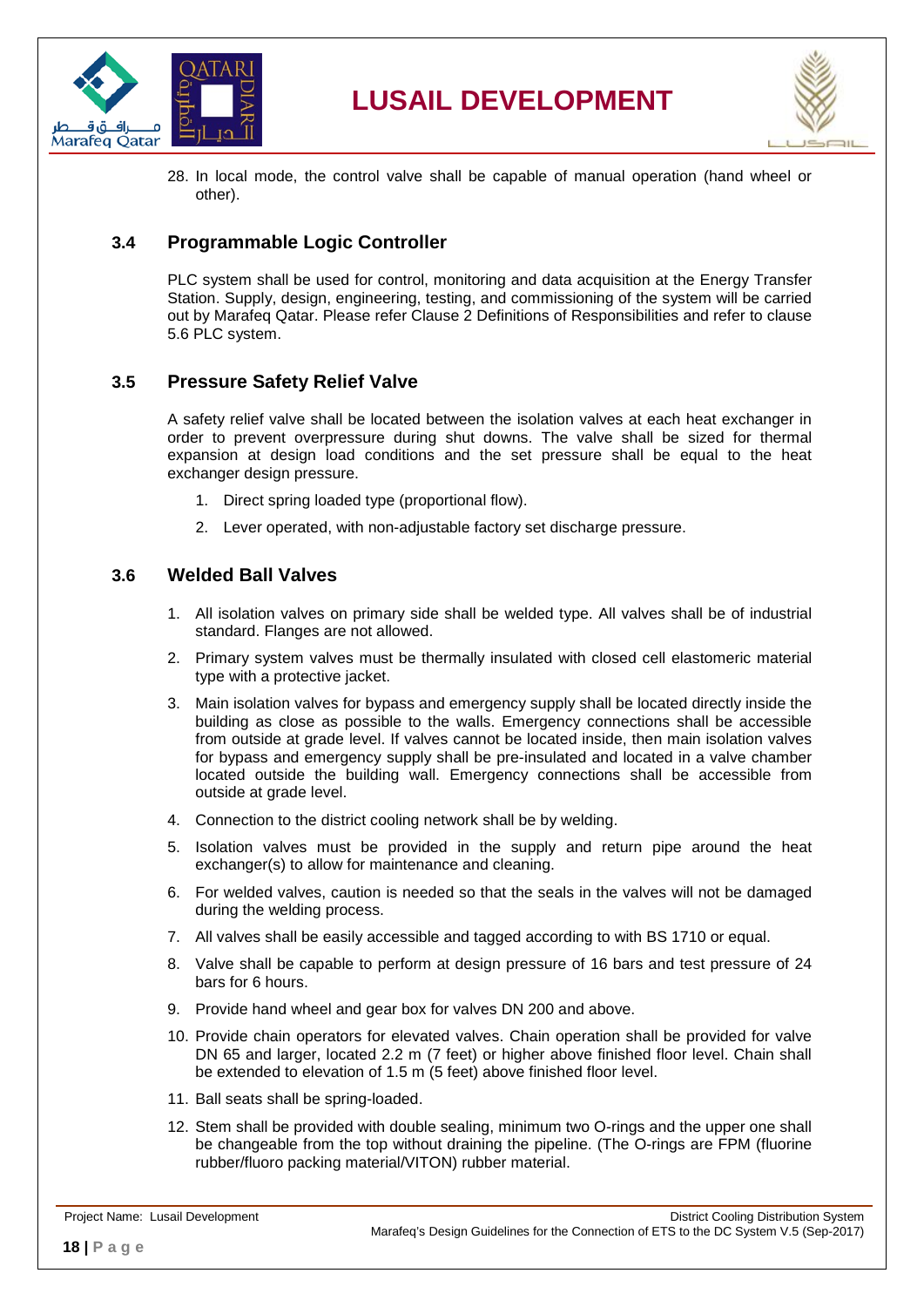



- 13. Valve shall be full port valve. Reduced port valves are acceptable only if maximum allowable pressure loss of 150 kPa at nominal flow and subscribed load between isolation valves at ETS entrance can be maintained with reduced port valves.
- 14. Valve shall be provided with position indicator that shows the ball's position in the valve.
- 15. Valves shall be delivered with plastic end caps (flow port protectors) in order to avoid debris in the valves during transportation, storing, and handling.
- 16. Pre-insulated valves shall comply with EN 488.

#### <span id="page-18-0"></span>**4 Customer's Scope of Work**

The Customer shall pay Marafeq for design services, equipment, and components supplied by Marafeq. Marafeq reserves the right to observe, inspect, and approve the primary side ETS installation, but the Customer is responsible for construction and supervision. The Customer shall arrange and provide temporary facilities to store material supplied by Marafeq away from water, heat, and direct sunlight. The energy meter, flow meter, instruments, PICV, and PLC shall be stored in an air conditioned area.

#### <span id="page-18-1"></span>**4.1 ETS Plant Room**

The Customer shall provide a suitable space to install the ETS in accordance with the preliminary design and ultimately with the final design supplied by Marafeq. Space shall be provided for equipment, maintenance access, service lines, interconnecting pipes as well as lighting, air conditioning with makeup air, floor drain and potable water piping. Consideration should be given to transportation and access so that repair, replacement, etc. can be made easily and rapidly. If the Customer does not allow free passage through the building, a separate access door from outside must be arranged. The transport ways to the ETS plant room, including all doors, shall allow access for the heat exchanger(s) without any need for disassembling. Adequate space shall be provided so equipment can be accessed for maintenance.

- 1. The ETS shall be installed in a basement level (preferred), or ground level, or but not higher than 7.5 meters above Qatar national datum.
- 2. The Customer shall grant Marafeq full and direct access to the ETS room 24/7.
- 3. Lockable, insulated security doors shall be provided.
- 4. The room shall have sufficient ceiling height below any obstructions such as beams, drop slabs etc. Minimum four meters below any structural slab/ beam is recommended.
- 5. The ETS room space shall be provided with all necessary overhead and under-floor plumbing including service water piping and floor drains near each PHE and for general purpose. In the ETS room, a floor drain or sump (with lifting pump) shall be provided to evacuate drain water, washing water, and various drips. Open gutters with grated covers are preferred.
- 6. Air conditioning shall be as required to meet the operating requirements/limits for all ETS equipment or to a max temperature of  $28\pm2^{\circ}$ C and 50-60% RH. Minimum fresh air ventilation shall be as per ASHRAE std. 62.1-2016 or the latest revision, good engineering practice, and to keep a positive pressure in the ETS room. Ventilation air shall be continuous, filtered and cooled.
- 7. To facilitate maintenance, the Customer shall provide a 240V single phase (plus earth) power outlet protected by a 16A circuit breaker (D curve). This power outlet shall be in addition to and separate from the ETS power panel.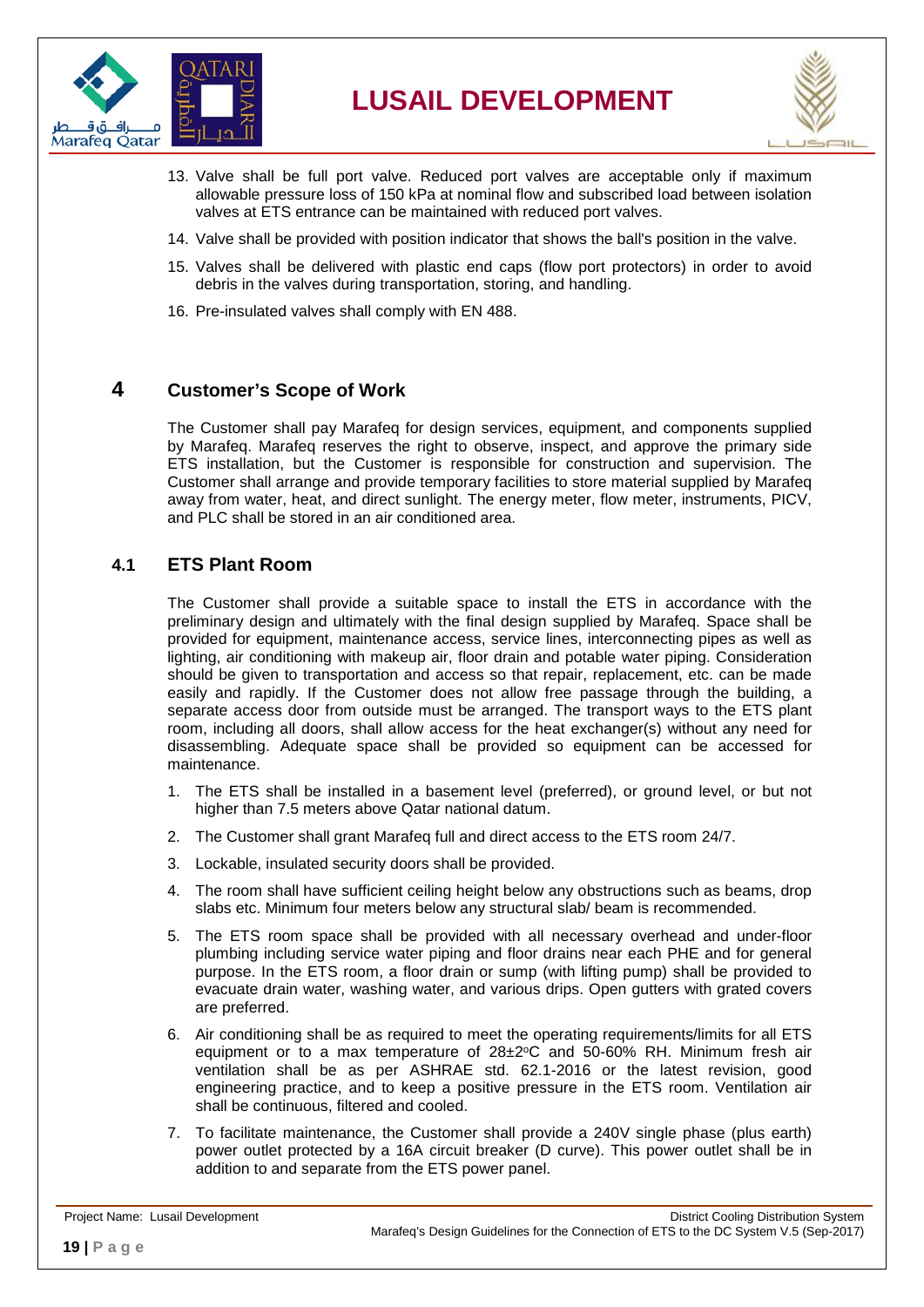



- 8. The Customer shall provide a dedicated distribution board (DB) in the ETS room. The distribution board shall be 6-way, single phase, 240V, 50Hz, with 40A incomer and six 10A Miniature Circuit Breakers (MCBs) to feed the energy meter and PLC. The distribution board shall be fed from the essential side of the MV panel and UPS.
- 9. The room shall be sufficiently well illuminated with overhead white florescent type lighting so maintenance operations can be carried out safely. ETS room lighting shall consist of overhead white fluorescent type lighting (not less than 150 Lux).
- 10. Fire detection and alarm system shall be provided.
- 11. The room should be acoustically treated so the noise level meets the Customer's expectations.
- 12. The room should have finished painted walls and oil resistant non-slip finished floor.

#### <span id="page-19-0"></span>**4.2 Communication**

Fiber optic communication shall be provided by others from the district cooling plant to the Customer's telecom room. The Customer, therefore, is requested to follow the latest Lusail Smart City Guideline and Lusail Smart Services Interface Guideline for seamless system integration. These guidelines are uploaded on the Lusail website.

The Customer supplies and installs cable from the telecom room to the ETS PLC panel. If the distance from the telecom room to the ETS PLC panel is less than 90 meters, the Customer shall lay Ethernet (CAT6 with RJ45) cable. If the distance is 90 meters or greater, the Customer shall lay fiber optic, single mode, redundant cables with LC/APC ports.

Marafeq will supply and install wireless equipment and its accessories in the PLC panel. In the event, the communication signal is too weak; the Customer will have to relocate the antenna to a better location.

#### <span id="page-19-1"></span>**4.3 Primary Service Lines**

The Customer shall supply and install piping from the Points of Delivery/Return (plot valves on the network) to the ETS room including up to the heat exchanger(s). Buried service shall use pre-insulated pipe. Above ground service shall use field insulated pipes. The pipes shall be of industrial standard of district cooling and by the quality approved by Marafeq as outlined below.

Pipes shall be protected from the weather, water splashes, and shocks and in general any risk of degradation along the path of the primary network in rooms through which it passes. Pipe protectors should be added to any piping within garbage rooms, parking ramps or other highly trafficked areas where piping could get damaged.

Vents shall be provided in high points and drains in low points all along the path of the primary pipes with discharge points connected to the nearest drain. During maintenance operations, it must be possible to discharge water to nearby drains. The details of each shall be specified on construction drawings and on detail drawings. Venting and drain points shall remain accessible for network maintenance.

For directly buried piping and piping inside valve chamber pre-insulated bonded pipe system shall be used. Pre-insulated pipe system shall be assembled carbon steel service pipe conforming to dimensions in accordance with DIN 2458 and steel quality P235GH in accordance with standard EN10216-2, EN10217-2, and 10217-5, polyurethane thermal insulation, and outer casing of high density polyethylene (HDPE). The pre-insulated bonded piping shall comply with standard EN 253 and pre-insulated fittings shall comply with EN 448 as minimum. (Valves inside chamber shall be pre-insulated in accordance with EN 488.)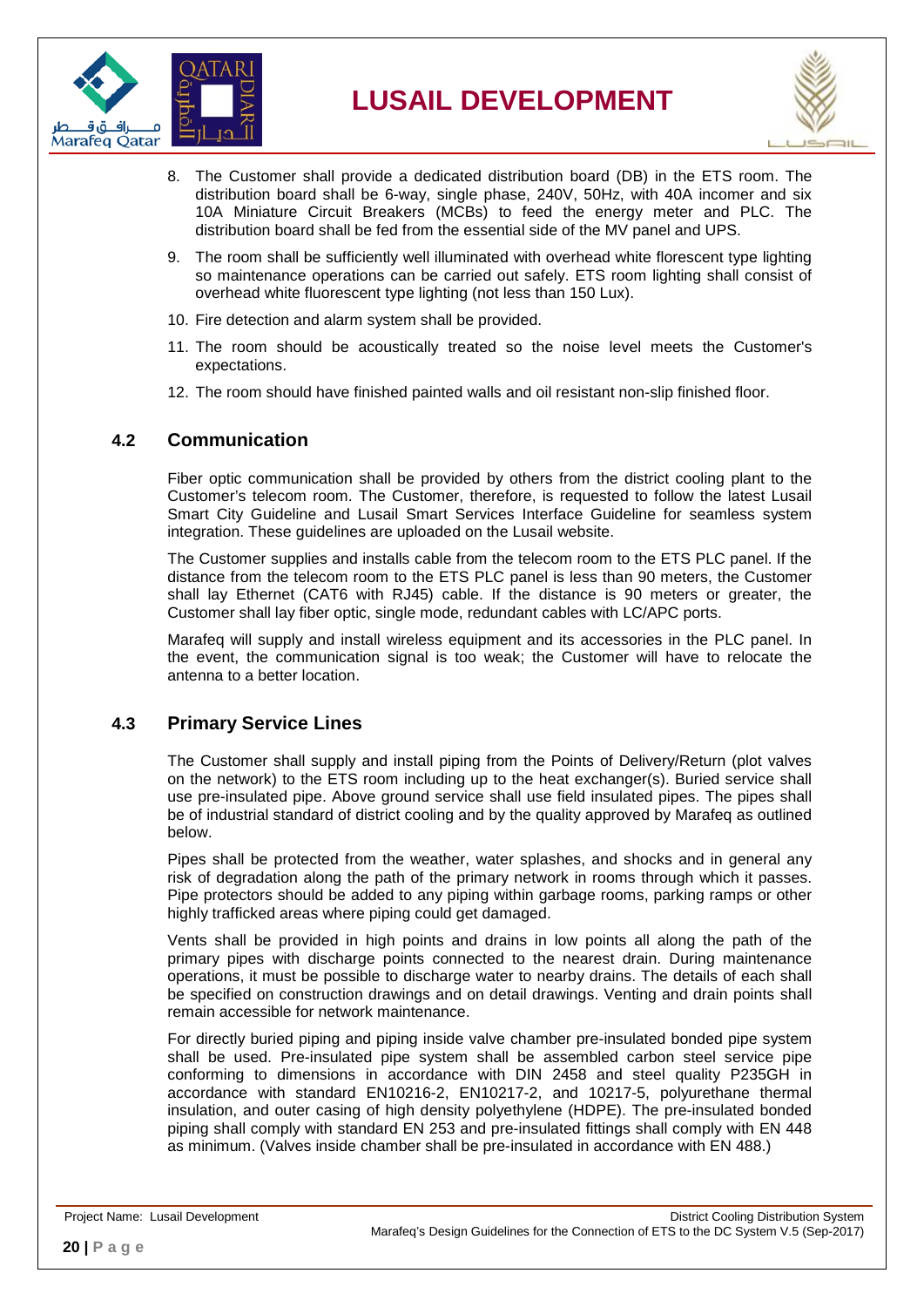



For the piping exposed to view field insulated pipe system may be used. The service carbon steel pipe shall conform to dimensions in accordance with DIN 2458 and steel quality P235GH in accordance with standard EN10216-2, EN10217-2 and 10217-5.

Pipes shall be hydrostatically tested for 23 bar for 6 hours, before proceeding to cleaning and flushing stages, which shall be demonstrated to Marafeq and obtain approval.

#### <span id="page-20-0"></span>**4.4 ETS**

Other than the pumps on the secondary side, the ETS has no moving parts, so compared to chillers located in each building; an ETS is inherently reliable and imparts little or no noise or vibrations.

Marafeq reserves the right to review and approve the design of the secondary side and construction of the primary and secondary side of the cooling system to make sure it will work and operate together with the District Cooling Network. However, the Customer is responsible for construction and supervision. The schematics of ETS installations and the components are shown in Appendix 3.1 and Appendix 3.2.

- 1. The building demand can be met using one, two, or three standard heat exchangers. See Table 4 for number of PHE proposed for various capacities. Cooling demands over 3,000 TR will need special attention since standard concept normally cannot be used.
- 2. Redundant (standby) PHE is generally not required. Additional heat exchangers or redundant capacity can be supplied at additional cost in accordance with Utility Application Procedures.

#### <span id="page-20-1"></span>**4.5 Customer Secondary-Side Chilled Water System**

The Customer shall design, provide, operate and maintain the secondary side chilled water system in accordance with the technical requirements. Variable speed chilled water pumps and two way control valves shall be used for varying the Customer's chilled water flow.

- 1. One set of variable speed pumps for internal chilled water distribution for each ETS, with an expansion tank complete with a safety relief valve for each closed loop.
- 2. Variable speed pumps shall be controlled by utilizing at least two industrial grade pressure differential transmitters (PDT) across the two most hydraulically remote terminal units in each building as shown in *Appendix 3*. Exact location shall be as per the design of the building HVAC system.
- 3. Variable speed pumps shall be equipped with at least one pressure switch in the supply line that will stop the pumps at max design pressure in case of a valve closure and/or a failure with the VFDs (Variable Frequency Drive). The pressure switch should be hardwired to the pumps and not through the ordinary control system.
- 4. As indicated on PI&D *Appendix 3* it is recommended for low flow control for VFD pumps to add a 2-way control bypass valve around the pump. The 2-way control bypass valve shall correspond to the minimum flow requirement of one pump. Alternatively, the 2-way control valve could be strategically located in the building. The practice of using 3-way valves at select cooling coils to provide minimum flow is not allowed.
- 5. The Customer shall use pressure independent control valves in all air handling units and fan coil units for highest possible ΔT, minimum energy use, and reduced labour cost. When pressure independent control valves are used, normally no manual balancing valves are required. The valves shall be capable of controlling flow through full range of expected turn-down and through full range of expected ΔP across the valve.
- 6. Test, adjust and balance the hydraulic system to make sure that the chilled water requirement of each fan coil unit and air handling unit is met, preferably the Testing,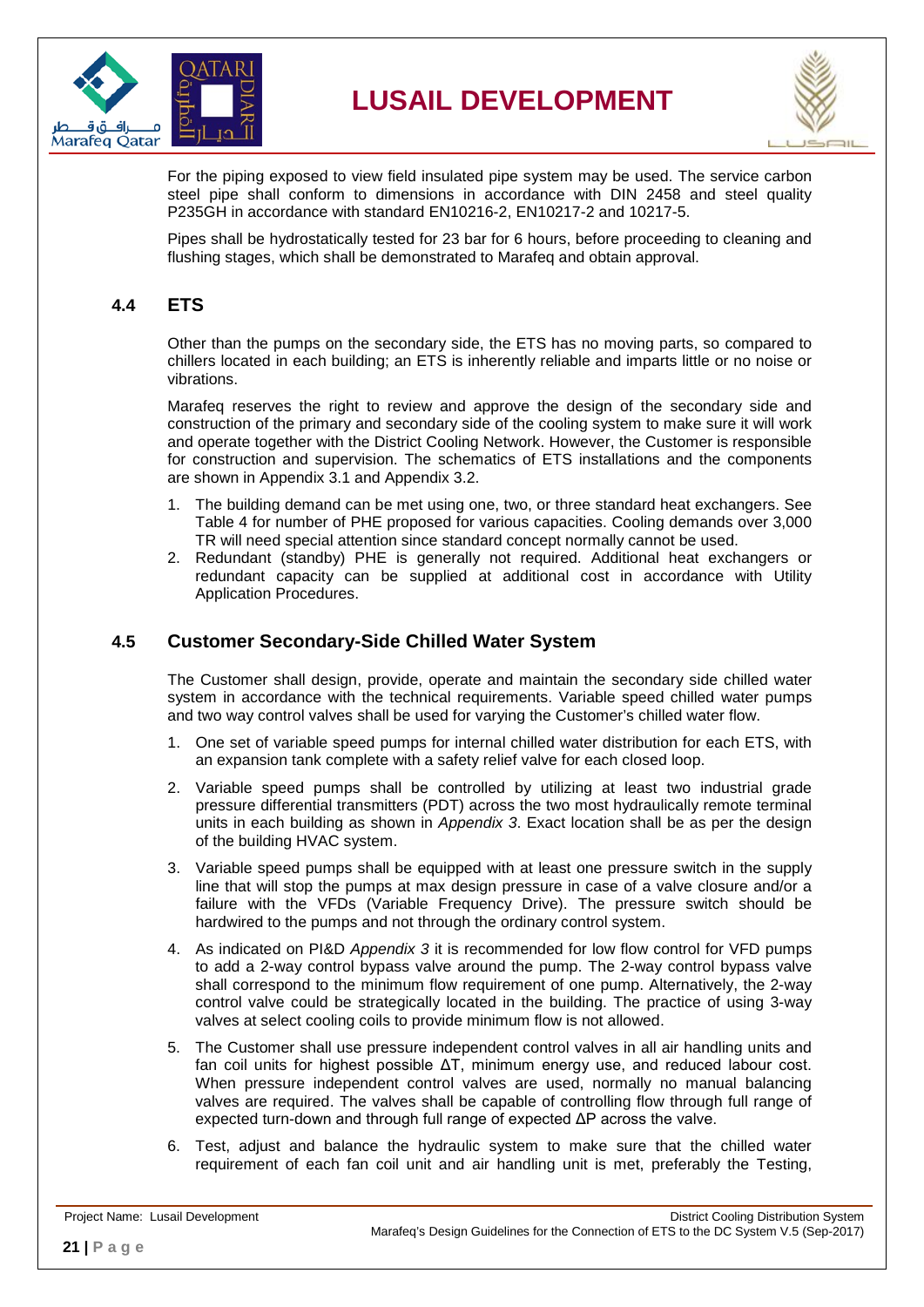



Adjusting and Balancing (TAB) shall be carried out by a specialized third party commissioning firm.

#### <span id="page-21-0"></span>**4.6 Pipe Cleaning and Commissioning**

Prior to commissioning, the Customer shall perform a complete and thorough pipe flushing, cleaning and passivation of the primary side and flushing, pipe cleaning, passivation and chemical water treatment of the secondary side chilled water piping network, so that at the time of connection to the ETS PHE, the Customer's piping system is full of clean water and is clear from unwanted debris and particles.

The Customer shall submit method statements for testing, pipe flushing, cleaning and passivation of primary side piping system at least 4 weeks prior to the proposed starting of flushing and cleaning. Only after the method statement is reviewed and No Objection is issued by Marafeq, can the process of flushing and cleaning start.

After Marafeq approves the water quality analysis of primary side and satisfied with the water quality of the secondary side, the primary side may be supplied with chilled water from District Cooling system, subject to the terms and conditions in 'Cooling Services Agreement'.

Customer shall be responsible to maintain approved passivation water quality until supply of chilled water.

The system operation is dependent on the heat transfer between the primary and the secondary. A clean PHE must be assured. It is important that the Customer secure a minimum water quality in the secondary side systems in order to reduce impact of fouling and also to reduce corrosion of PHE. A fouled PHE surface will lead to reduced capacity. The following characteristics shall be followed:

<span id="page-21-2"></span>

| <b>Parameters</b>                | Unit        | <b>Standard</b> |
|----------------------------------|-------------|-----------------|
| рH                               | --          | 8.5 to 10.5     |
| Total dissolved solids           | ppm         | < 2000          |
| Conductivity                     | µSiemens/cm | < 3000          |
| Total iron as Fe                 | ppm         | ~< 1.0          |
| Nitrite as NaNO <sub>2</sub>     | ppm         | > 800           |
| <b>Total Suspended Solids</b>    | ppm         | $~<$ 20         |
| Chlorides as $Cl-$               | ppm         | < 150           |
| <b>Total Alkalinity as CaCO3</b> | ppm         | < 250           |
| Total Calcium hardness as CaCO3  | ppm         | ~< 100          |

*Table 5 Water Quality Criteria*

#### <span id="page-21-1"></span>**4.7 Pressure Tests, Inspections, and Quality Control**

Refer pressure testing requirement of primary side under Clause [4.3.](#page-19-1)

The Customer shall, prior to Marafeq taking over operational responsibility for the ETS and the primary side piping, get Marafeq's approval for the works done by the Customer. This includes all the Customer's activities regarding cleaning and commissioning as mentioned in 2.6, but also necessary inspections, x-ray, quality control and pressure tests. This approval must be obtained before Marafeq will allow the Customer to connect to the District Cooling Network and start commissioning/test run followed by commercial operation.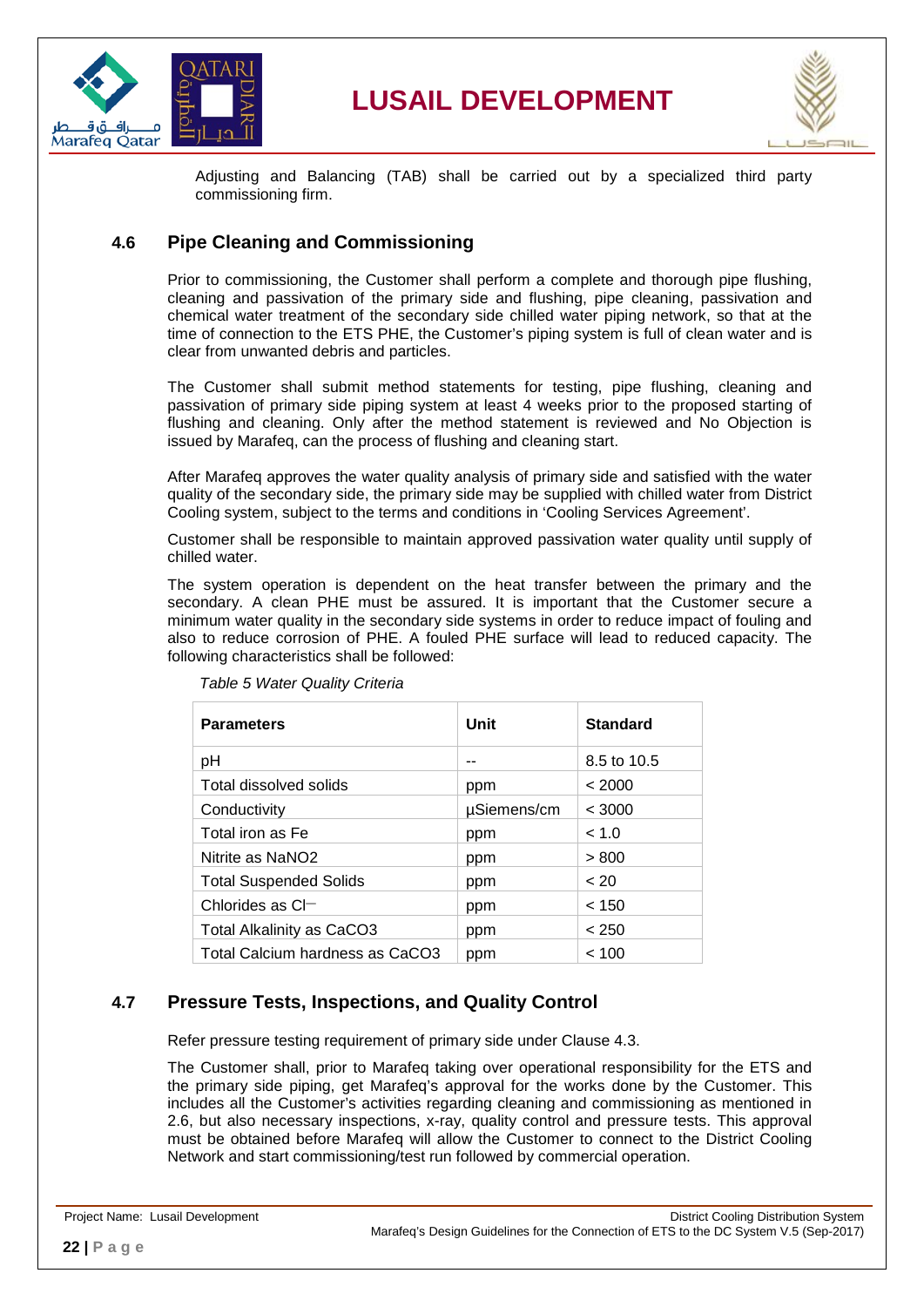



#### <span id="page-22-0"></span>**4.8 Procedures for Connection to District Cooling**

The connection procedure starts when the Customer contacts Marafeq for an introduction meeting. A Cooling Services Agreement (CSA) shall be signed. The Customer shall submit his estimate of the cooling demands (see Utility Application Procedure, Application 2 District Cooling Design Conformance Certificate). This request for capacity shall be in the form of 'Design Conformance Certificate (DCC)' in the prescribed format. Marafeq will review them and determine if they are acceptable in line with infrastructure and district cooling plants design.

Marafeq shall approve the location of the ETS room. The actual location of connection point from the primary district cooling pipe system (point of supply and return) is given by the as built drawings from LREDC, and Marafeq can share this data where available.

The ETS design, material supply and approval procedures are outlined in the Utility Application Procedure.

During various stages of installation works, Marafeq will inspect the installation. These stages are generally identified in the Utility Application Procedure. When Marafeq finally approves the installation; Marafeq will issue an "ETS Conformance Certificate". Refer also the 'Cooling Services Agreement' for the requirements of issuing the "ETS Conformance Certificate".

The application for "Design Conformance Certificate" can be found in document number LUS-CPALL-MAQ-PRC-UT-10560 UTILITY APPLICATION PROCEDURES FOR DISTRICT COOLING, Application No. 2. The "ETS Conformance Certificate" is attached in Appendix 2*.*  Cooling operations start after Marafeq opens the chilled water valves connecting the building to the district cooling network.

#### <span id="page-22-1"></span>**4.9 ETS Installation and Component Requirements**

- 1. Primary system piping, valves and equipment must be all welded. All materials/equipment shall be of industrial standard. No flanges are allowed except for the heat exchanger, flanged spool piece, strainer, control valve(s) and flow meter. The flanges used shall be weld neck type.
- 2. Primary system piping and valves must be thermally insulated in accordance with clause blank.
- 3. Isolation valves must be provided in the supply and return pipe around the heat exchanger(s) to allow for maintenance and cleaning.
- 4. Safety relief valve located between the isolation valves at each heat exchanger in order to prevent overpressure during shut downs.
- 5. A full port ball valve (DN50) with hose connection and cap for manual air vent on the top connection side of the heat exchanger as shown on the schematic. Also a ball valve (DN50) with hose connection and cap for drainage at the bottom connection of the heat exchanger. End plugs can be removed from each end to allow connection to clean water so the heat exchanger can be flushed and cleaned while the isolation valves are closed.
- 6. Installation of threadolets on both the primary side and the secondary side, to be used for temperature transmitters (TT).
- 7. Marafeq requires using pressure independent control valves for highest possible ΔT, minimum energy use and reduced labour cost. For highest possible availability one control valve for each PHE is required.
- 8. A strainer is required at the inlet of the heat exchanger(s) with a differential pressure gauge arranged so that it is possible to measure the pressure upstream / downstream the strainer and in the supply pipe as per attached PI&D schematic, s*ee Appendix 3*.
- 9. The PLC panel shall be mounted on 76.2 mm (3-inch) concrete pad. The panel shall have top cable entry. Install PLC panel and enclosures in accordance with manufacturer's recommendations and/or where designated by Marafeq Qatar. The Panel shall be positioned to allow doors to be fully opened for easy access to wiring and components. Install panel in safe location that is clear of water pipes and minimizes potential for water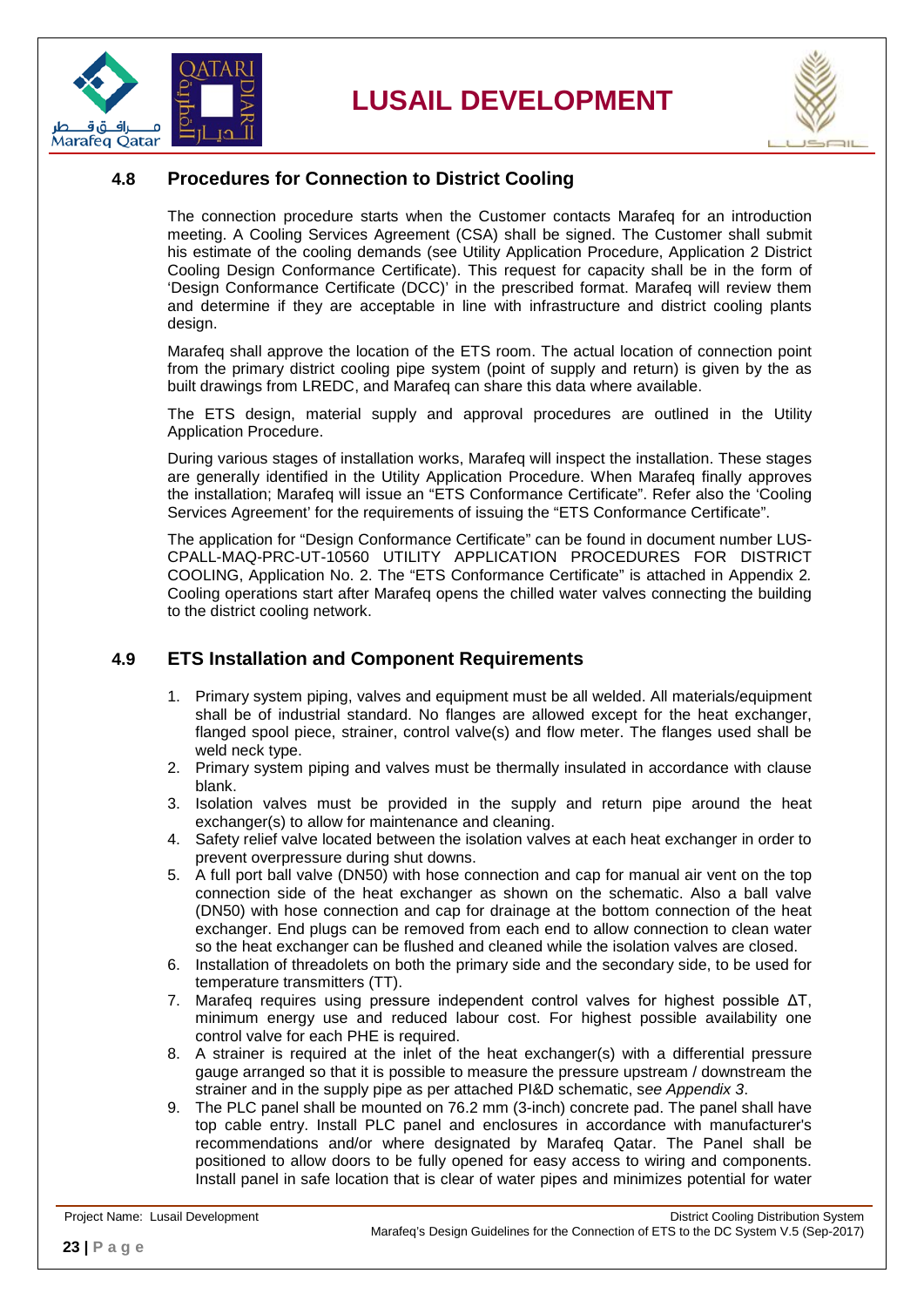



spray or dripping onto the panel. Install panel rigidly supported, level and plumb, and in such manner as to provide accessibility; protection from damage; isolation from heat, shock, and vibration; and freedom from interference with other equipment, piping, and electrical work.

10. Do not install equipment until adjacent heavy construction work has been completed to extent that damage will be unlikely to installation by such construction work.

#### <span id="page-23-0"></span>**4.10 Make-up Water and Chemical Water Treatment on the Secondary Systems**

The Customer shall be responsible for filling the secondary side (secondary) chilled water system along with providing break tanks of suitable capacities, and expansion tanks / pressurization units.

A DN 20 potable water supply shall be provided with a ball valve and a water line should be stubbed to the space with a hose bib connection for housekeeping.

The chilled water is considered a non-potable water source. Consequently, the local water authority will require a backflow preventer to be installed on all city water lines connected to the building chilled water system.

The water treatment system shall include manual feed chemicals dosing pot with necessary rust inhibitors and biocides including quantities necessary for testing, commissioning and operation. A specialized professional company shall handle the water treatment system.

The Customer shall provide an analysis of the physicochemical characteristics of the water in his secondary circuit before the Commercial Operation of his ETS.

The Marafeq Operation service reserves the right to draw off water samples from the secondary circuit and analyse it at any time.

The Customer shall pay for maintenance and water sampling costs if his water treatment is not conforming to the specifications mentioned above. These characteristics may be maintained by conditioning the secondary network.

#### <span id="page-23-1"></span>**5 TECHNICAL SPECIFICATIONS**

#### <span id="page-23-2"></span>**5.1 Above Ground Pipes and Fittings**

Components and fittings shall be of same materials and have at least the pressure class required in the actual system. Suitable materials are steel and stainless steel. Connections including any gaskets shall meet requirements of the applicable ANSI/ASME/EN standards and shall be rated for the system pressure and temperatures. The components must be installed in a manner so maintenance and replacement can be easily done. Connection to the mains shall be welded / brazed. Piping connections shall be welded except where required to mate to flanged heat exchanger, PICV, flow meter, and strainer. Components of the ETS should be of the same material to avoid galvanic corrosion.

Elbows, reducers, tees and other fittings shall comply with standard EN10253-2 type B. Seamless steel tubes in accordance with EN10216-2 shall be used for dimensions up to DN350. Welded steel tubes in accordance with EN10217-2 (ERW) or EN10217-5 (SAW) shall be used from dimension DN400 and larger.

As an alternative to above standard, for above ground piping, standard weight, carbon steel, ASTM A53 or A106, Grade B ERW or seamless bevelled ends pipe can be used.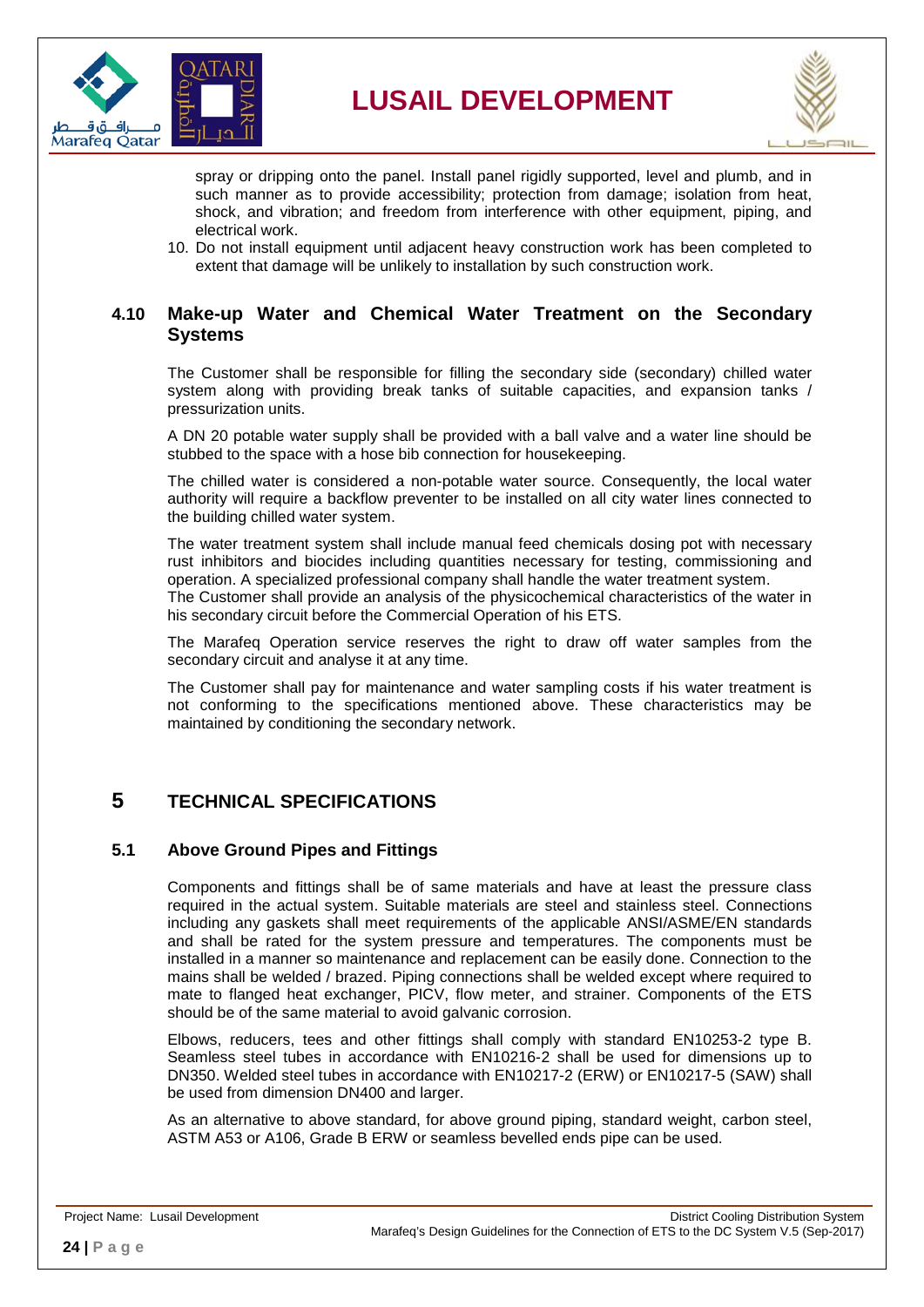



To avoid trapping air, reducers shall be eccentric type with flat on top. The wall thickness of fittings shall match the pipe wall thickness where the fittings are used. Elbows shall to be long radius. In terms of dimensions, class, raised or flat face, etc., flanges shall match the components they attach to.

Mill test certificates, which can be correlated to the pipes and fittings delivered, shall be submitted to the Customer for each consignment of pipes. The Customer shall forward the mill test certificates to Marafeq.

#### <span id="page-24-0"></span>**5.2 Buried Pipes and Fittings**

For directly buried piping and piping inside valve chamber, pre-insulated bonded pipe system shall be used. Pre-insulated pipe system shall be assembled carbon steel service pipe, polyurethane thermal insulation and outer casing of high density polyethylene (HDPE). The pre-insulated bonded piping shall comply with standard EN 253 and pre-insulated fittings shall comply with EN 448 as minimum. (Valves inside chamber shall be pre-insulated).

The core pipe of the buried pipes shall be carbon steel pipe and shall conform to dimensions in accordance with DIN 2458 and steel quality P235GH in accordance with standard EN10216-2, EN10217-2 and 10217-5. Seamless steel tubes in accordance with EN10216-2 shall be used for dimensions up to DN350. Welded steel tubes in accordance with EN10217-2 (ERW) or EN10217-5 (SAW) shall be used from dimension DN400 and larger.

<span id="page-24-1"></span>Elbows, reducers, tees and other fittings shall comply with standard EN10253-2 type B. Pipes shall be supplied with heat shrinkable end seals. Following dimensions will apply for the service carbon steel pipe:

| <b>Pipe Dimensions</b> |                       |                                  |  |
|------------------------|-----------------------|----------------------------------|--|
| <b>Dimension</b>       | <b>Outer diameter</b> | <b>Nominal Wall</b><br>thickness |  |
| DN <sub>100</sub>      | 114,3 mm              | 3,6 mm                           |  |
| <b>DN125</b>           | 139,7 mm              | $3,6$ mm                         |  |
| DN <sub>150</sub>      | 168,3 mm              | 4,0 mm                           |  |
| DN200                  | 219,1 mm              | $4,5$ mm                         |  |
| DN250                  | 273,0 mm              | $5,0$ mm                         |  |
| <b>DN300</b>           | 323,9 mm              | $5,6 \text{ mm}$                 |  |
| DN400                  | 406,4 mm              | 6.3 mm                           |  |

*Table 6 Pipe Dimensions*

Thermal insulation is a part of the pre-insulated pipes material scope. The pre-insulated pipes and fittings will be delivered with hard polyurethane foam applied at factory. The polyurethane foam is bonded to the service pipe and the outer casing jacket pipe. Minimum insulation requirements: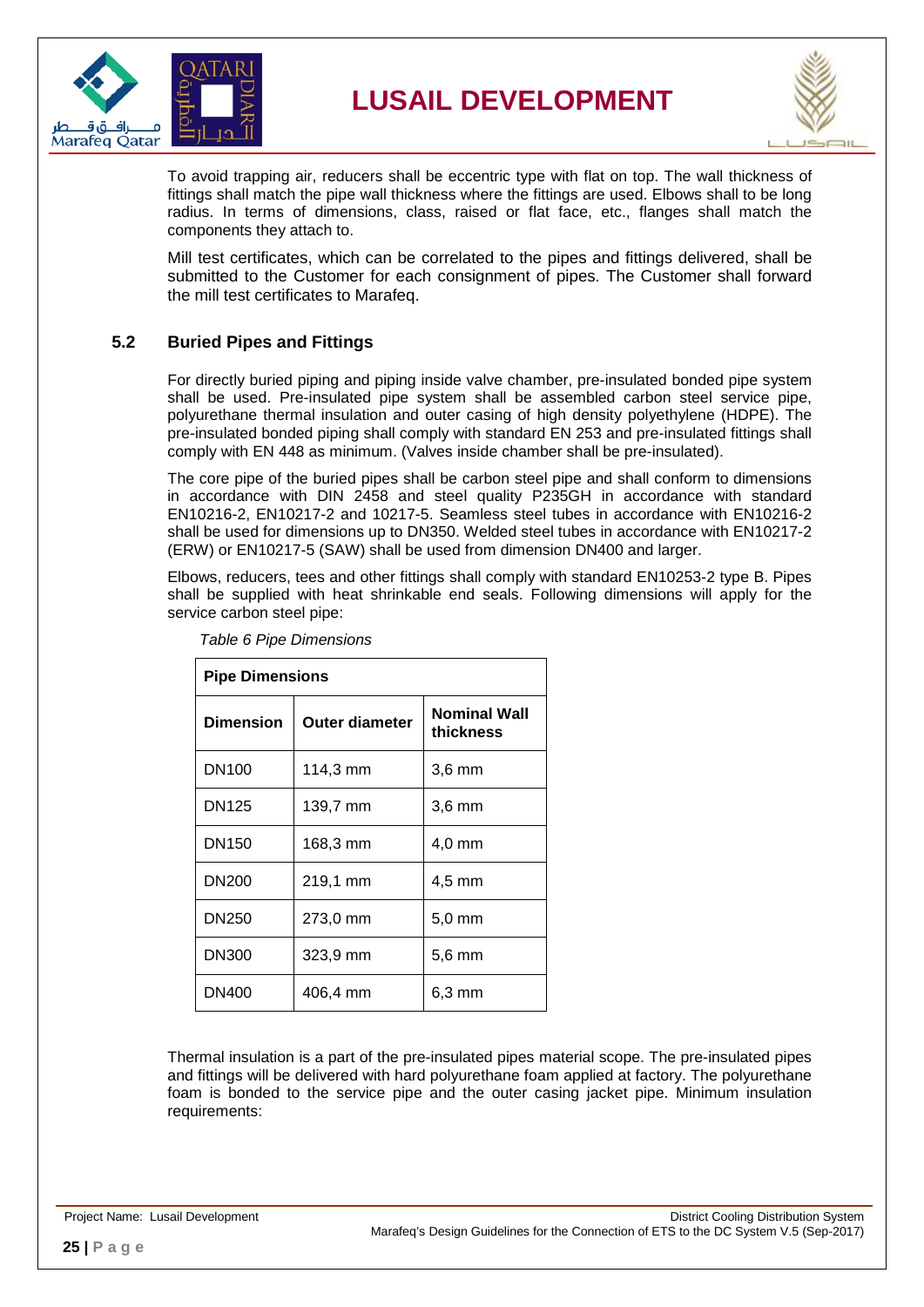



#### <span id="page-25-0"></span>*Table 7 Insulation Properties*

| <b>Insulation Properties</b>       |                       |  |
|------------------------------------|-----------------------|--|
| <b>Property</b>                    | Min. requirement      |  |
| Closed cell content                | >90,0%                |  |
| Size of cells                      | $< 0.3$ mm            |  |
| Core density                       | $\geq 60$ kg/m3 Note1 |  |
| Thermal conductivity at 50oC (λ50) | < 0,03 W/m K          |  |
| Water absorption                   | < 5 % (volume)        |  |
| Compression strength               | > 0,30 MPa            |  |
| Axial shear strength,              |                       |  |
| 23 deg C unaged                    | > 0,12 MPa            |  |
| Axial shear strength,              |                       |  |
| 23 deg C aged                      | > 0,12 MPa            |  |

Note 1: Not defined in present EN253:2009. However for securing the handling of pipes of large dimensions this is required. (It was included in the previous EN253:2003. Requirements are considered by CEN/TC 107, to be included again in next EN253 standard version.)

Thickness of insulation varies depending of pipe dimension, see dimensions of outer casing jacket pipe below.

<span id="page-25-1"></span>The outer casing jacket pipe works as the condenser barrier and is a part of the pre-insulated pipes material scope. The outer casing pipe will be manufactured in UV-stabilized HDPE in accordance with EN253 or equal.

| <b>Casing Jacket Properties</b> |                                                                     |  |
|---------------------------------|---------------------------------------------------------------------|--|
| <b>Materials</b>                | High density polyethylene (HDPE)<br>bimodal minimum PE80, ISO 12162 |  |
| Density                         | Min. 944 kg/m3                                                      |  |
| Pipe wall thickness             | According to EN253 or equal                                         |  |

*Table 8 Casing Jacket Properties*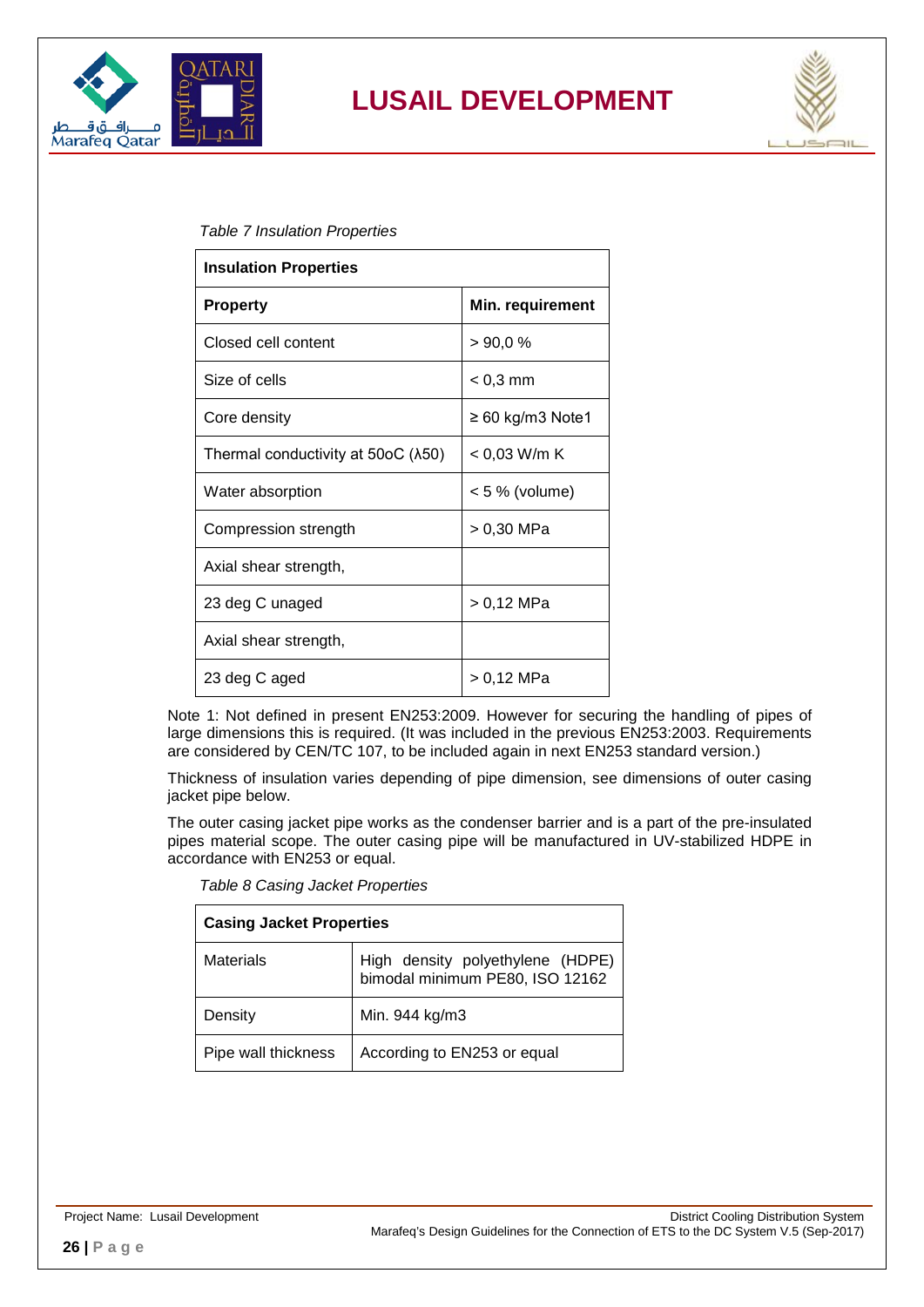



<span id="page-26-1"></span>

| <b>Table 9 Casing Jacket Dimensions</b> |  |
|-----------------------------------------|--|
|-----------------------------------------|--|

| <b>Casing Jacket Dimensions</b> |                                  |                                        |  |
|---------------------------------|----------------------------------|----------------------------------------|--|
| Dimension<br>(mm)               | Outer<br>diameter<br>casing pipe | Minimum<br>wall<br>casing<br>thickness |  |
| DN <sub>100</sub>               | 200 mm                           | 3,2                                    |  |
| <b>DN125</b>                    | 225 mm                           | 3,4                                    |  |
| DN <sub>150</sub>               | 250 mm                           | 3,9                                    |  |
| <b>DN200</b>                    | 315 mm                           | 4,5                                    |  |
| <b>DN250</b>                    | 400 mm                           | 4,8                                    |  |
| <b>DN300</b>                    | 450 mm                           | 5,2                                    |  |
| DN350                           | 500 mm                           | 5,6                                    |  |
| <b>DN400</b>                    | 520 mm                           | 5,7                                    |  |

Surveillance system is NOT required.

The tubular joint casings must be applied before the pipes are welded together.

Joint kits shall be supplied by the pipe material supplier. Joint kit shall include electro welded band joint jacket and a foam kit.

Contractor shall slip on the tubular shell jacket on a pipe next to each joint before welding is carried out.

End caps / seals shall be provided for all pipes during transportation and storage to prevent ingress of moisture and dirt.

Mill test certificates and radiography test certificates, which can be correlated to the pipes and fittings delivered and installed, shall be submitted to the Customer for each consignment of pipes. The Customer shall forward the test certificates to Marafeq.

Insulation and jacket test certificates issued by the pre insulated pipe manufacturer shall be submitted to Customer for every consignment of pipes. The Customer shall forward the test certificates to Marafeq.

#### <span id="page-26-0"></span>**5.3 Isolation Valves**

Main isolation valves (supplied by Marafeq) shall be located directly inside the building as close as possible to the walls. Connection to the district cooling network shall be by welding. Isolation valves must be provided in the supply and return pipe around the heat exchanger(s) to allow for maintenance and cleaning. All isolating valves shall be welded ball valve or welded butterfly valve. Caution is needed so that the seals in the valves will not be damaged during the welding process. All valves shall be easily accessible and tagged. Valves smaller than DN 50 may be welded or threaded ball valve.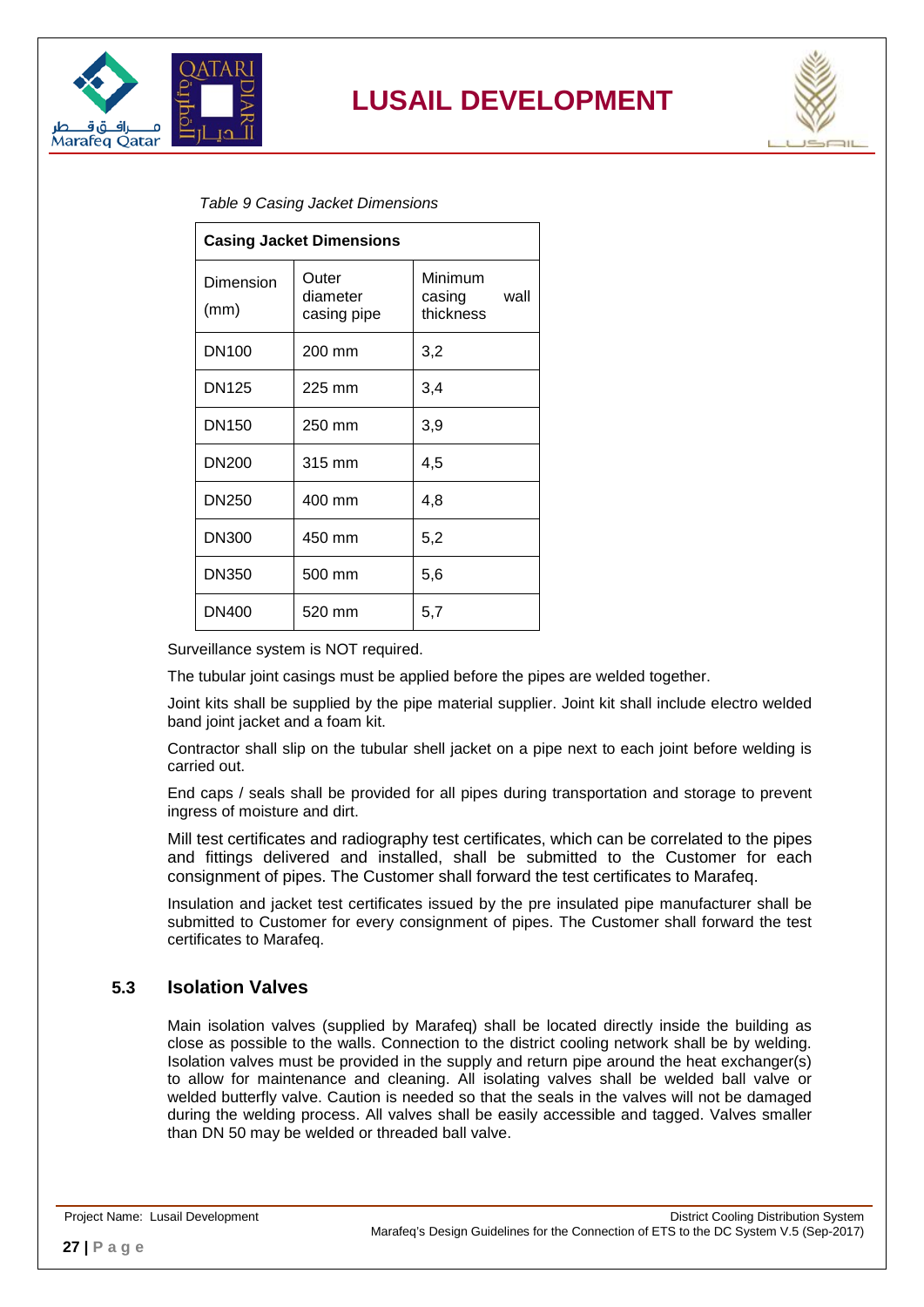



#### <span id="page-27-0"></span>**5.4 CIP Connection**

In order to make CIP (Cleaning in Place) of PHE plates possible, the ETS shall have connections installed. CIP is done without dismounting the PHE. Two ball valves (DN50) for manual air vent and drain shall be provided for each heat exchanger as shown in the P&ID schematic, *Appendix 3*. These connections will also be used for future chemical injection and periodic flushing (CIP) of each heat exchanger while the isolation valves are closed.

- 1. Provide hose connection and cap for each valve (air vent and drain).
- 2. Body, disc and seat rated for a zero leakage shut off at pressure class not less than the heat exchanger(s) design pressure.
- 3. Provide lever handle with metallic extended stem for insulation.

In order to save CIP chemicals, the water volume shall be reduced to a minimum, and for this the isolating valves should be located close to the PHE.

#### <span id="page-27-1"></span>**5.5 Strainers**

To protect the heat exchange and control valves from any suspended particles and debris, strainers are required on both inlet nozzles on the heat exchanger (primary and secondary side). The strainer element shall allow for cleaning without being dismantled. The connections shall be flanged or welded.

- 1. Strainer shall be Y-pattern with blow off drain valve.
- 2. Screen shall be made of stainless steel with max perforation mesh size  $0.6 0.8$  mm, or as required to protect the PICV and heat exchanger.
- 3. Screen shall be accessed by way of threaded or bolted cover.

#### <span id="page-27-2"></span>**5.6 PLC System**

PLC system PLC System shall provide following capabilities:

- Modbus 485 RTU communication with BTU calculator for chilled water flow and temperature
- Modbus 485 RTU communication with building automation system (BAS) to monitor the pump speed, pump status, start/stop, Bypass valve status. PDT, PDS.
- Field instrumentation wiring terminations, instrument signal input/output for system, monitor and control functions, and self-diagnostics.
- Data communication between processor and HMI on TCP/Ethernet IP over copper media.
- Open network Modbus TCP/IP communication with district cooling plant over copper media/Fiber optic.
- UPS status (Main, Bypass, Trip, Battery low etc.) to be integrated with ETS PLC/HMI.

#### <span id="page-27-3"></span>**5.6.1 Human Machine Interface (HMI)**

- Graphics display capable of accessing information from process automation controllers for local display and control.
- Graphic display shall be TFT/LCD color touch screen with Ethernet IP over copper media.
- Interactive capability to allow operator to control I/O devices and acknowledge alarms from the graphics display. Operator shall be able to change modes between manual and automatic control and change device states between on and off, enter control setpoints, timer and counter settings, process variables, and loop information by 1 or 2 touch screen operations. The HMI shall be pre-programmed to provide a basic graphical display of the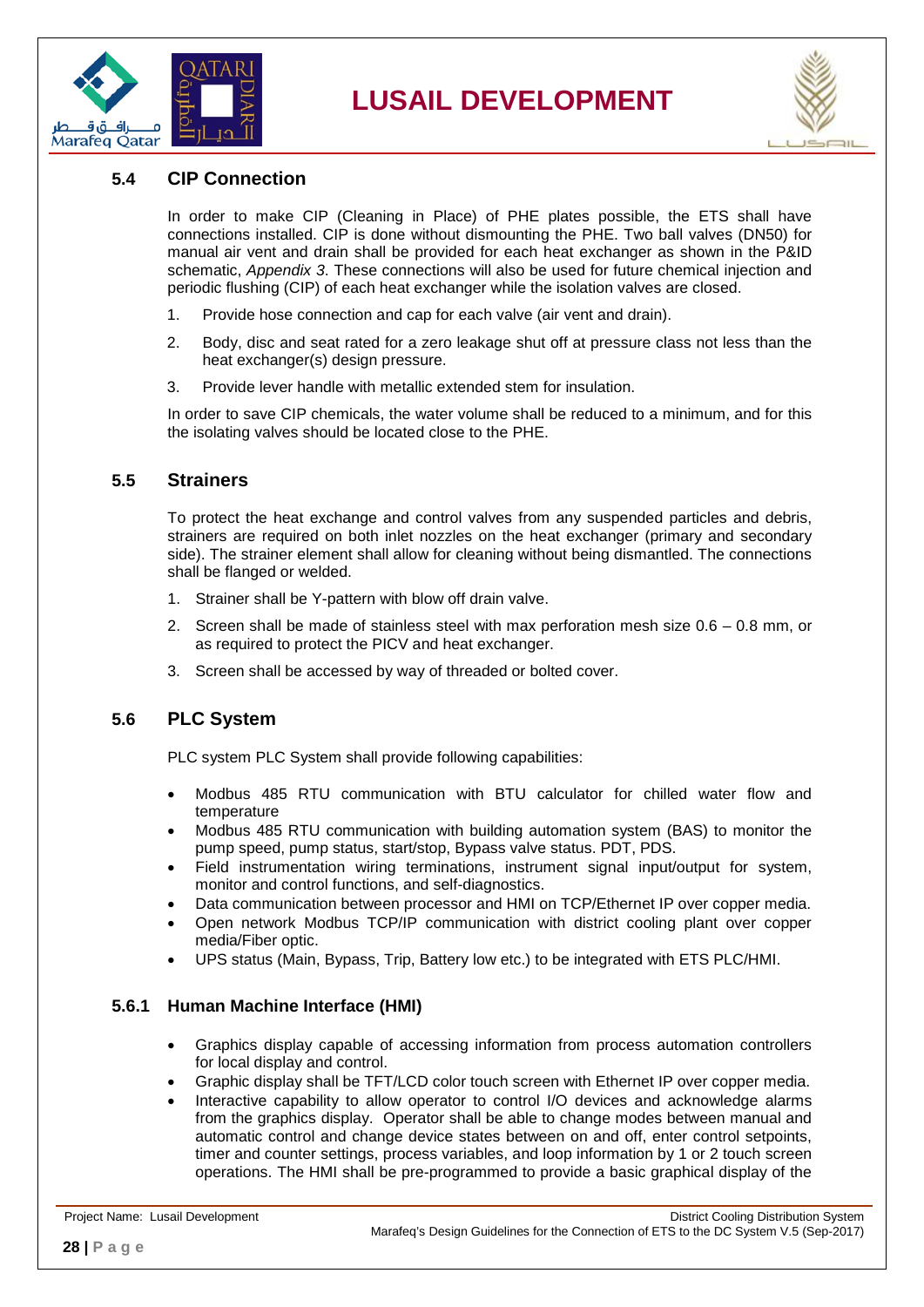



process. Real-time numeric display of process variables and alarm messages shall be available.

- Security levels shall be accessible by user-defined passwords. Levels shall include engineering configuration of graphic displays and setting system parameters, operator control functions only, and process monitoring only.
- Display size: Nominal 15-inch diagonal.

#### <span id="page-28-0"></span>**5.6.2 PLC configuration:**

- PLC shall communicate with ETS energy meter calculator to monitor chilled water supply temperature, chilled water return temperature, chilled water flow, and calculated thermal energy usage at ETS.
- PLC shall communicate with the BAS to monitor the pump speed, pump status, start/stop, bypass valve status, PDT on the building chilled water system.
- PLC shall monitor the temperature of the chilled water supply temperature for the building chilled water system.
- Operator selects a setpoint for the building side chilled water supply temperature or building side return temperature or building side delta temperature
- PLC modulates the control valve to control building side chilled water supply temperature or building side return temperature or building side delta temperature
- Should the building side chilled water supply temperature/return temperature/delta temperature building side be above setpoint, the PLC shall move the control valve to a more open position.
- Should the building side chilled water supply temperature/return temperature/delta temperature building side be below setpoint, the PLC shall move the control valve to a more closed position.
- PLC shall monitor the differential pressure across the chilled water supply and chilled water return for each ETS.
- UPS status (Main, Bypass, Trip, Battery low etc.) to be integrated with ETS PLC/HMI.
- All process variables shall be communicated from local PLC to district cooling plant control system utilizing standard open Modbus TCP/IP communication protocol.

#### <span id="page-28-1"></span>**5.6.3 Uninterruptible Power Supply (UPS):**

Marafeq will supply UPS of 120 minutes battery backup installed within PLC panel which will feed power to programmable logic controller, human machine interface, energy meter, flow meter and panel light.

#### <span id="page-28-2"></span>**5.6.4 Project record documents:**

- "As built" Panel and General Arrangement diagrams.
- "As built" wiring diagrams.
- "As built" control system architecture
- Technical documents for PLC and Energy meter system.

#### <span id="page-28-3"></span>**5.7 Measuring Devices**

Measuring devices include instruments and control equipment, flow sensing devices, pressure sensing devices, gauges, electromagnetic flow meters, and energy meters.

Each instrument and control device shall have tag permanently attached with following information, as applicable: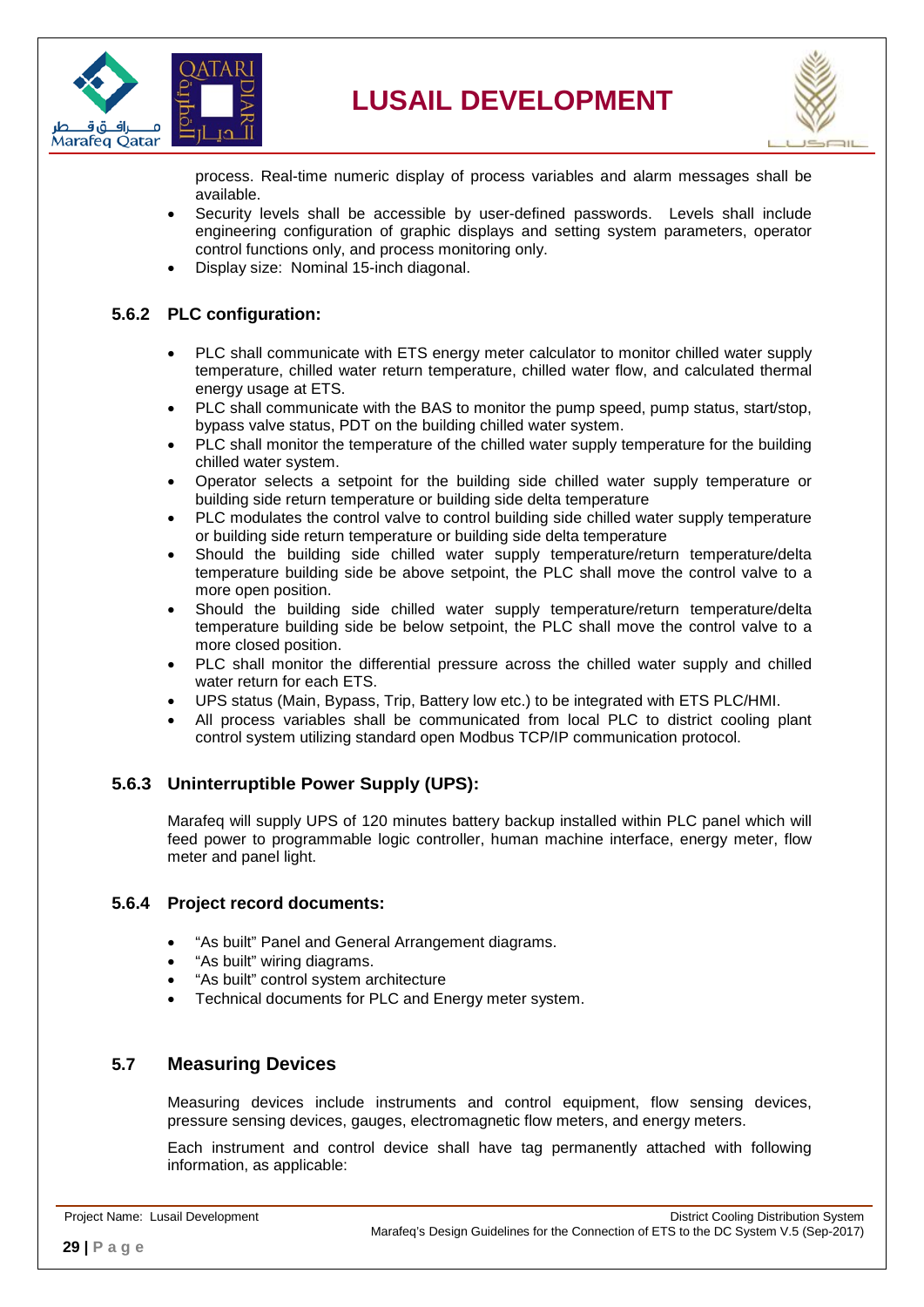



- Tag number.
- Manufacturer's name.
- Model number.
- Serial number.
- Operating range.
- Calibration setting/range.
- Power rating.

#### <span id="page-29-0"></span>**5.7.1 General Requirements**

Furnish insect proof screens on vents. Furnish new and unused instruments and control devices. Provide mounting accessories, etc. necessary to firmly mount and place device into service.

#### <span id="page-29-1"></span>**5.7.2 Instruments and Gauges**

#### **1. Resistance Temperature Device (RTD) and or Temperature Transmitter (TT)**

- Four-wire platinum nominal 100 ohm.
- Spring loaded with 15 mm threaded connection.
- 6 mm stainless steel sheath.
- Include Type 316 stainless steel reduced bore thermo well with 20 mm threaded process connection, 75 mm lag extension, 20 mm threaded sensor connection, with insertion length to allow tip to extend past to center of pipe diameter. Immersion length shall be suitably selected as per pipe diameter and manufacturer's recommendations.
- Each temperature sensor shall be provided with a transmitter, selected to match the sensor, from the same manufacturer.
- Accuracy shall be ±0.1% of full-scale reading and calibrated span.
- Transmitter shall be mounted where indicated on approved piping schematic / design / shop drawings or instrument detail.
- Mount transmitter integrally with sensor, pipe mounted or installed in a control panel, depending on the application, as per the manufacturer's recommendation.
- Distance between sensor and transmitter shall not exceed manufacturer's recommendation.
- Enclosure shall be stainless steel 316, IP 67, NEMA 4. Connection shall be screw terminals.
- Power supply 24 V DC loop powered.
- Temperature range shall be -20 to 80 ºC.

#### **2. Pressure transmitter**

- 4 to 20 mA dc output with local LCD indicator
- Carbon steel process flanges and body.
- Provide ½" threaded process connections with 2-valve manifold and 50 mm pipe stand mounting hardware, unless otherwise indicated.
- Calibrated span as required for the application.
- Diaphragm of Type 316 stainless steel.
- Accuracy: ±0.1% of calibrated span.
- Design pressure: 1600 kPa maximum.
- Design temperature: -20 to 80°C.
- Over pressure rating shall be a minimum of 200 percent of operating pressure limit.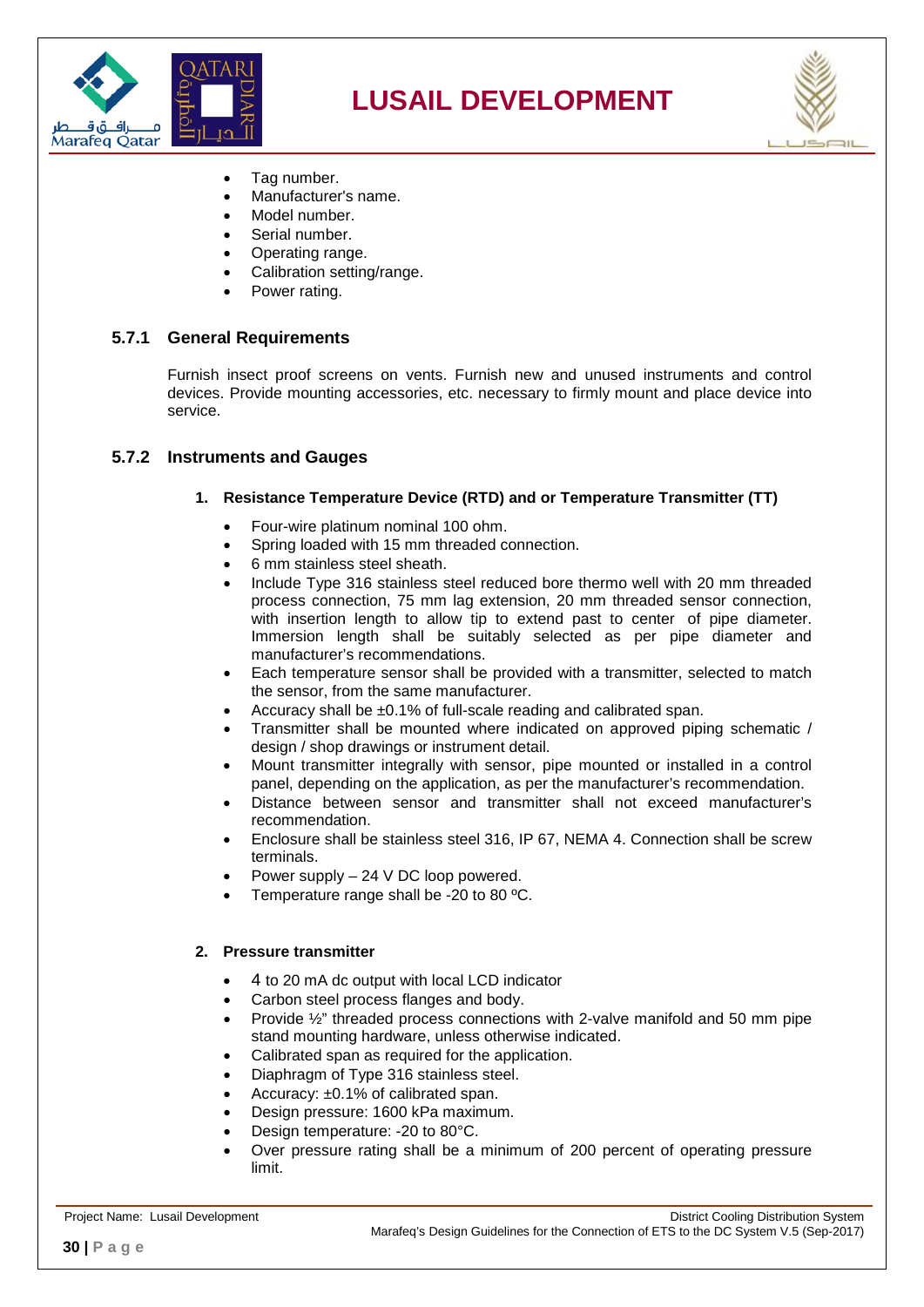



- Transmitter shall be located where shown in the approved schematic / design / shop drawings, mounted integrally with sensor, pipe mounted or installed in control panel.
- Distance between sensor and transmitter shall not exceed manufacturer's recommendation.
- Wetted parts shall be minimum stainless steel 316, electronic enclosure shall be rated for NEMA 4, IP 67.

#### **3. Flow meter**

- Flow meters shall be inline electromagnetic type with remote mounted transmitter connecting with Plant SCADA.
- Shall be industrial type, inline electromagnetic type, bidirectional flow meter utilizing Faraday's law of electromagnetic induction to measure the volume flow rate of water
- Shall be suitable for the medium proposed to be handled by the flow meters.
- Body shall be carbon steel, flanges to ANSI/ASME B16.5 class150 for system design pressure, pipe to Stainless Steel 304 and electrodes of Stainless Steel 316.
- Liner shall be EPDM or equivalent of approved manufacturers recommended.
- Bidirectional flow rate measurement capability.

#### **4. Differential pressure transmitter**

- Enclosure: IP 65 minimum
- 4 to 20 mA dc output with local LCD indicator.
- Measuring pressure range: Selected so normal reading is in the middle of the scale range.
- Stainless steel process flanges and body.
- Process Connection: 1/2" stainless steel 316L, all wetted parts shall be of stainless steel 316L with mounting bracket for pipe stand mounting.
- 50 mm pipe mounting hardware.
- Power supply: Loop powered 24 volts dc.
- Calibrated span as required for the application. Supplier shall provide external provision (Keypad) and HART for span and zero configuration
- Diaphragm of Type 316 stainless steel.
- Accuracy: +/-0.1% of calibrated span.
- Stability:  $+/-0.25%$  of upper range for minimum 5 years.
- Damping : Adjustable damping with minimum of 0.2 seconds
- Over pressure limit: Twice the operating range.
- Design temperature: 20 to 80°C.
- Provide 1/2" threaded process connections with 3-way valve manifold and 50 mm pipe stand mounting hardware, unless otherwise indicated.

#### **5. Pressure Gauge**

Industrial grade pressure gauges shall be provided.

- The pressure gauge shall be bourdon tube type, phenolic or stainless steel case with plastic lens, black letters on white surface, solid front and blow out back style. 100 mm phenolic case, black on white scale, glycerin filled, Bourdon type gauge with stainless steel movement.
- All units complete with stainless steel block & bleed gauge valves, Ø15mm threaded process connection.
- Scale range: Selected so normal reading is in the middle of the scale range.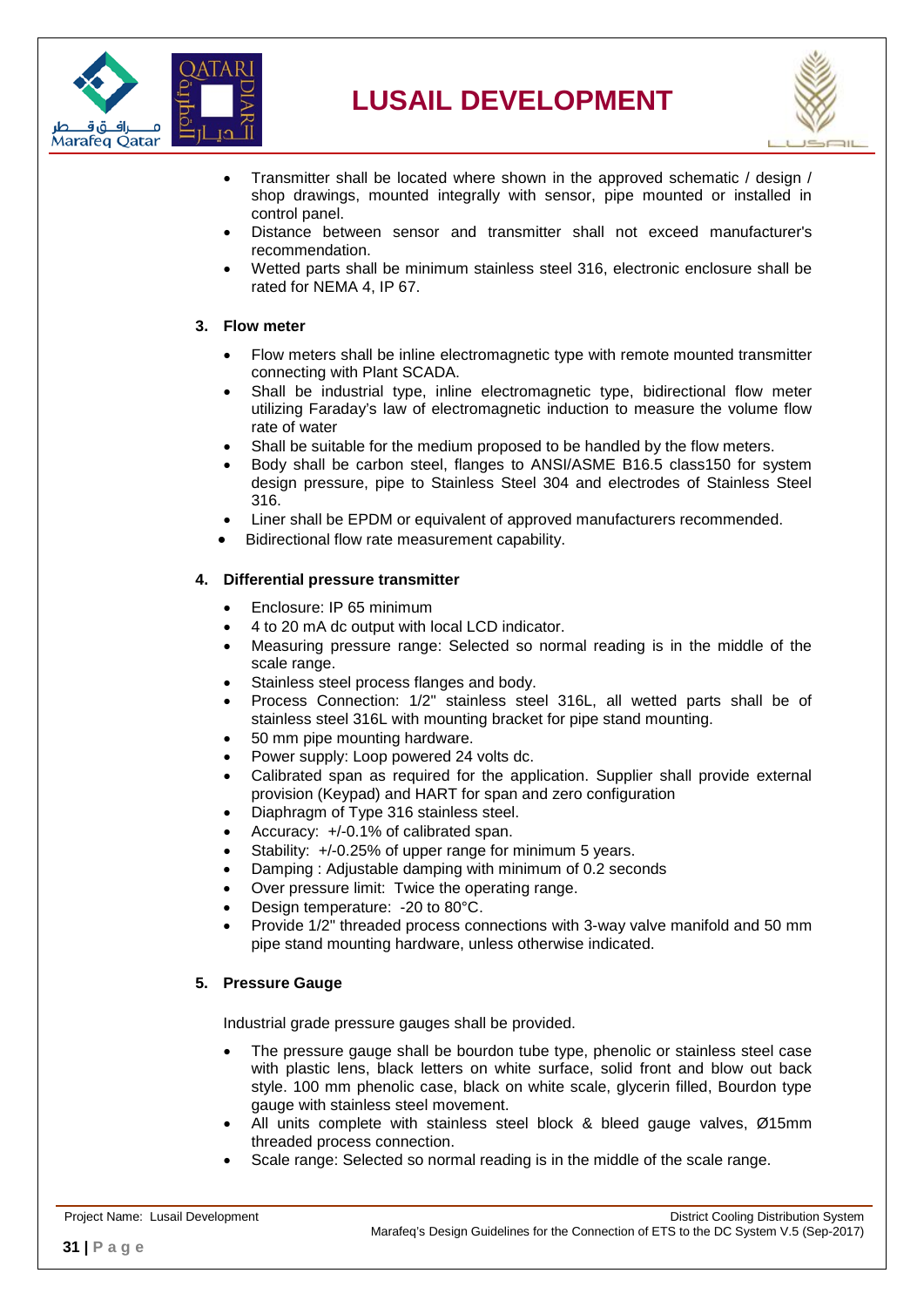



#### **6. Temperature Gauge**

Industrial grade thermometers shall be provided in the supply and return line of each heat exchanger on both the primary and building side.

- Thermometers shall be bi-metal type thermometers with 125 mm diameter stainless steel dial and shatter proof glass, black letters on white surface, external pointer adjustment and rear angle adjustable with connection to thermo well.
- Temperature range shall be suitable for chilled water supply and return temperatures and the scale shall be in °C. The indicator shall be suitable for operating water temperatures specified and ambient temperature of up to 50 °C.
- Scale Range: Selected so normal reading is in the middle of the scale range.
- 15 mm adjustable "every angle" stainless steel bottom connection, stainless steel welded construction sheath to suit thermo well.
- Thermo wells shall be 316 stainless steel bar stock construction, step type.
- The Thermo well shall protrude 1/2 pipe diameter inside the pipe and lagging extension suitable for the insulated pipe.

#### <span id="page-31-0"></span>**5.7.3 Instrument Wiring**

#### **1. Analog signal cable:**

- Configuration: Twisted pair, shielded, and jacketed.
- Insulation: 300-volt, 15 mil, 90ºC, PVC, color-coded to permit identification of each conductor.
- Conductors: 1.0 square mm, 7 strand copper, Class B.
- Shield: Tinned copper braid providing 100% coverage against noise together with 0.05 mm2 stranded tinned drain wire.

#### **2. Power wire:**

- Rating: 600-volt, 90ºC, PVC insulation/jacket.
- Conductors: 2.5 square mm stranded copper.

#### **3. Discrete signal wire:**

- Rating: 600-volt, 90ºC, PVC insulation/jacket.
- Conductors: 1.5 square mm, stranded copper.
- Conductors shall be continuous between devices. Splices are not acceptable.
- Conductors shall be terminated with pressure type, pre-insulated, flanged, slotted, tongue, indenter lugs. Soldered terminators are not acceptable.

#### <span id="page-31-1"></span>**5.7.4 Cable Identification**

Identify each cable with plastic tags permanently affixed to cable. Attach tags to each cable at each termination and wherever cable is accessible in junction or pull boxes. Provide tags with printer-printed circuit number. Provide 3-phase power cables with tag with printer-printed cable number affixed to each phase conductor.

Tag colors:

- Power cables: Red tags.
- Analog and discrete signal cables: Yellow tags.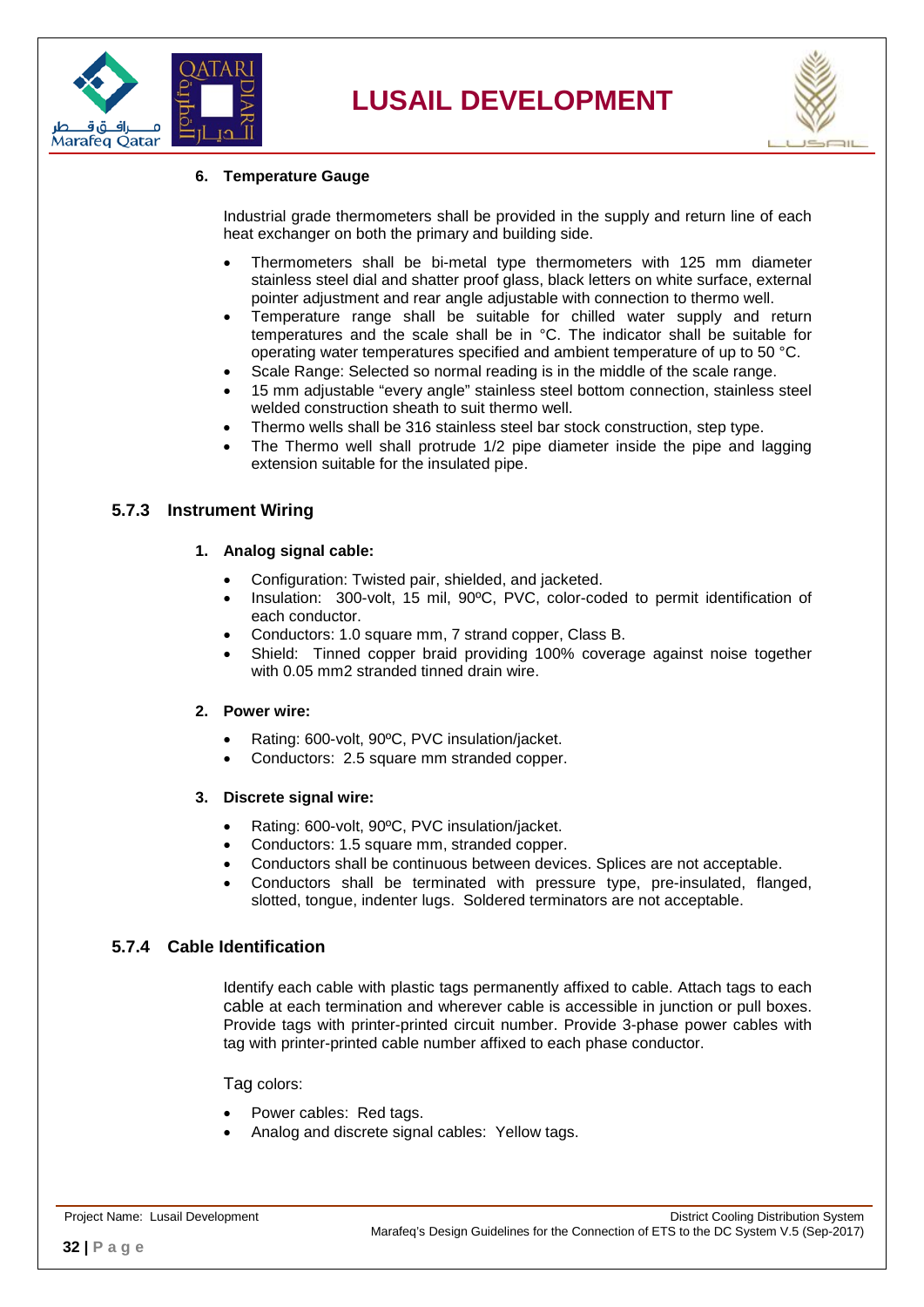



#### <span id="page-32-0"></span>**5.7.5 Installation - General**

- Install instrument and control devices in accordance with manufacturer's recommendations and/or where approved by Marafeq Qatar.
- Mount instruments to be rigidly supported, level and plumb, and in such a manner as to provide accessibility; protection from damage; isolation from heat, shock and vibration; and freedom from interference with other equipment, piping, and electrical work.
- To avoid damage, do not install instruments until heavy construction work adjacent to instruments has been completed.
- Instrumentation mounted outdoors shall be housed in insulated/heated housings to maintain operational temperature limits.
- Maximum convenience in operation and servicing of instrument. Orient connections so instruments or piping will not obstruct aisles, platforms, or ladders. Transmitters shall be visible and accessible for maintenance.
- Install field-mounted instruments so they are accessible from grade, platform, or permanent ladder. Instruments requiring adjustment or inspection shall be Instruments requiring adjustment or inspection shall be accessible for servicing from grade, walkway, platform, or permanent ladder.
- All valves shall be accessible from grade or platforms. Use manufacturer's recommended clearance distances.
- Mount local indicators, recorders, and controllers so they are readable, controllable, and serviceable from grade or platforms.

#### <span id="page-32-1"></span>**5.8 Vent and Drain Valves**

Other than the 50 mm CIP/manual vent valves at the heat exchangers, all other vent valves shall be DN 15 installed on the highest point in the direction of flow of the district cooling pipes. Bleeds shall be provided for manual extraction of air from the system. The bleeds shall be fitted with valves and end caps located 400 mm above floor. Automatic air vents shall be provided at all venting locations.

Other than the 50 mm CIP/drain valves at the heat exchangers, all other drain valves shall be DN 15 installed at the lowest point of the pipes. The bleeds shall be fitted with end caps.

#### <span id="page-32-2"></span>**5.9 Connection with the District Cooling Network**

Generally, the district cooling tie-in point is extended one meter inside the plot boundary; however, the Customer shall obtain tie-in point information (coordinates and levels) from LREDC and verify them at site. Any piling works for the basement construction adjacent to the infrastructure district cooling tie-in point shall be protected by the Customer to ensure that the existing infrastructure district cooling pipe is not damaged.

#### <span id="page-32-3"></span>**5.10 Jointing**

Works on the primary district cooling side shall be carried out by the company with welding license and certified welders who carried out the approved welder qualification test in accordance with EN287-1 or passed brazing tests according to Qualification on Copper pipes as with BS 1724 or equal.

Installation of valves in primary district cooling system must use a welding method that will not cause damage to the valve seal. Therefore it requires electric fusion welding if the weld is located at shorter distances than 0.5 m away from the valve house. In addition the valve supplier's recommendations shall be followed.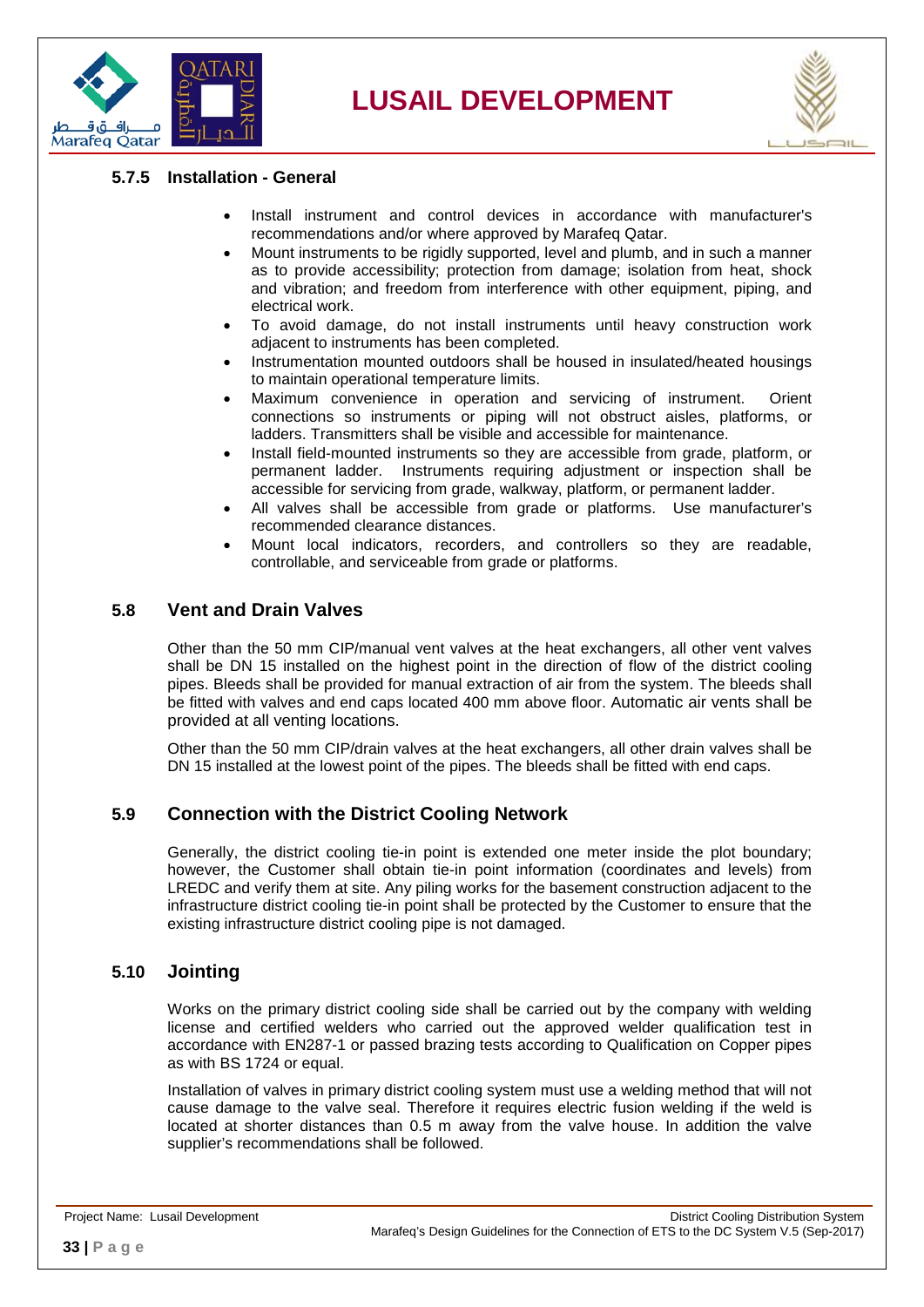



Before connecting to the district cooling network, the Customer shall submit a method statement to Marafeq for approval.

#### <span id="page-33-0"></span>**5.11 Insulation**

Insulation shall be of closed cell elastomeric/cellular rubber which is glued together, edge to edge. Insulation thicknesses for all pipe sizes shall be not less than 50 mm (2 inch). The chilled water piping systems and pumps shall be insulated and jacketed with aluminium insulation jacketing. The contractor shall clad all insulated pipe work and duct work with aluminium hammer finish sheets ASTMB209 and ASTMB209M with a minimum thickness of 1.0mm.

For gasketed PHEs, the PHE manufacturer shall provide removable insulation jackets and, under the heat exchangers, drip trays. For brazed plate heat exchangers, insulation may be installed in the field and drip trays are not required.

Use closed cell elastomeric; expanded, flexible, molded to pipe size and conforming to ASTM C534, and ASTM C177 or ASTM C518 latest editions. Insulation material shall be manufactured without the use of CFC's, HFC's or HCFC's. It shall also be formaldehyde free, low VOC's, fiber free, dust free and resists mold and mildew.

Density shall be not less than 68 kg/m3.

Thermal conductivity shall not exceed 0.035 W/m-K at 23.9  $\rm{^0C}$  (75  $\rm{^0F}$ ) mean temperature (0.27 Btu-in/h-ft2-0F) when tested in accordance with ASTM C 177 or ASTM C 518, latest revisions.

Flame/smoke spread rating of 25/50 tested by ASTM E84-91A.

Maximum water vapour transmission of 1.16x10-6 Kg/s-m-Pa (0.8 perm-inches).

For piping up to 150 mm (6 inch); tubular or pre-slit with pre-glued longitudinal seams. For larger piping and ductwork, flat sheets.

Use suitable jacketing material for anti-sweat conditions. The vapour barrier must be kept tight at all joints. Seal transition area between different insulation materials carefully. Thermometers, etc., shall have an insulating cap.

Provide shields between insulation and the supports. Use a heavy density insulating material as an insert between piping and shield so the insulation is not crushed by the weight of the pipe. All piping shall be suitably identified as to the media contained. Any chilled water piping installed on the exterior of a building shall have insulation thickness doubled and jacketed entirely in aluminium.

Insulation work shall be carried out by a contractor who has experience installing thermal insulation.

#### <span id="page-33-1"></span>**5.12 Tagging**

Pipes, valves and equipment shall be tagged according BS 1710 or equal.

Each item of equipment shall be identified by using white non-corroding shatterproof laminated plastic labels engraved with black letters, 6mm high, the function and number of each piece of equipment, i.e. primary chilled water pump, pump numbers, etc. All labels shall be fixed with screwed, riveted or glued to equipment cover. Where a piece of equipment is insulated the identification label shall be fixed to the external surface of the insulation.

Valves shall be tagged with identification discs attached with a split ring, S-hook or brass chain, whichever is the most appropriate. All primary and secondary chilled water pipe work shall have self-coloured, self-adhesive PVC tape bands colour coded in accordance with BS 1710 so far as this is applicable and at suitable intervals.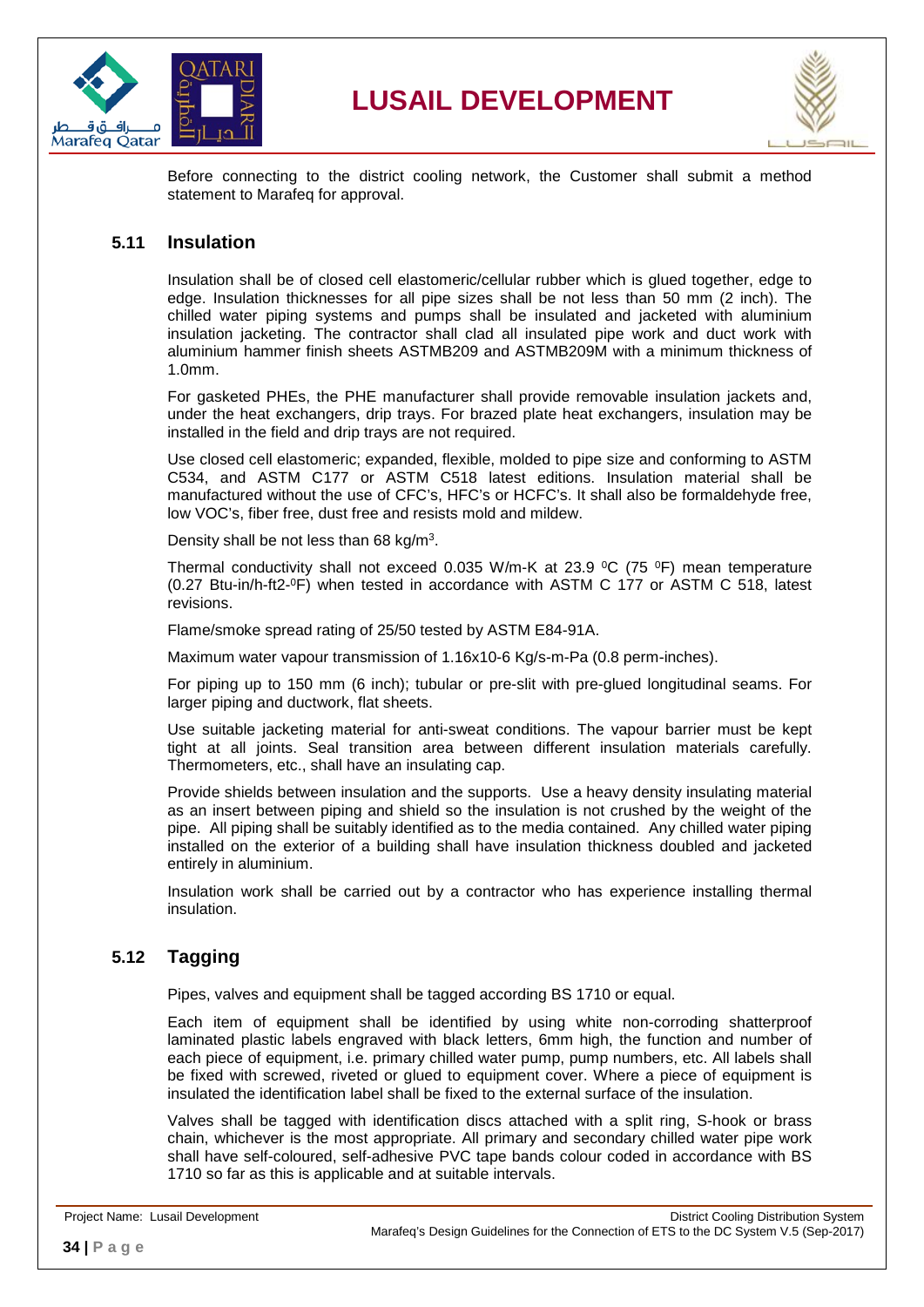



#### <span id="page-34-0"></span>**5.13 Changes to the System**

Once the design has been approved, the Customer shall not change or replace any equipment during the installation without informing Marafeq. Any future changes to the building's cooling water system that will impact the district cooling system must be reported to and, when appropriate, reviewed by Marafeq.

The Customer is responsible for maintaining his secondary side system so that it continues to perform as intended.

If warranted by changes in temperatures and flow conditions, the Customer should verify that his side of the ETS is properly balanced.

### <span id="page-34-1"></span>**6 APPENDICES**

- Appendix 1: Design Conformance Certificate (Refer document number LUS-CPALL-MAQ-PRC-UT-10560 Utility Application Procedure for District Cooling, Application No. 2)
- Appendix 2: ETS Conformance Certificate
- Appendix 3.1: Schematic of ETS installation for Single Heat Exchanger
- Appendix 3.2: Schematic of ETS installation for Multiple Heat Exchangers
- Appendix 4.1: Compliance statement: Method statement for Installation, Testing and Commissioning of Equipment inside ETS (Primary side)
- Appendix 4.2: Compliance statement: Method statement for Hydro static test (Primary side)
- Appendix 4.3: Compliance statement: Method statement for Flushing/Pipe conditioning (Primary side)

#### **Notes:**

Appendix 2 Submitted for "ETS Conformance Certificate" after testing and commissioning of ETS.

Appendices 3.1 and 3.2 shall be used as guideline for specific ETS design.

Appendices 4.1, 4.2 and 4.3 shall be submitted as a part of method statement submittals.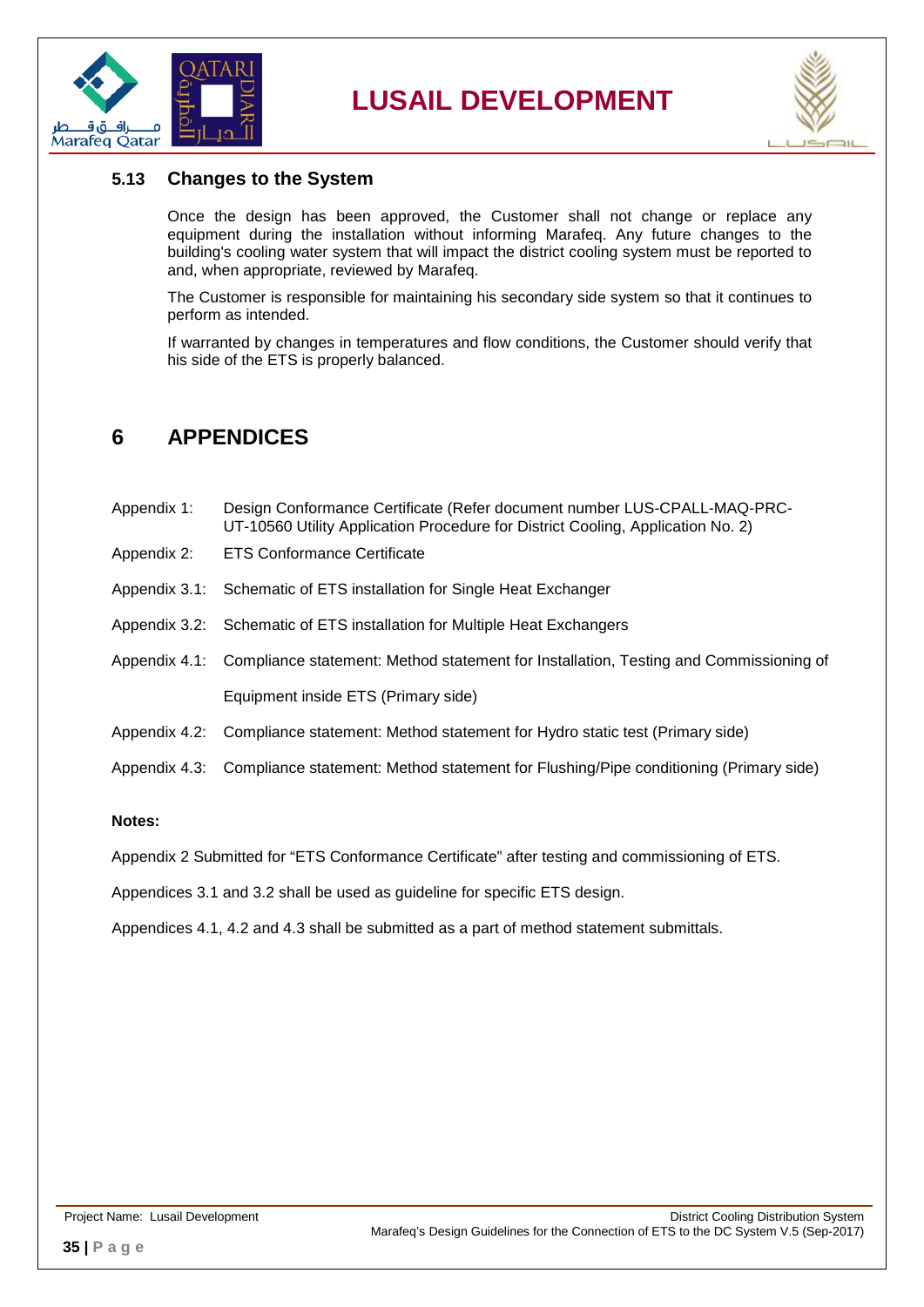

 $^{\circ}$ C

#### **Appendix: 2 Application for ETS Conformance Certificate**

### **ETS Examination Summary** ETS EXAMINATION

| ∹ .<br>◡. |  |
|-----------|--|
|           |  |

| Date:             | Executed by:     |
|-------------------|------------------|
| Customer/Company: | Type of control: |

### **DISTRICT COOLING SYSTEM BUILDING COOLING SYSTEM**

10 Outside temperature

| Meter readings |     | <b>Temperature District Cooling</b> | Secondary side            |  |
|----------------|-----|-------------------------------------|---------------------------|--|
| 1 Energy       | TRh | 6 Temperature supply                | °C   8 Temperature supply |  |
| 2 Volume       |     | Temperature return                  | °C   9 Temperature return |  |

#### **Pressure Other**

 $\overline{a}$ 

| 3 Supply, before strainer | MPa/kPa |
|---------------------------|---------|
| 4 Supply, after strainer  | MPa/kPa |
| 5 Return                  | MPa/kPa |

| S. No | System / component             | <b>Fault Description / Remark</b> | Status <sup>1</sup><br>$1 - 4$ | <b>Proposed Action</b> |
|-------|--------------------------------|-----------------------------------|--------------------------------|------------------------|
|       | <b>District Cooling System</b> |                                   |                                |                        |
|       | Isolating valves               |                                   |                                |                        |
|       | Strainer                       |                                   |                                |                        |
|       | Pressure sensors               |                                   |                                |                        |
|       | Temperature sensors            |                                   |                                |                        |
|       | Flow Meter                     |                                   |                                |                        |
|       | <b>Energy Meter</b>            |                                   |                                |                        |
|       | Temperature transmitter        |                                   |                                |                        |
|       | <b>PDT</b>                     |                                   |                                |                        |
|       | PHE                            |                                   |                                |                        |
|       | <b>PLC</b>                     |                                   |                                |                        |
|       | Control valve (PICV)           |                                   |                                |                        |
|       | <b>Building Cooling System</b> |                                   |                                |                        |
|       | Strainer                       |                                   |                                |                        |
|       | Pressure sensors               |                                   |                                |                        |
|       | Temperature sensors            |                                   |                                |                        |
|       | Pumps                          |                                   |                                |                        |
|       | Expansion tank / safety valve  |                                   |                                |                        |
|       | Flow Sensor Switch             |                                   |                                |                        |
|       | Pump By-pass                   |                                   |                                |                        |
|       | <b>VFD</b>                     |                                   |                                |                        |
|       | <b>Other Equipment</b>         |                                   |                                |                        |
|       |                                |                                   |                                |                        |
|       |                                |                                   |                                |                        |

<span id="page-35-0"></span><sup>1</sup> **Status: 1=Acute, 2=Action needed, 3=Info, 4=Executed by Observer**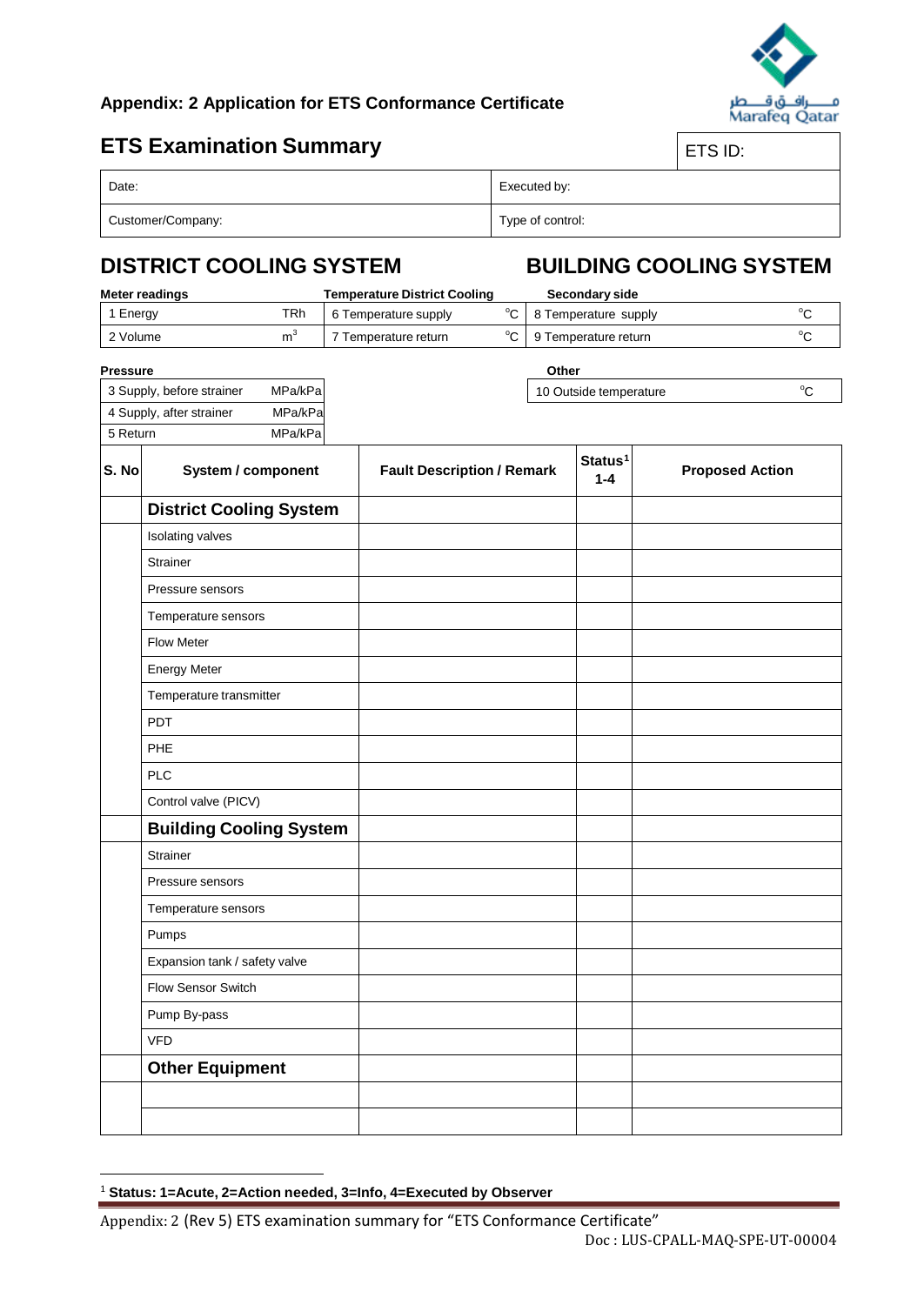

| $2^{\circ}$ C<br>(10)<br>PD<br>EXP<br><b>VFD</b><br>$\sqrt{2}$<br>$\mathsf{IV}$<br><b>VFD</b><br>$\sqrt{2}$<br>$\mathsf{IV}$<br><b>VFD</b><br>IV ∯<br>2,<br>IV                                                                                                                                                                                                                                                                                     | COOLING COIL LOAD<br>INDEX (CRITICAL)<br>IV<br>6<br>D.<br>$\mathsf{N}$<br>IV<br>ÞI<br>$\epsilon$<br>PI<br>$\mathbb N$                                                                                                                                                                                                                                                                                                 |
|----------------------------------------------------------------------------------------------------------------------------------------------------------------------------------------------------------------------------------------------------------------------------------------------------------------------------------------------------------------------------------------------------------------------------------------------------|-----------------------------------------------------------------------------------------------------------------------------------------------------------------------------------------------------------------------------------------------------------------------------------------------------------------------------------------------------------------------------------------------------------------------|
| SYM.<br><b>DESCRIPTION</b><br>MOD BUS COMMUNICATION<br>(DC)<br>SUPPLY BY MARAFEQ AND INSTALLATION<br>EM (CC)<br>BY CUSTOMER<br>$\bowtie$<br>VALVE<br>2-WAY<br>CONTROL VALVE<br>$\mathbb{R}$<br>CHECK VALVE<br>$\triangleright$<br>ķ<br>WITH THREADED<br>CAP<br>$\overline{\mathbb{Q}}$<br>STRAINER WITH<br>₿<br><b>BLOW OFF VALVE</b><br>⊗<br>FLOW METER<br>◎<br>PUMP<br>⊕<br>INSTR. TAG<br>≸<br>WITH HOSE<br>CONNECTION<br>斜<br>PSV<br>FLOW ARROW | 1. PROVIDE VENTS AND DRAINS AT ALL HIGH/LOW POINTS AND/OR<br>AS SHOWN IN LAYOUTS AND SECTIONS.<br>2. ROUTE DRAINS TO NEAREST FLOOR DRAIN.<br>3. PRIMARY SIDE ISOLATION VALVE (IV) SHALL BE WELDED BALL VALVE.<br>* INDICATIVE VALUES ONLY. CUSTOMER TO DESIGN THE CHILLED WATER TEMPERATURES<br>ON SECONDARY SIDE BASED ON THE BUILDING SIDE A/CDESIGN WITH DELTA T OF 9°C.<br>4. BURIED PIPE SHALL BE PRE-INSULATED. |
| <b>DRAWING TITLE:</b>                                                                                                                                                                                                                                                                                                                                                                                                                              | ETS-GENERAL DISTRICT COOLING PIPING AND<br><b>INSTRUMENTATION DIAGRAM</b>                                                                                                                                                                                                                                                                                                                                             |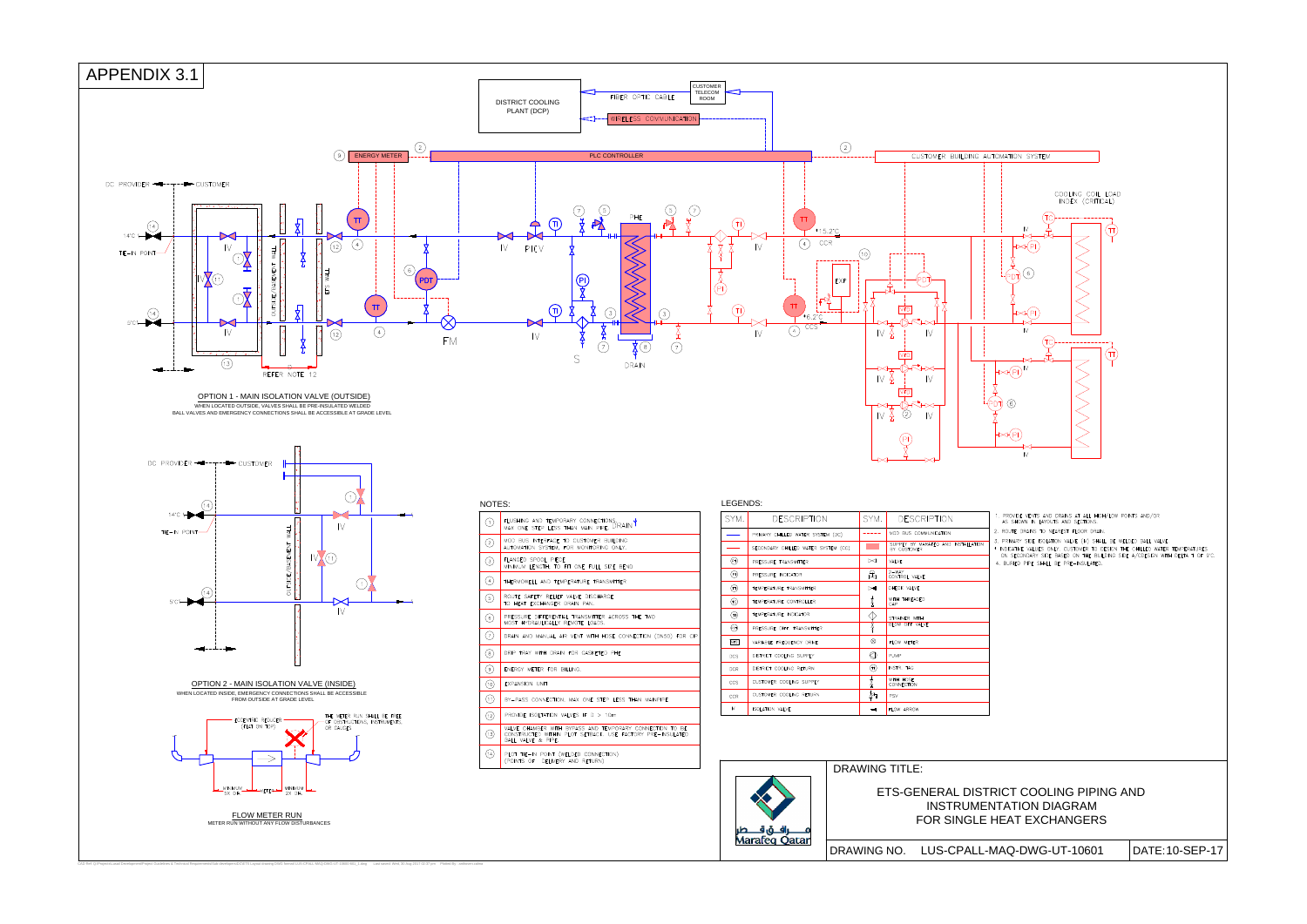

CAD Ref: Q:\Projects\Lusail Development\Project Guidelines & Technical Requirements\Sub-developers\DC\ETS Layout drawing DWG format\ LUS-CPALL-MAQ-DWG-UT-10600-601\_1.dwg Last saved: Wed, 30 Aug 2017 02:36 pm Plotted By : a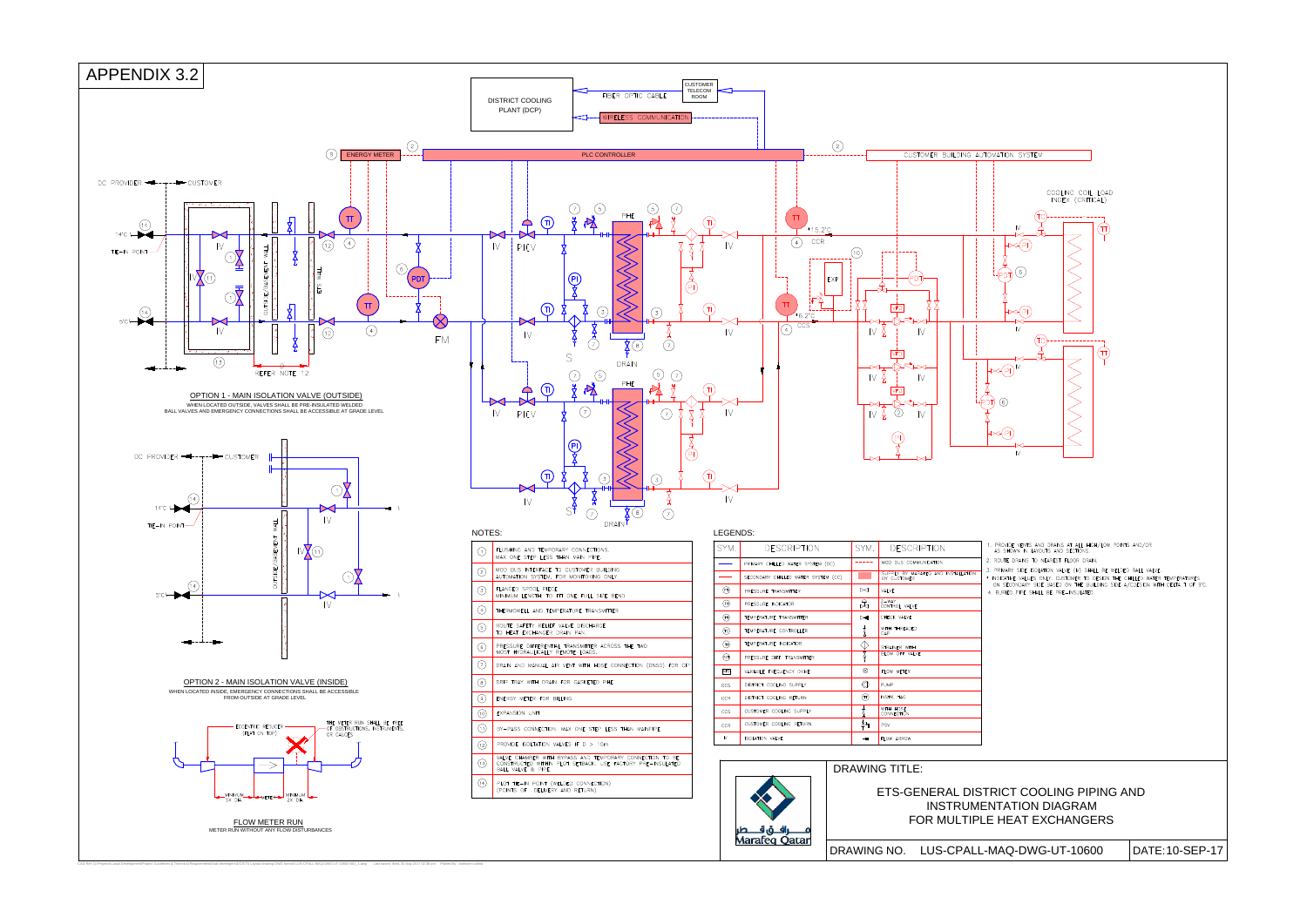

# **Marafeq Technical Requirements for the connection of ETS(s) to the District Cooling System**

#### **Compliance Statement: Method Statement for Installation, Testing and Commissioning of equipment inside ETS (Primary side)**

| <b>S. No.</b>  | <b>Description</b>                                                                                                                                                                                                                                                                                                                                                                                                                       | <b>Status</b> |  |  |
|----------------|------------------------------------------------------------------------------------------------------------------------------------------------------------------------------------------------------------------------------------------------------------------------------------------------------------------------------------------------------------------------------------------------------------------------------------------|---------------|--|--|
| A              | <b>Documentation requirements</b>                                                                                                                                                                                                                                                                                                                                                                                                        |               |  |  |
| 1              | The following documents shall be submitted to Marafeq for review and<br>approval. Upon approval contractor may proceed for commissioning with<br>due notice to Marafeq where applicable:<br>$\triangleright$ Compliance sheet for installation, testing and commissioning (this<br>document)<br>Vendor approved installation, testing and commissioning<br>➤<br>procedures for each material mentioned in section-B of this<br>document. |               |  |  |
|                | Installation, testing and commissioning template sheet<br>⋗                                                                                                                                                                                                                                                                                                                                                                              |               |  |  |
| в              | <b>Material</b>                                                                                                                                                                                                                                                                                                                                                                                                                          |               |  |  |
| 1              | Heat exchanger<br>➤<br>Pre-insulated pipe<br>➤<br>PICV (Pressure Independent Control Valve)<br>➤<br><b>Strainer</b><br>➤<br><b>Ball valve</b><br>⋗<br>Instruments (Pressure gauge, pressure differential transmitter,<br>➤<br>temperature gauge, temperature transmitter, flow meter, Energy<br>meter)<br><b>PLC</b><br>↘                                                                                                                |               |  |  |
|                | Installation/Testing/Commissioning/Calibration                                                                                                                                                                                                                                                                                                                                                                                           |               |  |  |
| $\mathbf c$    | <b>Heat Exchanger</b>                                                                                                                                                                                                                                                                                                                                                                                                                    |               |  |  |
| 1              | Ensure that the material is received, inspected and stored in good<br>condition                                                                                                                                                                                                                                                                                                                                                          |               |  |  |
| $\overline{2}$ | Ensure that material shall be installed as per manufacturer installation<br>recommendation/procedure                                                                                                                                                                                                                                                                                                                                     |               |  |  |
| 3              | Ensure that the material shall be tested/commissioned/calibrated as per<br>manufacturer recommendation/procedure                                                                                                                                                                                                                                                                                                                         |               |  |  |
| 4              | Ensure that the installation, testing/commissioning/calibration record sheet<br>duly filled shall be available for Marafeq signature/acceptance                                                                                                                                                                                                                                                                                          |               |  |  |
| D              | Pre-insulated pipe                                                                                                                                                                                                                                                                                                                                                                                                                       |               |  |  |
| 1              | Ensure that the material is received, inspected and stored in good<br>condition                                                                                                                                                                                                                                                                                                                                                          |               |  |  |
| 2              | Ensure that material shall be installed as per manufacturer installation<br>recommendation/procedure                                                                                                                                                                                                                                                                                                                                     |               |  |  |
| 3              | Ensure that the material shall be tested/commissioned/calibrated as per<br>manufacturer recommendation/procedure                                                                                                                                                                                                                                                                                                                         |               |  |  |
| 4              | Ensure that the installation, testing/commissioning/calibration record sheet<br>duly filled shall be available for Marafeq signature/acceptance                                                                                                                                                                                                                                                                                          |               |  |  |
| Е              | <b>PICV</b>                                                                                                                                                                                                                                                                                                                                                                                                                              |               |  |  |
| 1              | Ensure that the material is received, inspected and stored in good<br>condition                                                                                                                                                                                                                                                                                                                                                          |               |  |  |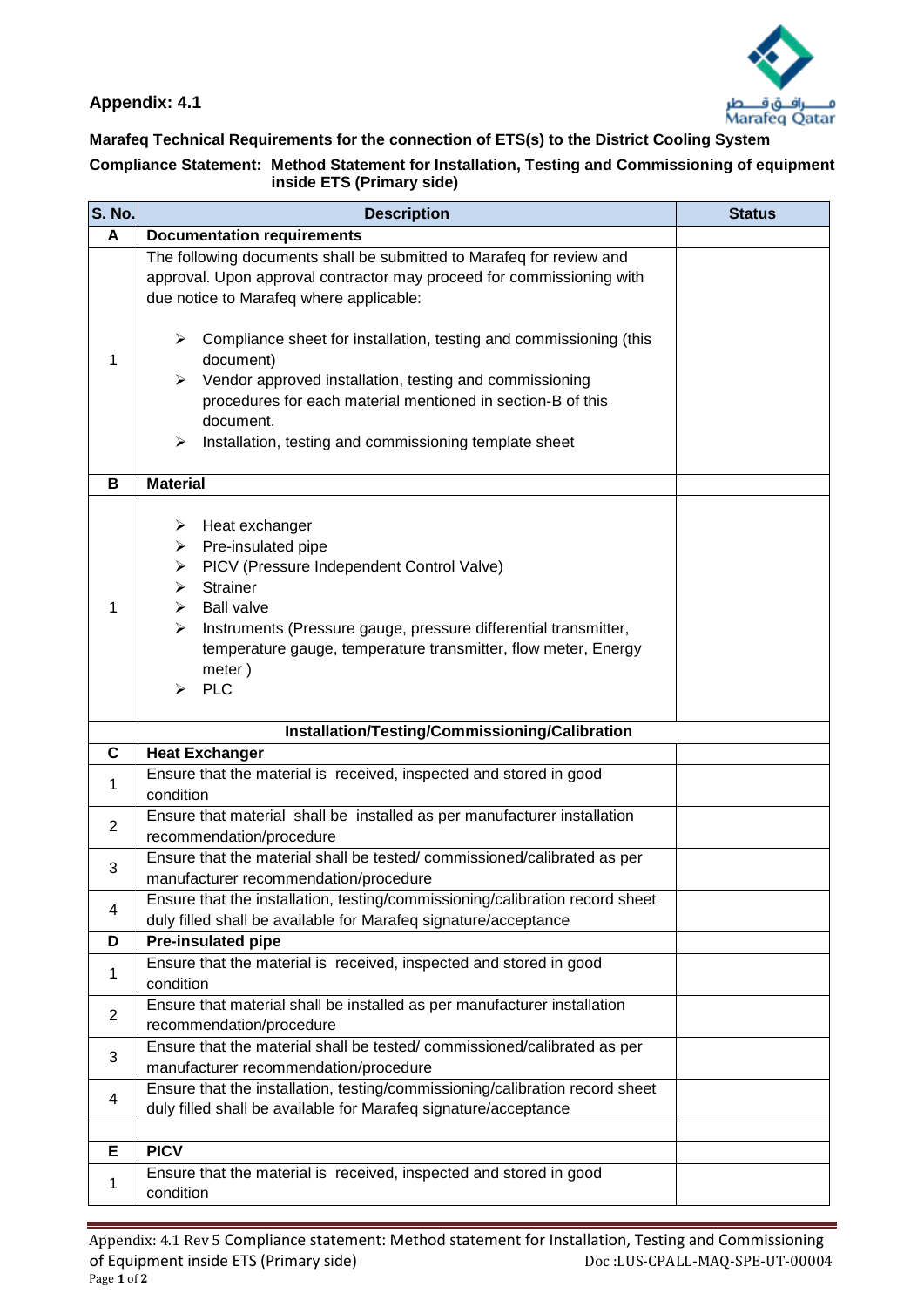

| <b>S. No.</b>  | <b>Description</b>                                                                                  | m<br><b>Status</b> |
|----------------|-----------------------------------------------------------------------------------------------------|--------------------|
|                | Ensure that material shall be installed as per manufacturer installation                            |                    |
| $\overline{2}$ | recommendation/procedure                                                                            |                    |
| 3              | Ensure that the material shall be tested/commissioned/calibrated as per                             |                    |
|                | manufacturer recommendation/procedure                                                               |                    |
|                | Ensure that the installation, testing/commissioning/calibration record sheet                        |                    |
| 4              | duly filled shall be available for Marafeq signature/acceptance                                     |                    |
| F              | <b>Strainer</b>                                                                                     |                    |
| 1              | Ensure that the material is received, inspected and stored in good                                  |                    |
|                | condition                                                                                           |                    |
| $\overline{2}$ | Ensure that material shall be installed as per manufacturer installation                            |                    |
|                | recommendation/procedure                                                                            |                    |
| 3              | Ensure that the material shall be tested/commissioned/calibrated as per                             |                    |
|                | manufacturer recommendation/procedure                                                               |                    |
| 4              | Ensure that the installation, testing/commissioning/calibration record sheet                        |                    |
|                | duly filled shall be available for Marafeq signature/acceptance                                     |                    |
| G              | <b>Ball Valve</b>                                                                                   |                    |
| 1              | Ensure that the material is received, inspected and stored in good                                  |                    |
|                | condition                                                                                           |                    |
| $\overline{2}$ | Ensure that material shall be installed as per manufacturer installation                            |                    |
|                | recommendation/procedure                                                                            |                    |
| $\mathbf{3}$   | Ensure that the material shall be tested/commissioned/calibrated as per                             |                    |
|                | manufacturer recommendation/procedure                                                               |                    |
| 4              | Ensure that the installation, testing/commissioning/calibration record sheet                        |                    |
|                | duly filled shall be available for Marafeq signature/acceptance                                     |                    |
| н              | Instruments (Pressure gauge, pressure differential transmitter,                                     |                    |
|                | temperature gauge, temperature transmitter, flow meter, relief valve)                               |                    |
| 1              | Ensure that the material is received, inspected and stored in good<br>condition                     |                    |
|                |                                                                                                     |                    |
| $\overline{2}$ | Ensure that material shall be installed as per manufacturer installation                            |                    |
|                | recommendation/procedure<br>Ensure that the material shall be tested/commissioned/calibrated as per |                    |
| 3              | manufacturer recommendation/procedure                                                               |                    |
|                | Ensure that the installation, testing/commissioning/calibration record sheet                        |                    |
| 4              | duly filled shall be available for Marafeq signature/acceptance                                     |                    |
|                |                                                                                                     |                    |

Date: **Date: Date: Date: Date: Date: Date: Date: Date: Date: Date:** 

Signature and Stamp of Consultant The Signature and Stamp of Contractor/Supplier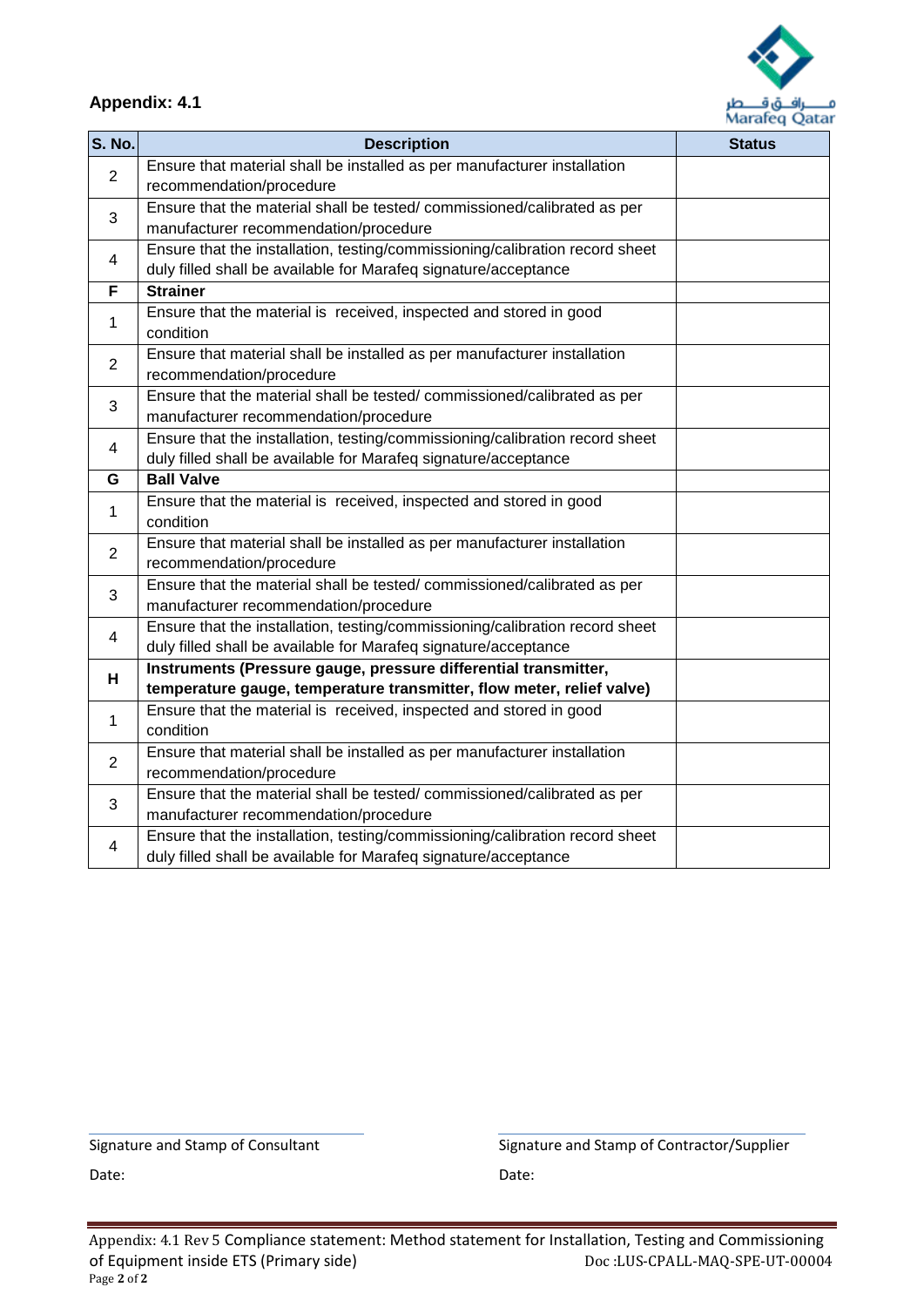

#### **Marafeq Technical Requirements for the connection of ETS(s) to the District Cooling System Compliance Statement: Method Statement for Hydrostatic test (Primary side)**

| S. No.         | <b>Description</b>                                                                                                                                                                                                                                                                                                                                                                                                                                            | <b>Status</b> |  |  |
|----------------|---------------------------------------------------------------------------------------------------------------------------------------------------------------------------------------------------------------------------------------------------------------------------------------------------------------------------------------------------------------------------------------------------------------------------------------------------------------|---------------|--|--|
| A              | <b>Documentation requirements</b>                                                                                                                                                                                                                                                                                                                                                                                                                             |               |  |  |
|                | The following documents shall be submitted to Marafeq for review and<br>approval. Upon approval contractor may proceed for flushing with due notice<br>to Marafeq for witness of the test:                                                                                                                                                                                                                                                                    |               |  |  |
| 1              | $\triangleright$ Compliance sheet for hydro static test (this document)<br>Marafeq approved ETS P&ID<br>➤<br>Building services consultant approved ETS section drawing showing<br>≻<br>all equipment, piping and instruments inside ETS room<br>Method statement for hydrostatic test, including risk assessment<br>➤<br>program<br>All necessary local authorities approval pertaining to Hydro testing<br>➤<br>Hydro static test record sheet template<br>➤ |               |  |  |
| В              | <b>System Preparation</b>                                                                                                                                                                                                                                                                                                                                                                                                                                     |               |  |  |
| 1              | Installation inspection shall be completed based on Marafeq approved<br>drawing/ procedures, and all outstanding snags shall be closed prior to the<br>start of hydro test                                                                                                                                                                                                                                                                                    |               |  |  |
| $\overline{2}$ | All instruments used during hydro test shall be calibrated and the calibration<br>certificates shall be available for Marafeq information.                                                                                                                                                                                                                                                                                                                    |               |  |  |
| 3              | Ensure all valves are opened during hydro test                                                                                                                                                                                                                                                                                                                                                                                                                |               |  |  |
| 4              | Pressure gauge shall be installed at the lowest and highest point.<br>Temperature gauge shall be installed near to pressure gauge.                                                                                                                                                                                                                                                                                                                            |               |  |  |
| 5              | Safety relief valve shall be installed at the highest point of which shall be set<br>at 105% of the test pressure, to prevent the over pressurization of the lines                                                                                                                                                                                                                                                                                            |               |  |  |
| 6              | Ensure all necessary HSE arrangements for the successful completion of<br>hydro testing activities                                                                                                                                                                                                                                                                                                                                                            |               |  |  |
| $\mathbf c$    | Hydro test procedure                                                                                                                                                                                                                                                                                                                                                                                                                                          |               |  |  |
| $\mathbf{1}$   | Fill-up the pipe system with potable water to be tested                                                                                                                                                                                                                                                                                                                                                                                                       |               |  |  |
| 2              | Ensure that air is released completely                                                                                                                                                                                                                                                                                                                                                                                                                        |               |  |  |
| 3              | Gradually pump up pressure to the level stated below<br>Test pressure, 23 bar (2300 kPa)                                                                                                                                                                                                                                                                                                                                                                      |               |  |  |
| $\overline{4}$ | Pressure holding time shall be 6 hours, before the inspection of joints                                                                                                                                                                                                                                                                                                                                                                                       |               |  |  |
| 5              | Pressure and temperature shall be recorded every hour in an approved hydro<br>test record sheet                                                                                                                                                                                                                                                                                                                                                               |               |  |  |
| D              | <b>Hydro test acceptance</b>                                                                                                                                                                                                                                                                                                                                                                                                                                  |               |  |  |
| $\mathbf{1}$   | No visible leak shall be notice during hydro test period, which is the passing<br>criteria for the hydro test                                                                                                                                                                                                                                                                                                                                                 |               |  |  |
| 2              | Once the pressure test is successfully completed, depressurize the system<br>gradually                                                                                                                                                                                                                                                                                                                                                                        |               |  |  |
| 3              | Pressure and temperature readings which was recorded during the hydro test<br>shall be submitted to Marafeq Qatar for the approval/acceptance of hydro test                                                                                                                                                                                                                                                                                                   |               |  |  |

Signature and Stamp of Consultant Signature and Stamp of Contractor/Supplier

Date: **Date: Date: Date: Date: Date: Date: Date: Date: Date: Date:**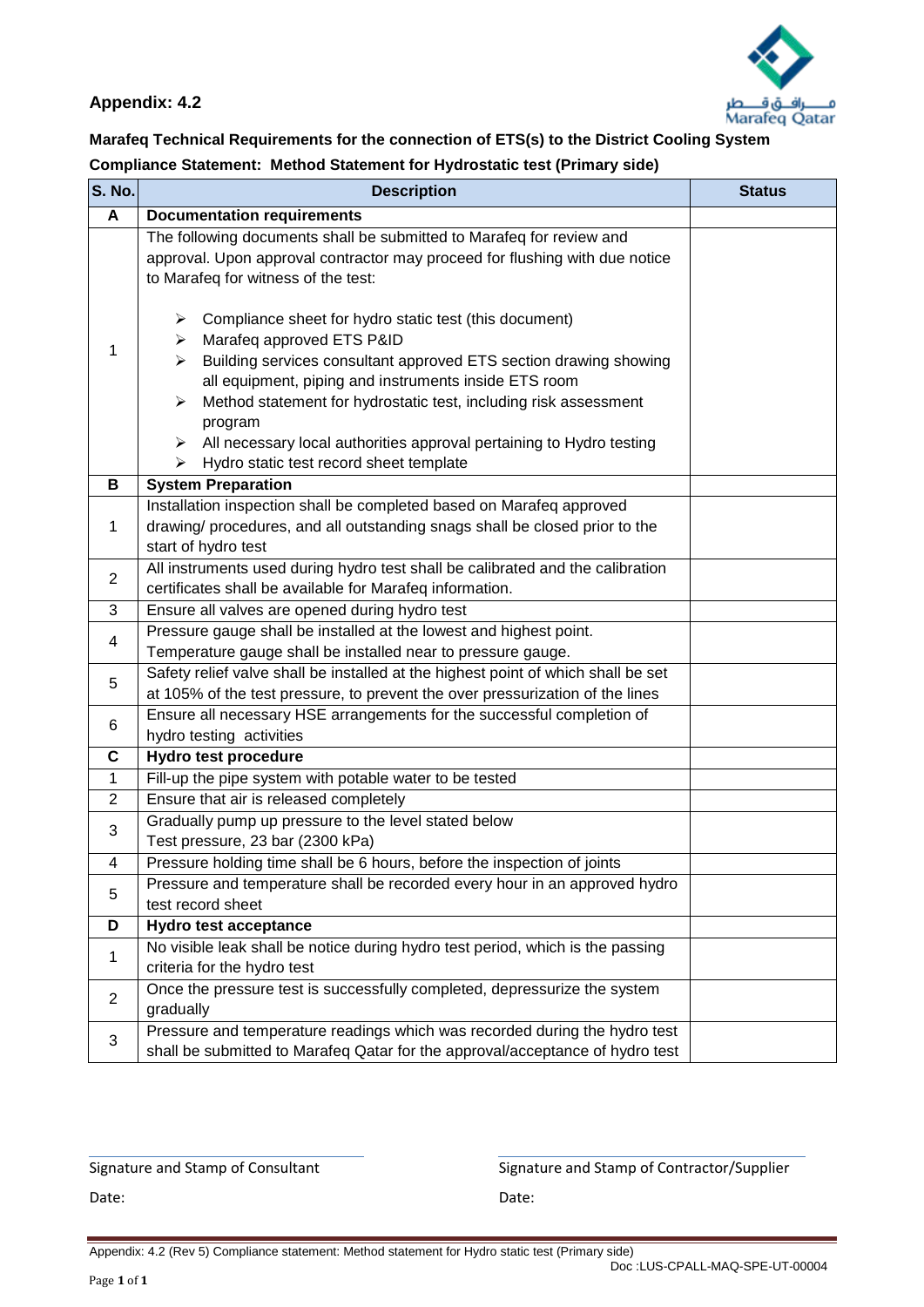

#### **Marafeq Technical Requirements for the connection of ETS(s) to the District Cooling System Compliance Statement: Method Statement for Flushing/Pipe conditioning (Primary side)**

| <b>S. No.</b>  | <b>Description</b>                                                                                                                                                                                                                                                                                                                                                       | <b>Status</b> |  |  |
|----------------|--------------------------------------------------------------------------------------------------------------------------------------------------------------------------------------------------------------------------------------------------------------------------------------------------------------------------------------------------------------------------|---------------|--|--|
| A              | <b>Documentation requirements</b>                                                                                                                                                                                                                                                                                                                                        |               |  |  |
|                | The following documents shall be submitted to Marafeq for review and<br>approval. Upon approval contractor may proceed for flushing with due notice<br>to Marafeq for witness of the test:<br>$\triangleright$ Compliance sheet for flushing (this document)                                                                                                             |               |  |  |
| 1              | Method of statement for flushing/pipe conditioning including risk<br>≻<br>assessment program. (BSRIA application guide AC 1/2001.1 shall<br>be used as the reference guide.)<br>All necessary local authorities approval pertaining to flushing/pipe<br>≻<br>conditioning activities<br>$\triangleright$ Flushing/pipe conditioning record sheet template for each stage |               |  |  |
| В              | <b>System Preparation</b>                                                                                                                                                                                                                                                                                                                                                |               |  |  |
| 1              | All equipment, bypasses, drain and vent shall be installed as per the<br>approved method statement for flushing                                                                                                                                                                                                                                                          |               |  |  |
| 2              | Ensure that all utilities/consumables (including but not limited to potable<br>water, fuel, chemicals, filters etc.) are available at site to proceed for<br>flushing                                                                                                                                                                                                    |               |  |  |
| 3              | Critical drain points shall be connected to the nearest drain pit to facilitate<br>emergency draining if situation demands                                                                                                                                                                                                                                               |               |  |  |
| 4              | Flow meter shall be available at site to monitor the velocity of flushing activity<br>in line with approved method of statement                                                                                                                                                                                                                                          |               |  |  |
| 5              | Pressure gauge shall be installed at the lowest and highest point.<br>Temperature gauge shall be installed near to pressure gauge.                                                                                                                                                                                                                                       |               |  |  |
| $\,6$          | All instruments used during flushing shall be calibrated and the calibration<br>certificates shall be available for Marafeq information.                                                                                                                                                                                                                                 |               |  |  |
| $\overline{7}$ | Water treatment specialist shall be available at site to monitor the progress<br>of flushing activities                                                                                                                                                                                                                                                                  |               |  |  |
| 8              | Ensure all necessary HSE arrangements for the successful completion of<br>flushing/pipe conditioning activities                                                                                                                                                                                                                                                          |               |  |  |
| 9              | Marafeq will inspect the system readiness, and accordingly will release the<br>"request to proceed" submitted by the flushing contractor                                                                                                                                                                                                                                 |               |  |  |
| $\mathbf c$    | <b>Flushing Procedure</b>                                                                                                                                                                                                                                                                                                                                                |               |  |  |
| 1              | The whole flushing/pipe conditioning process generally falls under the<br>following stages:<br>Flushing<br>Chemical cleaning<br>➤<br>Passivation<br>➤                                                                                                                                                                                                                    |               |  |  |
| $\overline{2}$ | Flushing shall start within 48 hours of the hydrostatic test; otherwise<br>preventive measures shall be taken to avoid corrosion.                                                                                                                                                                                                                                        |               |  |  |
| 3              | Top up the system completely with potable water and release the air                                                                                                                                                                                                                                                                                                      |               |  |  |
| 4              | Start the pump at low speed and vent the air out of the system completely                                                                                                                                                                                                                                                                                                |               |  |  |
| 5              | Gradually increase the speed of the pump to meet with sufficient flushing<br>velocity                                                                                                                                                                                                                                                                                    |               |  |  |

Appendix: 4.3 Rev 5 Compliance statement: Method statement for Flushing/Pipe conditioning (Primary side) Doc :LUS-CPALL-MAQ-SPE-UT-00004